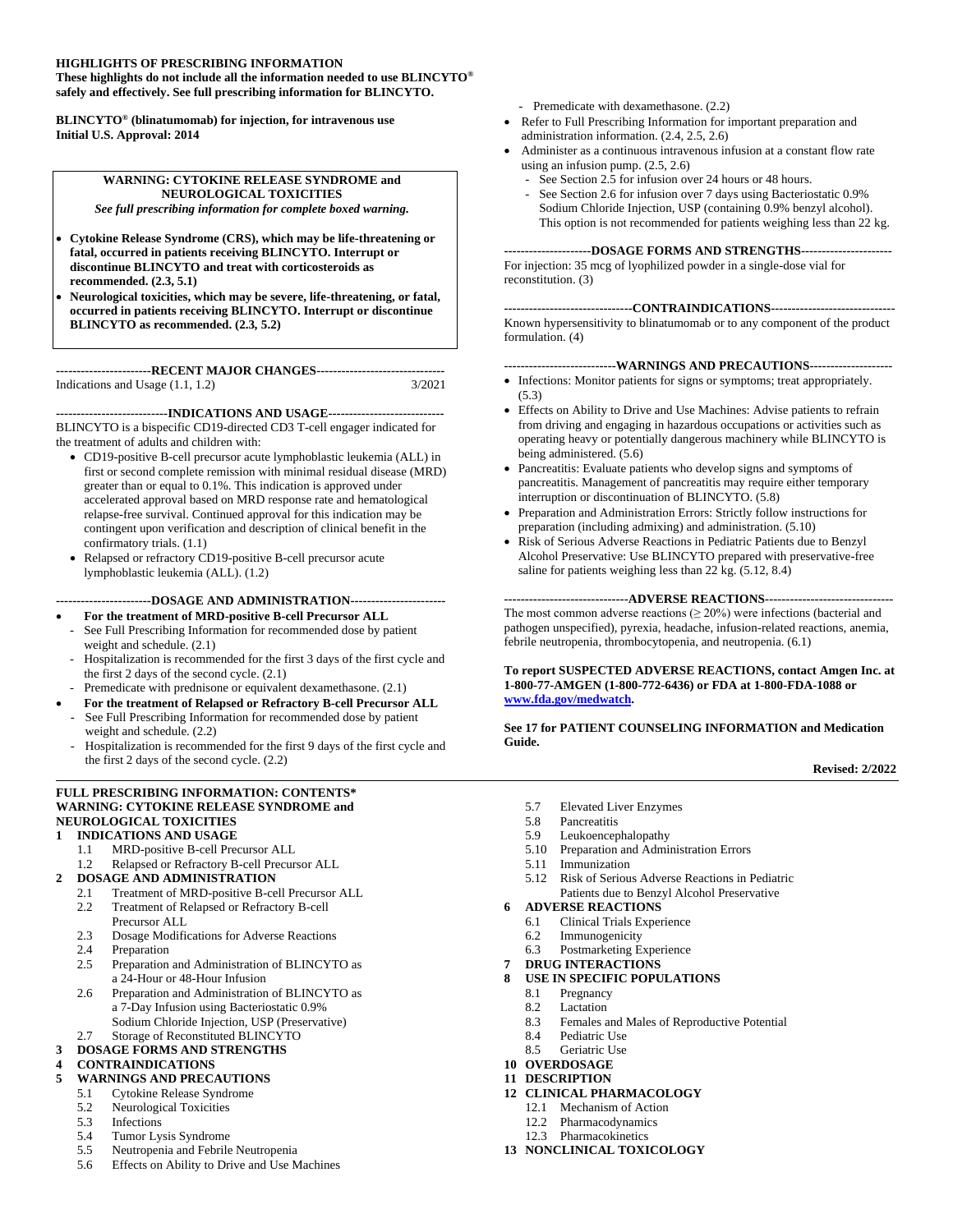- 13.1 Carcinogenesis, Mutagenesis, Impairment of **Fertility**
- **14 CLINICAL STUDIES**
	- 14.1 MRD-positive B-cell Precursor ALL
	- 14.2 Relapsed/Refractory B-cell Precursor ALL

**16 HOW SUPPLIED/STORAGE AND HANDLING**

#### **17 PATIENT COUNSELING INFORMATION**

\* Sections or subsections omitted from the full prescribing information are not listed.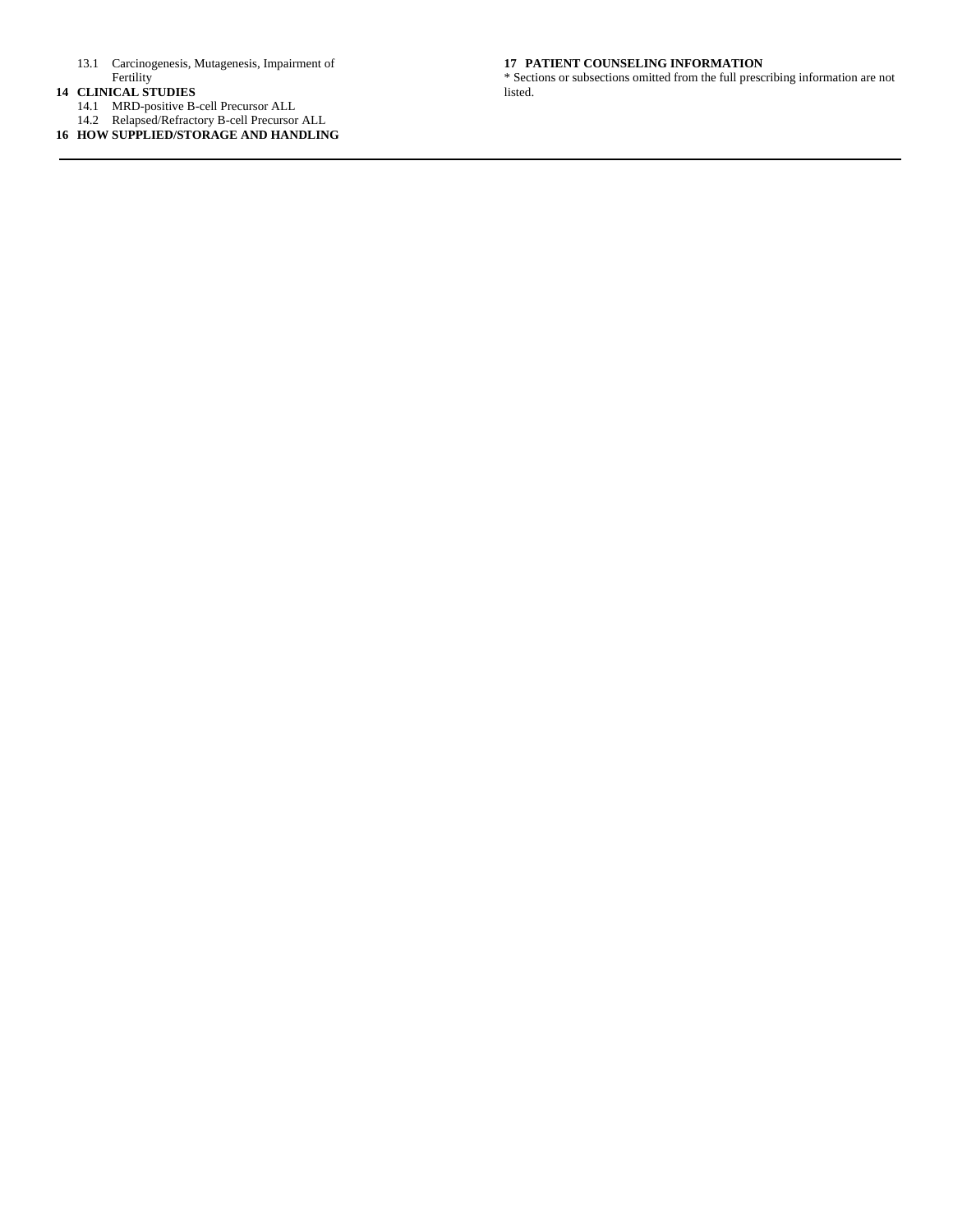# **FULL PRESCRIBING INFORMATION**

# **WARNING: CYTOKINE RELEASE SYNDROME and NEUROLOGICAL TOXICITIES**

- **Cytokine Release Syndrome (CRS), which may be life-threatening or fatal, occurred in patients receiving BLINCYTO. Interrupt or discontinue BLINCYTO and treat with corticosteroids as recommended** *[see Dosage and Administration (2.3), Warnings and Precautions (5.1)]***.**
- **Neurological toxicities, which may be severe, life-threatening, or fatal, occurred in patients receiving BLINCYTO. Interrupt or discontinue BLINCYTO as recommended** *[see Dosage and Administration (2.3), Warnings and Precautions (5.2)]***.**

# **1 INDICATIONS AND USAGE**

# **1.1 MRD-positive B-cell Precursor ALL**

BLINCYTO is indicated for the treatment of CD19-positive B-cell precursor acute lymphoblastic leukemia (ALL) in first or second complete remission with minimal residual disease (MRD) greater than or equal to 0.1% in adults and children.

This indication is approved under accelerated approval based on MRD response rate and hematological relapse-free survival. Continued approval for this indication may be contingent upon verification and description of clinical benefit in the confirmatory trials.

# **1.2 Relapsed or Refractory B-cell Precursor ALL**

BLINCYTO is indicated for the treatment of relapsed or refractory CD19-positive B-cell precursor acute lymphoblastic leukemia (ALL) in adults and children.

# **2 DOSAGE AND ADMINISTRATION**

# **2.1 Treatment of MRD-positive B-cell Precursor ALL**

- A treatment course consists of 1 cycle of BLINCYTO for induction followed by up to 3 additional cycles for consolidation.
- A single cycle of treatment of BLINCYTO induction or consolidation consists of 28 days of continuous intravenous infusion followed by a 14-day treatment-free interval (total 42 days).
- See Table 1 for the recommended dose by patient weight and schedule. Patients weighing 45 kg or more receive a fixed-dose. For patients weighing less than 45 kg, the dose is calculated using the patient's body surface area (BSA).

# **Table 1. Recommended BLINCYTO Dose and Schedule for the Treatment of MRD-positive B-cell Precursor ALL**

|                          | <b>Patients Weighing</b><br><b>Patients Weighing</b> |                                                             |
|--------------------------|------------------------------------------------------|-------------------------------------------------------------|
| Cycle                    | 45 kg or More<br>(Fixed-dose)                        | Less Than 45 kg<br>(BSA-based dose)                         |
| <b>Induction Cycle 1</b> |                                                      |                                                             |
| Days 1-28                | $28 \text{~mag/day}$                                 | 15 mcg/m <sup>2</sup> /day<br>(not to exceed 28 $mcg/day$ ) |
| Days 29-42               | 14-day treatment-free interval                       | 14-day treatment-free interval                              |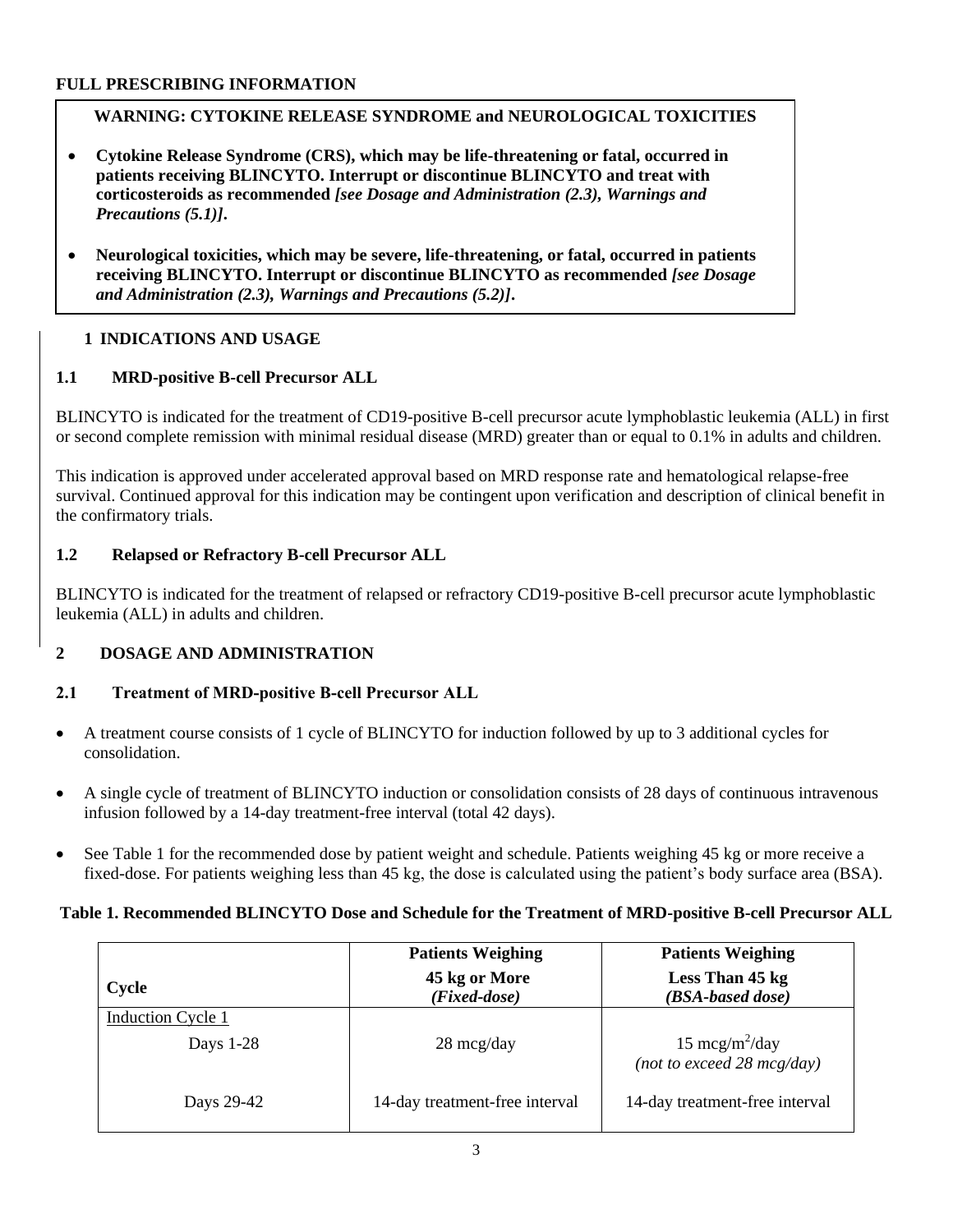| Consolidation Cycles 2-4 |                                |                                                                     |
|--------------------------|--------------------------------|---------------------------------------------------------------------|
| Days $1-28$              | $28 \text{~mag/day}$           | 15 mcg/m <sup>2</sup> /day<br>(not to exceed $28 \text{ mcg/day}$ ) |
| Days 29-42               | 14-day treatment-free interval | 14-day treatment-free interval                                      |

- Hospitalization is recommended for the first 3 days of the first cycle and the first 2 days of the second cycle. For all subsequent cycle starts and re-initiations (e.g., if treatment is interrupted for 4 or more hours), supervision by a healthcare professional or hospitalization is recommended.
- Premedicate with prednisone or equivalent for MRD-positive B-cell Precursor ALL
	- o For adult patients, premedicate with prednisone 100 mg intravenously or equivalent (e.g., dexamethasone 16 mg) 1 hour prior to the first dose of BLINCYTO in each cycle.
	- $\circ$  For pediatric patients, premedicate with 5 mg/m<sup>2</sup> of dexamethasone, to a maximum dose of 20 mg, prior to the first dose of BLINCYTO in the first cycle and when restarting an infusion after an interruption of 4 or more hours in the first cycle.
- For administration of BLINCYTO:
	- o See Section 2.5 for infusion over 24 hours or 48 hours.
	- o See Section 2.6 for infusion over 7 days using Bacteriostatic 0.9% Sodium Chloride Injection, USP (containing 0.9% benzyl alcohol). This option is available for patients weighing 22 kg or more. It is not recommended for use in patients weighing less than 22 kg.

## **2.2 Treatment of Relapsed or Refractory B-cell Precursor ALL**

- A treatment course consists of up to 2 cycles of BLINCYTO for induction followed by 3 additional cycles for consolidation and up to 4 additional cycles of continued therapy.
- A single cycle of treatment of BLINCYTO induction or consolidation consists of 28 days of continuous intravenous infusion followed by a 14-day treatment-free interval (total 42 days).
- A single cycle of treatment of BLINCYTO continued therapy consists of 28 days of continuous intravenous infusion followed by a 56-day treatment-free interval (total 84 days).
- See Table 2 for the recommended dose by patient weight and schedule. Patients weighing 45 kg or more receive a fixed-dose and for patients weighing less than 45 kg, the dose is calculated using the patient's BSA.

## **Table 2. Recommended BLINCYTO Dose and Schedule for the Treatment of Relapsed or Refractory B-cell Precursor ALL**

|                          | <b>Patients Weighing</b>        | <b>Patients Weighing</b>                                          |
|--------------------------|---------------------------------|-------------------------------------------------------------------|
| Cycle                    | 45 kg or More<br>$(Fixed-dose)$ | Less Than 45 kg<br>(BSA-based dose)                               |
| <b>Induction Cycle 1</b> |                                 |                                                                   |
| Days $1-7$               | $9 \text{~mag/day}$             | 5 mcg/m <sup>2</sup> /day<br>(not to exceed $9 \text{ mcg/day}$ ) |
| Days 8-28                | 28 mcg/day                      | 15 mcg/m <sup>2</sup> /day<br>(not to exceed 28 $mcg/day$ )       |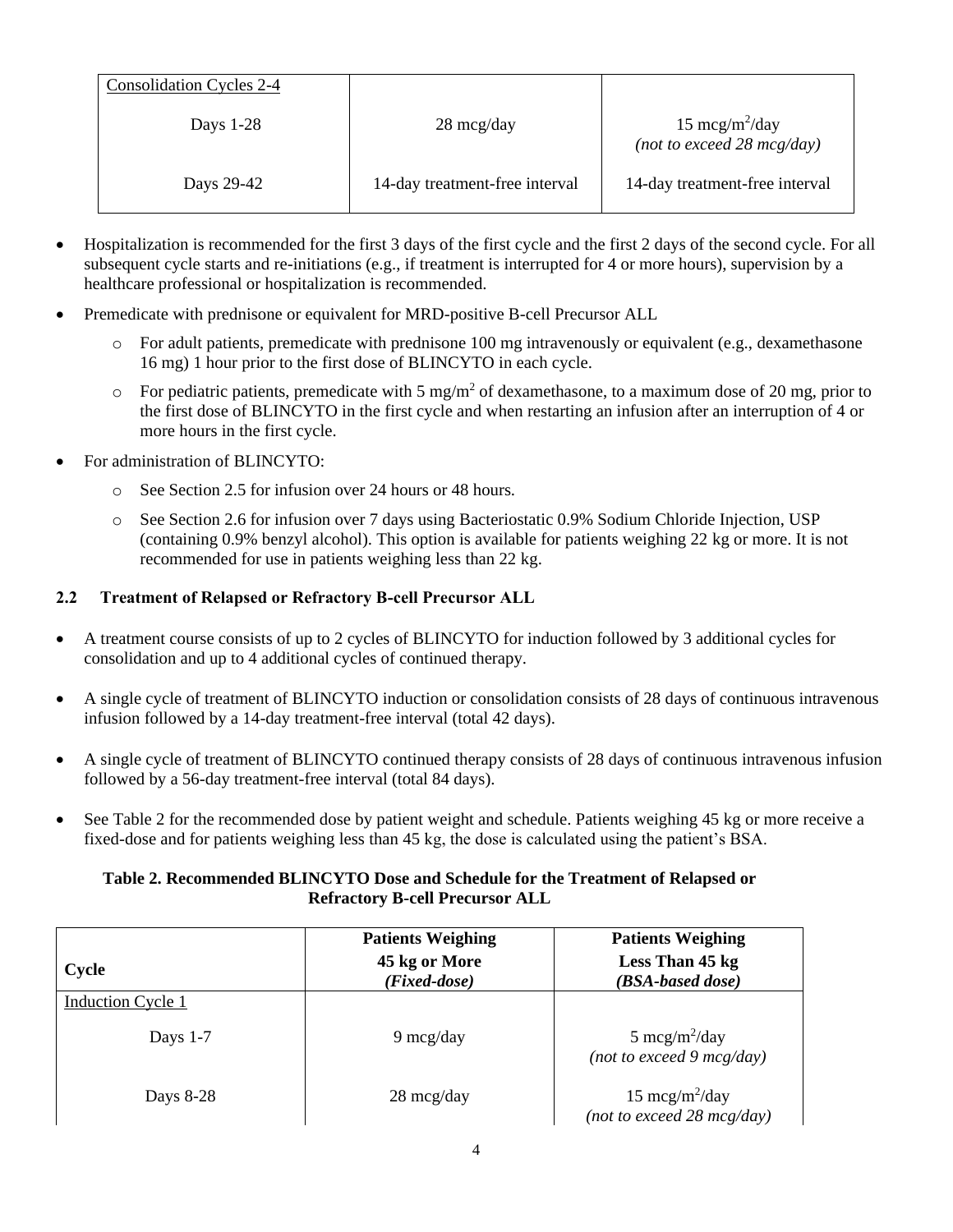| Days 29-42                      | 14-day treatment-free interval | 14-day treatment-free interval                                      |
|---------------------------------|--------------------------------|---------------------------------------------------------------------|
| <b>Induction Cycle 2</b>        |                                |                                                                     |
| Days 1-28                       | 28 mcg/day                     | 15 mcg/m <sup>2</sup> /day<br>(not to exceed $28 \text{ mcg/day}$ ) |
| Days 29-42                      | 14-day treatment-free interval | 14-day treatment-free interval                                      |
| <b>Consolidation Cycles 3-5</b> |                                |                                                                     |
| Days 1-28                       | 28 mcg/day                     | 15 mcg/m <sup>2</sup> /day<br>(not to exceed $28 \text{ mcg/day}$ ) |
| Days 29-42                      | 14-day treatment-free interval | 14-day treatment-free interval                                      |
| Continued Therapy Cycles 6-9    |                                |                                                                     |
| Days 1-28                       | 28 mcg/day                     | 15 mcg/m <sup>2</sup> /day<br>(not to exceed 28 mcg/day)            |
| Days 29-84                      | 56-day treatment-free interval | 56-day treatment-free interval                                      |

 $\mathbf{I}$ 

 $\overline{\phantom{a}}$ 

- Hospitalization is recommended for the first 9 days of the first cycle and the first 2 days of the second cycle. For all subsequent cycle starts and re-initiation (e.g., if treatment is interrupted for 4 or more hours), supervision by a healthcare professional or hospitalization is recommended.
- Premedicate with dexamethasone:

 $\overline{\phantom{a}}$ 

- o For adult patients, premedicate with 20 mg of dexamethasone 1 hour prior to the first dose of BLINCYTO of each cycle, prior to a step dose (such as Cycle 1 Day 8), and when restarting an infusion after an interruption of 4 or more hours.
- $\circ$  For pediatric patients, premedicate with 5 mg/m<sup>2</sup> of dexamethasone, to a maximum dose of 20 mg, prior to the first dose of BLINCYTO in the first cycle, prior to a step dose (such as Cycle 1 Day 8), and when restarting an infusion after an interruption of 4 or more hours in the first cycle.
- For administration of BLINCYTO:
	- o See Section 2.5 for infusion over 24 hours or 48 hours.

 $\overline{\phantom{a}}$ 

o See Section 2.6 for infusion over 7 days using Bacteriostatic 0.9% Sodium Chloride Injection, USP (containing 0.9% benzyl alcohol). This option is available for patients weighing 22 kg or more. It is not recommended for use in patients weighing less than 22 kg.

#### **2.3 Dosage Modifications for Adverse Reactions**

If the interruption after an adverse reaction is no longer than 7 days, continue the same cycle to a total of 28 days of infusion inclusive of days before and after the interruption in that cycle. If an interruption due to an adverse reaction is longer than 7 days, start a new cycle.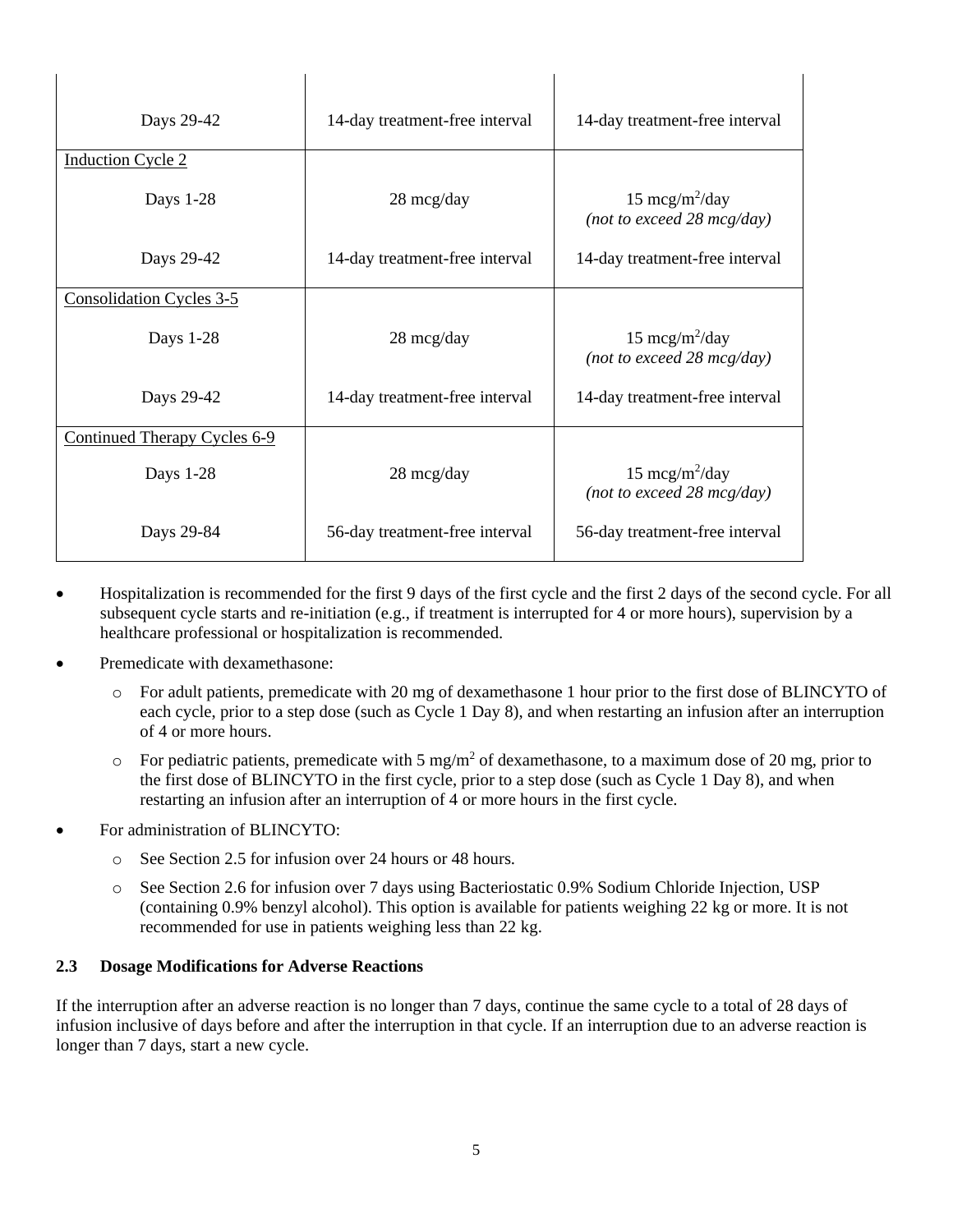| <b>Adverse</b><br><b>Reaction</b>                        | Grade*  | <b>Patients Weighing</b><br>45 kg or More                                                                                                                                                                                                                                                                                                                                    | <b>Patients Weighing</b><br>Less Than 45 kg                                                                                                                                                                                                                                                                                                                                                                               |  |
|----------------------------------------------------------|---------|------------------------------------------------------------------------------------------------------------------------------------------------------------------------------------------------------------------------------------------------------------------------------------------------------------------------------------------------------------------------------|---------------------------------------------------------------------------------------------------------------------------------------------------------------------------------------------------------------------------------------------------------------------------------------------------------------------------------------------------------------------------------------------------------------------------|--|
| <b>Cytokine Release</b><br>Syndrome (CRS)                | Grade 3 | • Interrupt BLINCYTO.<br>• Administer dexamethasone<br>8 mg every 8 hours<br>intravenously or orally for up to<br>3 days and taper thereafter over<br>4 days.<br>• When CRS is resolved, restart<br>BLINCYTO at 9 mcg/day, and<br>escalate to 28 mcg/day after 7<br>days if the adverse reaction<br>does not recur.                                                          | • Interrupt BLINCYTO.<br>• Administer dexamethasone<br>$5 \text{ mg/m}^2$ (maximum 8 mg) every 8<br>hours intravenously or orally for up<br>to 3 days and taper thereafter over<br>4 days.<br>• When CRS is resolved, restart<br>BLINCYTO at 5 mcg/m <sup>2</sup> /day, and<br>escalate to 15 mcg/m <sup>2</sup> /day after<br>7 days if the adverse reaction does<br>not recur.                                          |  |
|                                                          | Grade 4 | Discontinue BLINCYTO permanently. Administer dexamethasone as<br>instructed for Grade 3 CRS.                                                                                                                                                                                                                                                                                 |                                                                                                                                                                                                                                                                                                                                                                                                                           |  |
| Neurological<br>Toxicity                                 | Seizure | Discontinue BLINCYTO permanently if more than one seizure occurs.                                                                                                                                                                                                                                                                                                            |                                                                                                                                                                                                                                                                                                                                                                                                                           |  |
|                                                          | Grade 3 | Withhold BLINCYTO until no<br>more than Grade 1 (mild) and for<br>at least 3 days, then restart<br>BLINCYTO at 9 mcg/day.<br>Escalate to 28 mcg/day after<br>7 days if the adverse reaction<br>does not recur. If the adverse<br>reaction occurred at 9 mcg/day, or<br>if the adverse reaction takes more<br>than 7 days to resolve,<br>discontinue BLINCYTO<br>permanently. | Withhold BLINCYTO until no more<br>than Grade 1 (mild) and for at least<br>3 days, then restart BLINCYTO at<br>5 mcg/m <sup>2</sup> /day. Escalate to<br>15 mcg/m <sup>2</sup> /day after 7 days if the<br>adverse reaction does not recur. If the<br>adverse reaction occurred at<br>5 mcg/m <sup>2</sup> /day, or if the adverse<br>reaction takes more than 7 days to<br>resolve, discontinue BLINCYTO<br>permanently. |  |
|                                                          | Grade 4 | Discontinue BLINCYTO permanently.                                                                                                                                                                                                                                                                                                                                            |                                                                                                                                                                                                                                                                                                                                                                                                                           |  |
| Other Clinically<br><b>Relevant Adverse</b><br>Reactions | Grade 3 | Withhold BLINCYTO until no<br>more than Grade 1 (mild), then<br>restart BLINCYTO at 9 mcg/day.<br>Escalate to 28 mcg/day after<br>7 days if the adverse reaction<br>does not recur. If the adverse<br>reaction takes more than 14 days<br>to resolve, discontinue<br>BLINCYTO permanently.                                                                                   | Withhold BLINCYTO until no more<br>than Grade 1 (mild), then restart<br>BLINCYTO at 5 mcg/m <sup>2</sup> /day.<br>Escalate to 15 mcg/m <sup>2</sup> /day after<br>7 days if the adverse reaction does<br>not recur. If the adverse reaction<br>takes more than 14 days to resolve,<br>discontinue BLINCYTO<br>permanently.                                                                                                |  |

# **Table 3. Dosage Modifications for Adverse Reactions**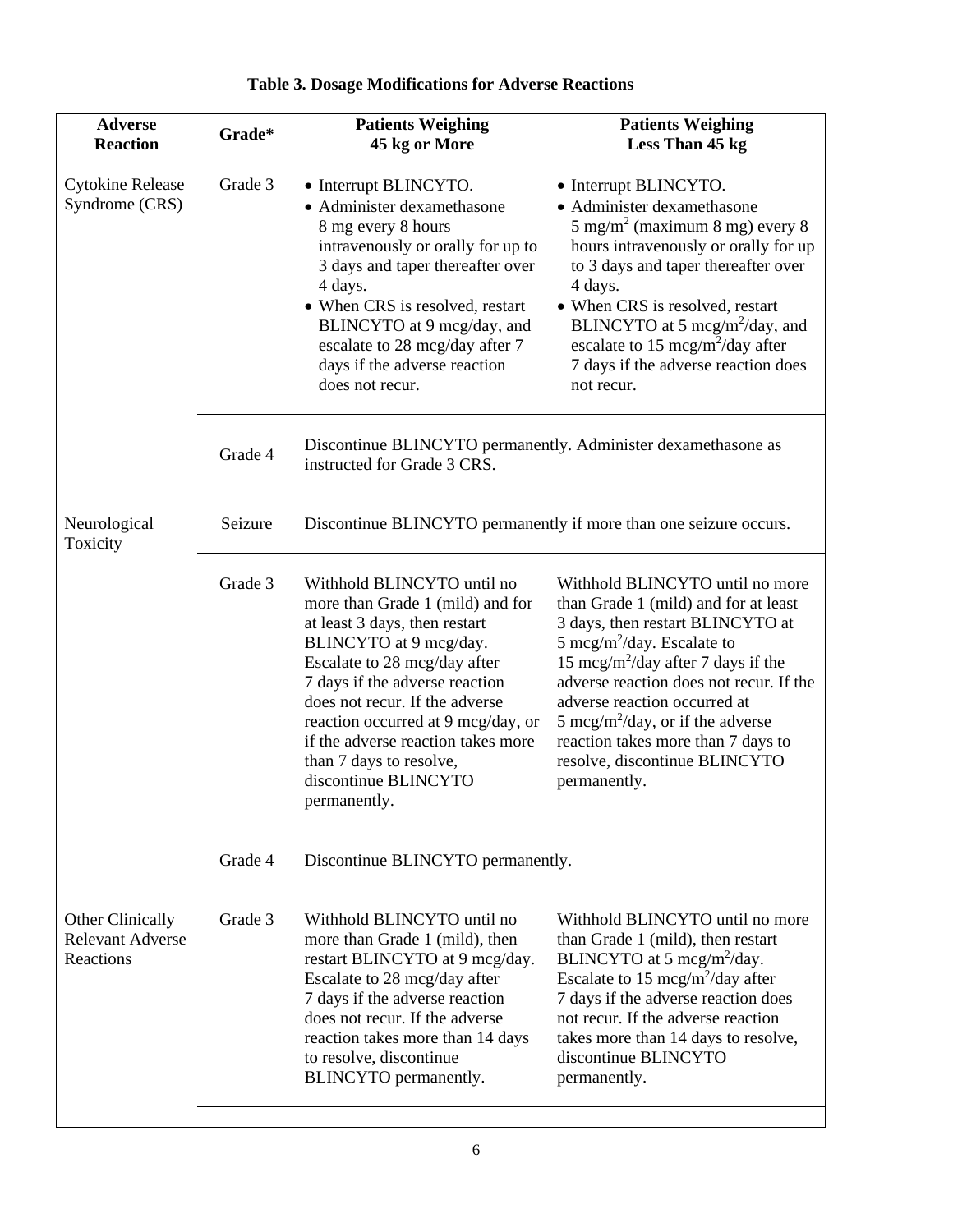#### **Table 3. Dosage Modifications for Adverse Reactions**

| <b>Adverse</b>  | Grade*  | <b>Patients Weighing</b>                     | <b>Patients Weighing</b> |
|-----------------|---------|----------------------------------------------|--------------------------|
| <b>Reaction</b> |         | 45 kg or More                                | Less Than 45 kg          |
|                 | Grade 4 | Consider discontinuing BLINCYTO permanently. |                          |

\* Based on the Common Terminology Criteria for Adverse Events (CTCAE). Grade 3 is severe, and Grade 4 is life-threatening.

# **2.4 Preparation**

**It is very important that the instructions for preparation (including admixing) and administration provided in this section are strictly followed to minimize medication errors (including underdose and overdose)** *[see Warnings and Precautions (5.10)]*.

BLINCYTO can be infused over 24 hours (preservative-free), 48 hours (preservative-free), or 7 days (with preservative). The choice between these options for the infusion duration should be made by the treating healthcare provider considering the frequency of the infusion bag changes and the weight of the patient. The administration of BLINCYTO as a 7-day infusion is not recommended for patients weighing less than 22 kg.

For preparation, reconstitution, and administration of BLINCYTO:

- See Section 2.5 for infusion over 24 hours or 48 hours.
- See Section 2.6 for infusion over 7 days using Bacteriostatic 0.9% Sodium Chloride Injection, USP (containing 0.9%) benzyl alcohol). This option is available for patients weighing 22 kg or more. It is not recommended for patients weighing less than 22 kg.

Call 1-800-77-AMGEN (1-800-772-6436) if you have questions about the reconstitution and preparation of BLINCYTO.

# 2.4.1 Aseptic Preparation

Strictly observe aseptic technique when preparing the solution for infusion since BLINCYTO vials do not contain antimicrobial preservatives. To prevent accidental contamination, prepare BLINCYTO according to aseptic standards, including but not limited to:

- Prepare BLINCYTO in a USP <797> compliant facility.
- Prepare BLINCYTO in an ISO Class 5 laminar flow hood or better.
- Ensure that the admixing area has appropriate environmental specifications, confirmed by periodic monitoring.
- Ensure that personnel are appropriately trained in aseptic manipulations and admixing of oncology drugs.
- Ensure that personnel wear appropriate protective clothing and gloves.
- Ensure that gloves and surfaces are disinfected.

# 2.4.2 Package Content

1 package BLINCYTO includes 1 vial of BLINCYTO and 1 vial of IV Solution Stabilizer.

- **Do not use IV Solution Stabilizer for reconstitution of BLINCYTO.** IV Solution Stabilizer is provided with the BLINCYTO package and is used to coat the intravenous bag prior to addition of reconstituted BLINCYTO to prevent adhesion of BLINCYTO to intravenous bags and intravenous tubing.
- More than 1 package of BLINCYTO may be needed to prepare the recommended dose.

#### 2.4.3 Incompatibility Information

BLINCYTO is incompatible with di-ethylhexylphthalate (DEHP) due to the possibility of particle formation, leading to a cloudy solution.

• Use polyolefin, PVC DEHP-free, or ethyl vinyl acetate (EVA) infusion bags/pump cassettes.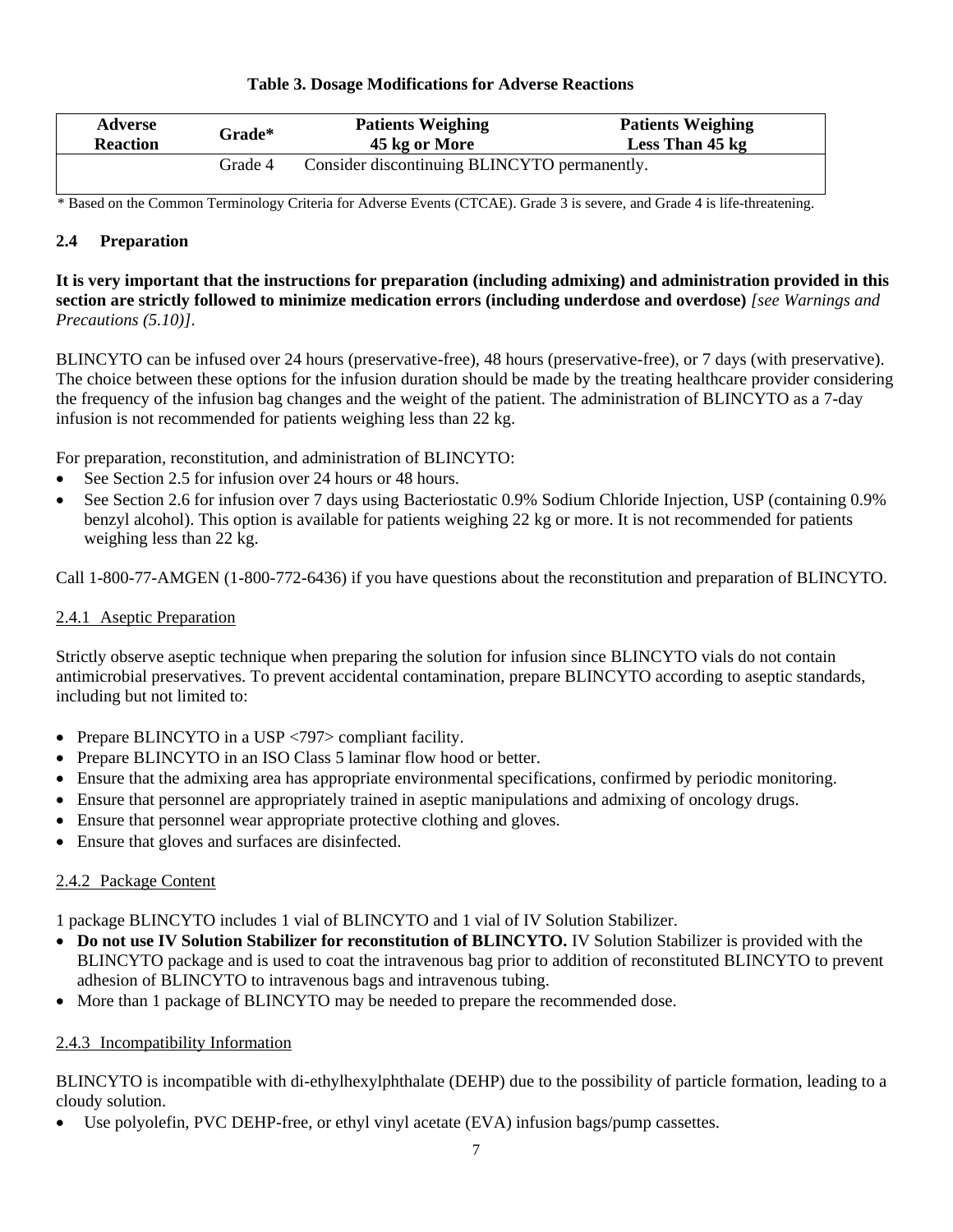• Use polyolefin, PVC DEHP-free, or EVA intravenous tubing sets.

# **2.5 Preparation and Administration of BLINCYTO as a 24-Hour or 48-Hour Infusion**

**Reconstitute BLINCYTO with preservative-free Sterile Water for Injection, USP.** Do not reconstitute BLINCYTO vials with the IV Solution Stabilizer*.*

**To prime the intravenous tubing, use only the solution in the bag containing the FINAL prepared BLINCYTO solution for infusion.** Do not prime with 0.9% Sodium Chloride Injection, USP.

# 2.5.1 Reconstitution of BLINCYTO for 24-Hour or 48-Hour Infusion

- 1. Determine the number of BLINCYTO vials needed for a dose and infusion duration.
- 2. Reconstitute each BLINCYTO vial with **3 mL of preservative-free Sterile Water for Injection, USP** by directing the water along the walls of the BLINCYTO vial and not directly on the lyophilized powder. The resulting concentration per BLINCYTO vial is 12.5 mcg/mL.
	- Do not reconstitute BLINCYTO vials with IV Solution Stabilizer.
- 3. **Gently swirl contents to avoid excess foaming.**
	- Do not shake.
- 4. **Visually inspect the reconstituted solution for particulate matter and discoloration during reconstitution and prior to infusion.** The resulting solution should be clear to slightly opalescent, colorless to slightly yellow.
	- Do not use if solution is cloudy or has precipitated.

#### 2.5.2 Preparation of BLINCYTO Infusion Bag for 24-Hour or 48-Hour Infusion

Verify the prescribed dose and infusion duration for each BLINCYTO infusion bag. To minimize errors, **use the specific volumes described in Tables 4 and 5 to prepare the BLINCYTO infusion bag**.

- Table 4 for patients weighing 45 kg or more
- Table 5 for patients weighing less than 45 kg
	- 1. Aseptically **add 270 mL 0.9% Sodium Chloride Injection, USP** to the empty intravenous bag.
	- 2. Aseptically **transfer 5.5 mL IV Solution Stabilizer** to the intravenous bag containing 0.9% Sodium Chloride Injection, USP. Gently mix the contents of the bag to avoid foaming. Discard the vial containing the unused IV Solution Stabilizer.
	- 3. Aseptically **transfer the required volume of reconstituted BLINCYTO solution** into the intravenous bag containing 0.9% Sodium Chloride Injection*,* USP and IV Solution Stabilizer. Gently mix the contents of the bag to avoid foaming.
		- Refer to Table 4 for patients weighing 45 kg or more for the specific volume of reconstituted BLINCYTO.
		- Refer to Table 5 for patients weighing less than 45 kg (dose based on BSA) for the specific volume of reconstituted BLINCYTO.
		- Discard the vial containing unused BLINCYTO.
	- 4. Under aseptic conditions, attach the intravenous tubing to the intravenous bag with the sterile 0.2 micron in-line filter. Ensure that the intravenous tubing is compatible with the infusion pump.
	- 5. Remove air from the intravenous bag. This is particularly important for use with an ambulatory infusion pump.
	- 6. **Prime the intravenous tubing only with the solution in the bag containing the FINAL prepared BLINCYTO solution for infusion.**
	- 7. Store refrigerated at 2°C to 8°C (36°F to 46°F) if not used immediately *[see Dosage and Administration (2.7)]*.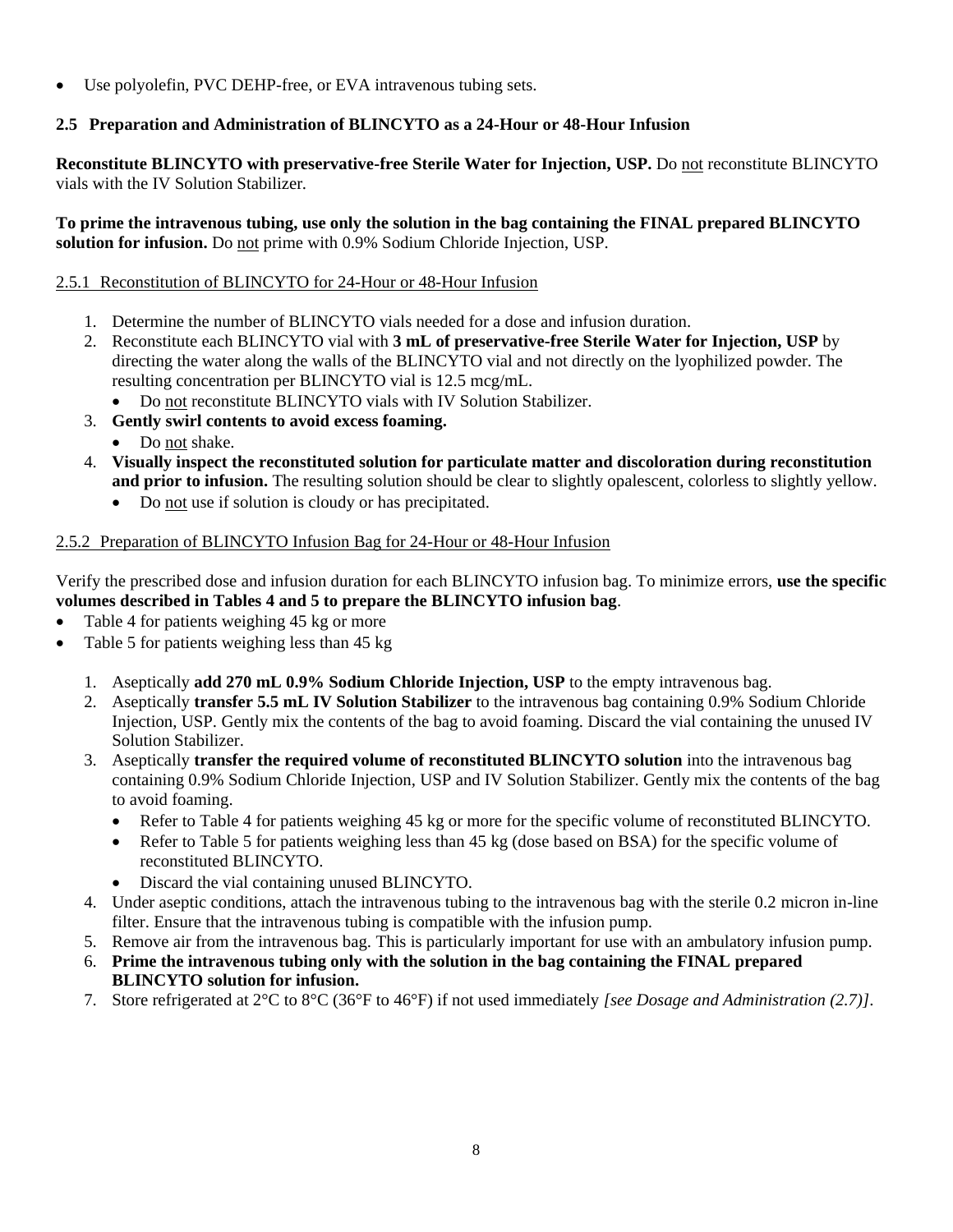# **Table 4. For Patients Weighing 45 kg or More: Volumes to Add to Intravenous Bag**

|                                                                 | 0.9% Sodium Chloride Injection, USP (starting volume)                 | $270$ mL   |                                         |              |  |
|-----------------------------------------------------------------|-----------------------------------------------------------------------|------------|-----------------------------------------|--------------|--|
| durations)                                                      | IV Solution Stabilizer (fixed volume for 24-hour and 48-hour infusion | $5.5$ mL   |                                         |              |  |
| <b>Infusion Duration</b><br><b>Infusion Rate</b><br><b>Dose</b> |                                                                       |            | <b>Reconstituted</b><br><b>BLINCYTO</b> |              |  |
|                                                                 |                                                                       |            | <b>Volume</b>                           | <b>Vials</b> |  |
| 24 hours                                                        | $9 \text{~mcg/day}$                                                   | 10 mL/hour | $0.83$ mL                               |              |  |
|                                                                 | $28 \text{~mag/day}$                                                  | 10 mL/hour | $2.6$ mL                                |              |  |
|                                                                 |                                                                       |            |                                         |              |  |
| 48 hours                                                        | $9 \text{~mcg/day}$                                                   | 5 mL/hour  | $1.7$ mL                                |              |  |
|                                                                 | 28 mcg/day                                                            | 5 mL/hour  | $5.2$ mL                                | ↑            |  |

# **Table 5. For Patients Weighing Less Than 45 kg: Volumes to Add to Intravenous Bag**

| 0.9% Sodium Chloride Injection, USP (starting volume) |                           |                      | 270 mL                                                                 |                                  |              |
|-------------------------------------------------------|---------------------------|----------------------|------------------------------------------------------------------------|----------------------------------|--------------|
|                                                       |                           |                      | IV Solution Stabilizer (fixed volume for 24-hour and 48-hour infusion) | $5.5\;\rm mL$                    |              |
| <b>Infusion</b><br><b>Duration</b>                    | <b>Dose</b>               | <b>Infusion Rate</b> | BSA $(m^2)$                                                            | Reconstituted<br><b>BLINCYTO</b> |              |
|                                                       |                           |                      |                                                                        | <b>Volume</b>                    | <b>Vials</b> |
|                                                       |                           |                      | $1.5 - 1.59$                                                           | $0.7$ mL                         | 1            |
|                                                       |                           |                      | $1.4 - 1.49$                                                           | $0.66$ mL                        | $\mathbf{1}$ |
|                                                       |                           |                      | $1.3 - 1.39$                                                           | $0.61$ mL                        | $\mathbf{1}$ |
|                                                       |                           |                      | $1.2 - 1.29$                                                           | $0.56$ mL                        | $\mathbf{1}$ |
|                                                       |                           | 10 mL/hour           | $1.1 - 1.19$                                                           | $0.52$ mL                        | $\mathbf{1}$ |
| 24 hours                                              | 5 mcg/m <sup>2</sup> /day |                      | $1 - 1.09$                                                             | $0.47$ mL                        | $\mathbf{1}$ |
|                                                       |                           |                      | $0.9 - 0.99$                                                           | $0.43$ mL                        | $\mathbf{1}$ |
|                                                       |                           |                      | $0.8 - 0.89$                                                           | $0.38$ mL                        | $\mathbf{1}$ |
|                                                       |                           |                      | $0.7 - 0.79$                                                           | $0.33$ mL                        | $\mathbf{1}$ |
|                                                       |                           |                      | $0.6 - 0.69$                                                           | $0.29$ mL                        | $\mathbf{1}$ |
|                                                       |                           |                      | $0.5 - 0.59$                                                           | $0.24$ mL                        | $\mathbf{1}$ |
|                                                       |                           |                      | $0.4 - 0.49$                                                           | $0.2$ mL                         | $\mathbf{1}$ |
|                                                       |                           |                      |                                                                        |                                  |              |
|                                                       |                           |                      | $1.5 - 1.59$                                                           | $2.1$ mL                         | $\mathbf{1}$ |
|                                                       |                           |                      | $1.4 - 1.49$                                                           | 2 mL                             | $\mathbf{1}$ |
|                                                       | $15 \text{~mcg/m}^2$ /day | 10 mL/hour           | $1.3 - 1.39$                                                           | $1.8$ mL                         | $\mathbf{1}$ |
|                                                       |                           |                      | $1.2 - 1.29$                                                           | $1.7$ mL                         | $\mathbf{1}$ |
|                                                       |                           |                      | $1.1 - 1.19$                                                           | $1.6$ mL                         | $\mathbf{1}$ |
|                                                       |                           |                      | $1 - 1.09$                                                             | $1.4$ mL                         | $\mathbf{1}$ |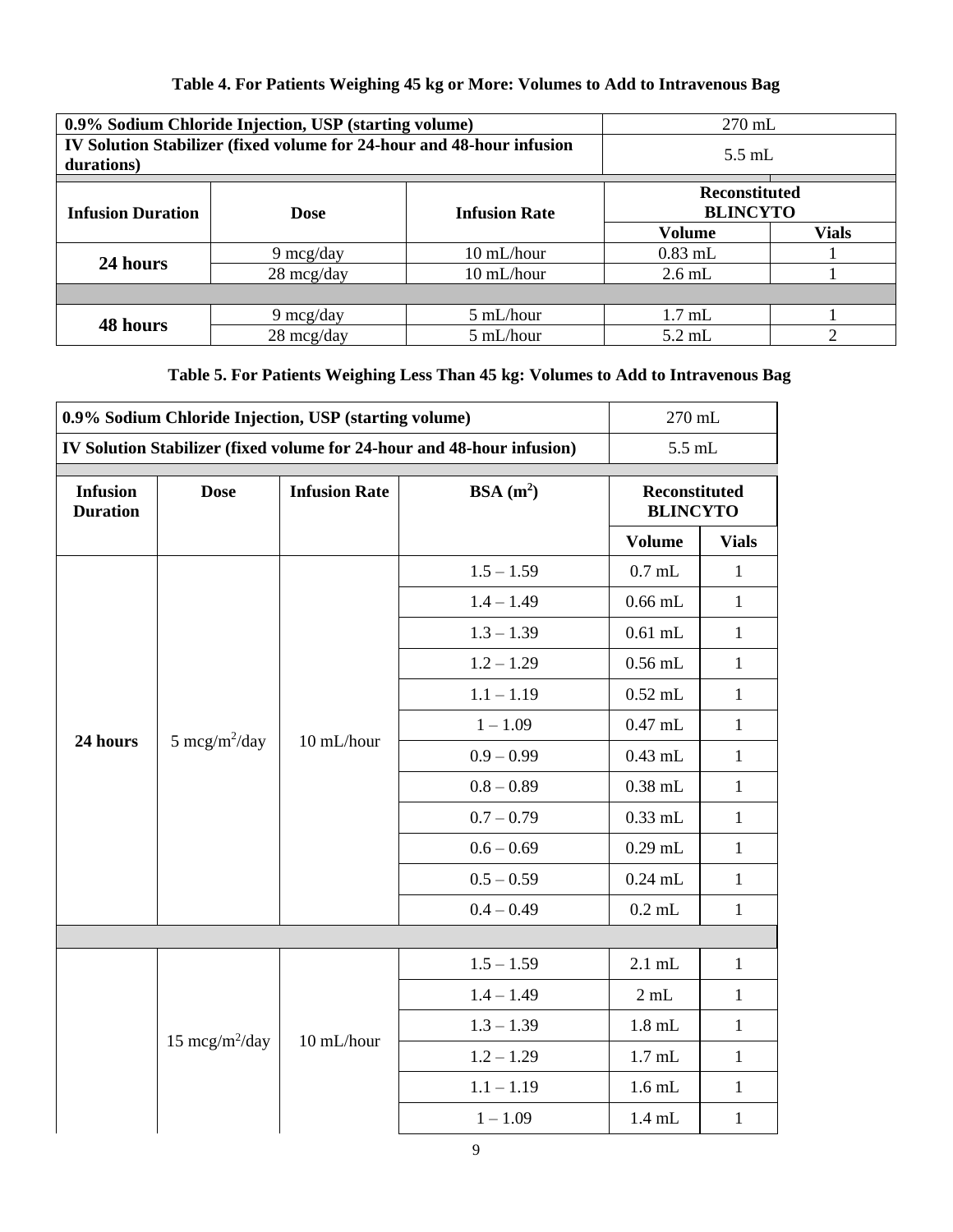| 0.9% Sodium Chloride Injection, USP (starting volume) |                                                             |           | 270 mL                                                                 |                                  |                |  |
|-------------------------------------------------------|-------------------------------------------------------------|-----------|------------------------------------------------------------------------|----------------------------------|----------------|--|
|                                                       |                                                             |           | IV Solution Stabilizer (fixed volume for 24-hour and 48-hour infusion) |                                  | 5.5 mL         |  |
| <b>Infusion</b><br><b>Duration</b>                    | BSA(m <sup>2</sup> )<br><b>Dose</b><br><b>Infusion Rate</b> |           |                                                                        | Reconstituted<br><b>BLINCYTO</b> |                |  |
|                                                       |                                                             |           |                                                                        | <b>Volume</b>                    | <b>Vials</b>   |  |
|                                                       |                                                             |           | $0.9 - 0.99$                                                           | $1.3$ mL                         | $\mathbf{1}$   |  |
| 24 hours                                              |                                                             |           | $0.8 - 0.89$                                                           | $1.1$ mL                         | $\mathbf{1}$   |  |
|                                                       |                                                             |           | $0.7 - 0.79$                                                           | $1$ mL                           | $\mathbf{1}$   |  |
|                                                       |                                                             |           | $0.6 - 0.69$                                                           | $0.86$ mL                        | $\mathbf{1}$   |  |
|                                                       |                                                             |           | $0.5 - 0.59$                                                           | $0.72$ mL                        | $\mathbf{1}$   |  |
|                                                       |                                                             |           | $0.4 - 0.49$                                                           | $0.59$ mL                        | $\mathbf{1}$   |  |
|                                                       |                                                             |           |                                                                        |                                  |                |  |
|                                                       |                                                             |           | $1.5 - 1.59$                                                           | $1.4$ mL                         | $\mathbf{1}$   |  |
|                                                       |                                                             |           | $1.4 - 1.49$                                                           | $1.3$ mL                         | $\mathbf{1}$   |  |
|                                                       |                                                             |           | $1.3 - 1.39$                                                           | $1.2$ mL                         | $\mathbf{1}$   |  |
|                                                       |                                                             |           | $1.2 - 1.29$                                                           | $1.1$ mL                         | $\mathbf{1}$   |  |
|                                                       |                                                             |           | $1.1 - 1.19$                                                           | $1$ mL                           | $\mathbf{1}$   |  |
| 48 hours                                              | 5 mcg/m <sup>2</sup> /day                                   | 5 mL/hour | $1 - 1.09$                                                             | $0.94$ mL                        | $\mathbf{1}$   |  |
|                                                       |                                                             |           | $0.9 - 0.99$                                                           | $0.85$ mL                        | $\mathbf{1}$   |  |
|                                                       |                                                             |           | $0.8 - 0.89$                                                           | $0.76$ mL                        | $\mathbf{1}$   |  |
|                                                       |                                                             |           | $0.7 - 0.79$                                                           | $0.67$ mL                        | $\mathbf{1}$   |  |
|                                                       |                                                             |           | $0.6 - 0.69$                                                           | $0.57$ mL                        | $\mathbf{1}$   |  |
|                                                       |                                                             |           | $0.5 - 0.59$                                                           | $0.48$ mL                        | $\mathbf{1}$   |  |
|                                                       |                                                             |           | $0.4 - 0.49$                                                           | $0.39$ mL                        | $\mathbf{1}$   |  |
|                                                       |                                                             |           |                                                                        |                                  |                |  |
|                                                       |                                                             |           | $1.5 - 1.59$                                                           | 4.2 mL                           | $\overline{c}$ |  |
|                                                       |                                                             |           | $1.4 - 1.49$                                                           | 3.9 mL                           | $\overline{c}$ |  |
|                                                       |                                                             |           | $1.3 - 1.39$                                                           | $3.7$ mL                         | $\overline{c}$ |  |
|                                                       |                                                             |           | $1.2 - 1.29$                                                           | 3.4 mL                           | $\overline{c}$ |  |
|                                                       | 15 $mcg/m^2/day$                                            | 5 mL/hour | $1.1 - 1.19$                                                           | $3.1$ mL                         | $\overline{2}$ |  |
| 48 hours                                              |                                                             |           | $1 - 1.09$                                                             | $2.8$ mL                         | $\mathbf{1}$   |  |
|                                                       |                                                             |           | $0.9 - 0.99$                                                           | $2.6$ mL                         | $\mathbf{1}$   |  |
|                                                       |                                                             |           | $0.8 - 0.89$                                                           | $2.3$ mL                         | $\mathbf{1}$   |  |
|                                                       |                                                             |           | $0.7 - 0.79$                                                           | $2\:\rm{mL}$                     | $\mathbf{1}$   |  |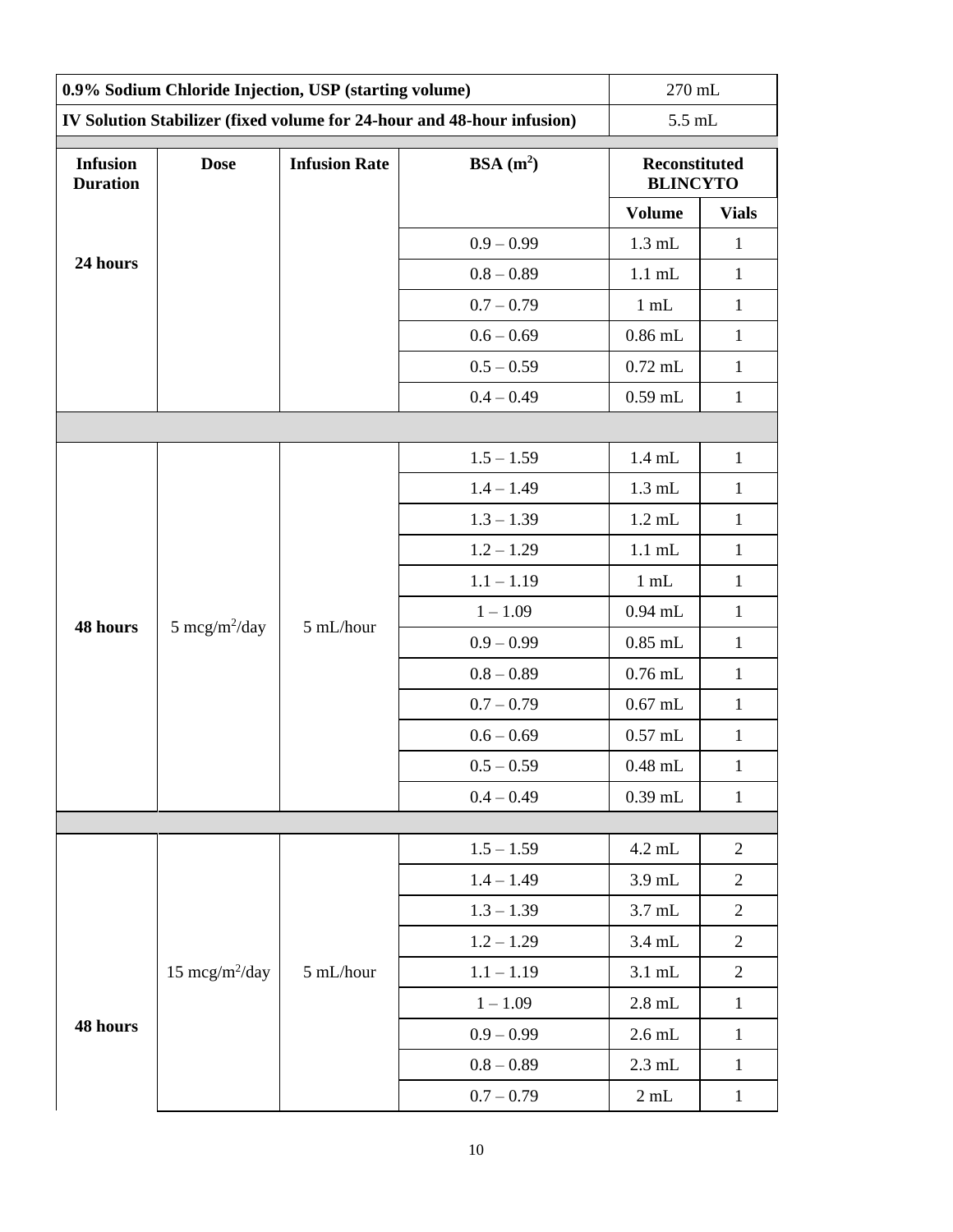| 0.9% Sodium Chloride Injection, USP (starting volume)                  |             |                                              |              | $270$ mL             |                 |
|------------------------------------------------------------------------|-------------|----------------------------------------------|--------------|----------------------|-----------------|
| IV Solution Stabilizer (fixed volume for 24-hour and 48-hour infusion) |             |                                              |              | $5.5$ mL             |                 |
|                                                                        |             |                                              |              | <b>Reconstituted</b> |                 |
| <b>Infusion</b><br><b>Duration</b>                                     | <b>Dose</b> | BSA(m <sup>2</sup> )<br><b>Infusion Rate</b> |              |                      | <b>BLINCYTO</b> |
|                                                                        |             |                                              |              | Volume               | <b>Vials</b>    |
|                                                                        |             |                                              | $0.6 - 0.69$ | $1.7 \text{ mL}$     |                 |
|                                                                        |             |                                              | $0.5 - 0.59$ | $1.4$ mL             |                 |
|                                                                        |             |                                              | $0.4 - 0.49$ | $1.2 \text{ mL}$     |                 |

# 2.5.3 Administration of BLINCYTO for 24-Hour or 48-Hour Infusion

- Administer BLINCYTO as a continuous intravenous infusion at a constant flow rate using an infusion pump. The pump should be programmable, lockable, non-elastomeric, and have an alarm.
- The starting volume (270 mL) is more than the volume administered to the patient (240 mL) to account for the priming of the intravenous tubing and to ensure that the patient will receive the full dose of BLINCYTO.
- Infuse prepared BLINCYTO final infusion solution according to the instructions on the pharmacy label on the prepared bag at one of the following constant infusion rates:
	- Infusion rate of 10 mL/hour for a duration of 24 hours, OR
	- Infusion rate of 5 mL/hour for a duration of 48 hours
- Administer prepared BLINCYTO final infusion solution using intravenous tubing that contains a sterile, non-pyrogenic, low protein-binding, 0.2 micron in-line filter. For 7-day bag administration information, see section 2.6.3.
- **Important Note: Do not flush the BLINCYTO infusion line or intravenous catheter, especially when changing infusion bags. Flushing when changing bags or at completion of infusion can result in excess dosage and complications thereof. When administering via a multi***-***lumen venous catheter, infuse BLINCYTO through a dedicated lumen.**
- At the end of the infusion, discard any unused BLINCYTO solution in the intravenous bag and intravenous tubing in accordance with local requirements.

## **2.6 Preparation and Administration of BLINCYTO as a 7-Day Infusion using Bacteriostatic 0.9% Sodium Chloride Injection, USP (Preservative)**

Administration of BLINCYTO as a 7-day infusion is not recommended for patients weighing less than 22 kg *[see Warnings and Precautions (5.12) and Use in Specific Populations (8.4)]*.

**Use preservative-free Sterile Water for Injection to reconstitute BLINCYTO.** Do not reconstitute BLINCYTO vials with the IV Solution Stabilizer*.*

# **Do not use an in-line filter with a 7-day infusion bag.**

**Prime the intravenous tubing only with the solution in the bag containing the FINAL prepared solution for infusion.** Do not prime with 0.9% Sodium Chloride Injection, USP.

# 2.6.1 Reconstitution of BLINCYTO for 7-Day Infusion

- 1. Determine the number of BLINCYTO vials needed for a dose.
- 2. Reconstitute each BLINCYTO vial with **3 mL of preservative-free Sterile Water for Injection, USP** by directing the water along the walls of the BLINCYTO vial and not directly on the lyophilized powder. The resulting concentration per BLINCYTO vial is 12.5 mcg/mL.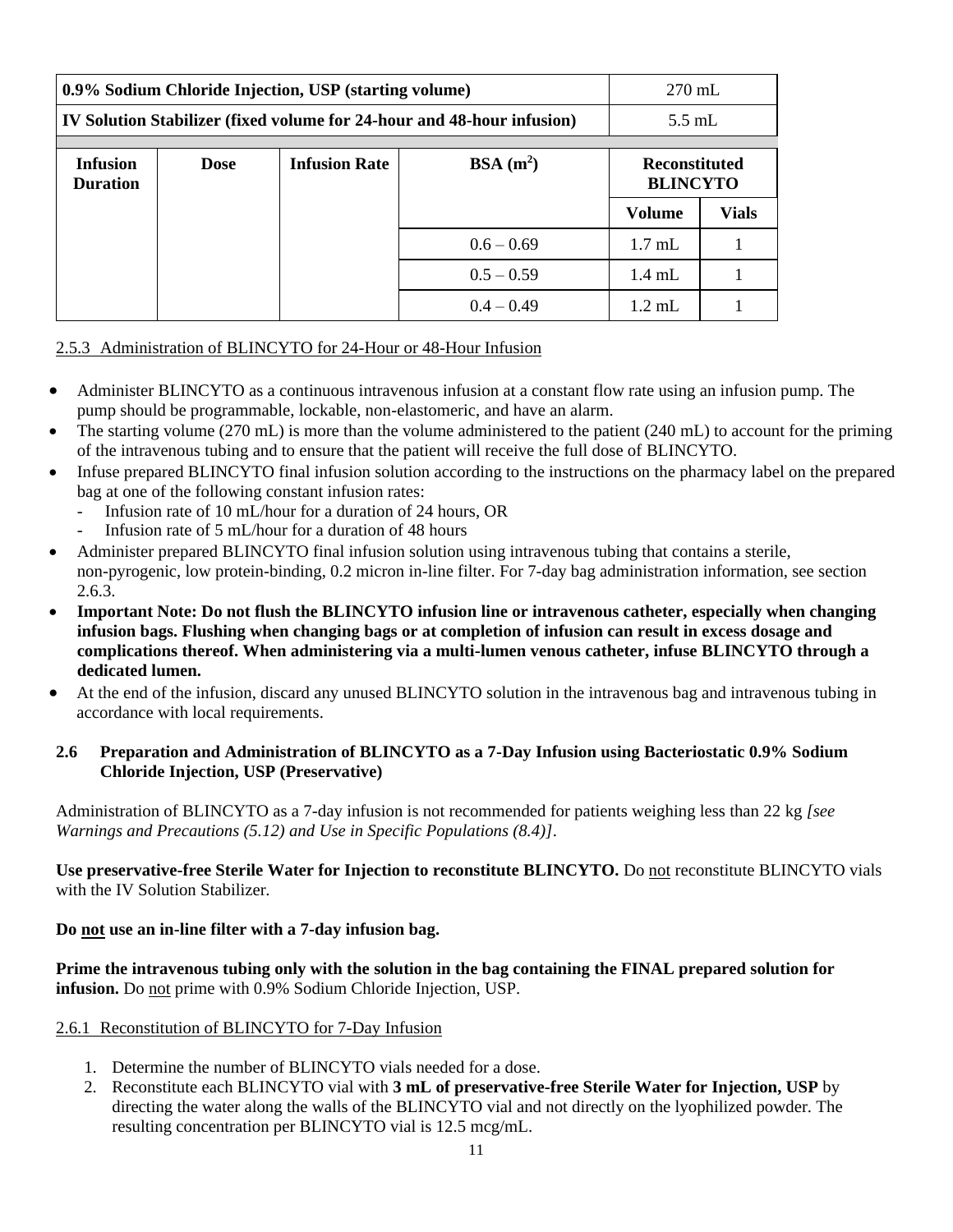- Do not reconstitute BLINCYTO vials with the IV Solution Stabilizer.
- 3. **Gently swirl contents to avoid excess foaming**.
	- Do not shake.
- 4. **Visually inspect the reconstituted solution for particulate matter and discoloration during reconstitution and prior to infusion.** The resulting solution should be clear to slightly opalescent, colorless to slightly yellow.
	- Do not use if solution is cloudy or has precipitated.

# 2.6.2 Preparation of BLINCYTO Infusion Bag for 7-Day Infusion

Verify the prescribed dose and infusion duration for each BLINCYTO infusion bag. To minimize errors, **use the specific volumes described in Table 6 to prepare the BLINCYTO infusion bag**.

- 1. Aseptically add **90 mL Bacteriostatic 0.9% Sodium Chloride Injection, USP** to the empty intravenous bag.
- 2. Aseptically **transfer 2.2 mL IV Solution Stabilizer** to the intravenous bag containing Bacteriostatic 0.9% Sodium Chloride Injection, USP. Gently mix the contents of the bag to avoid foaming. Discard the vial containing the unused IV Solution Stabilizer.
- 3. Aseptically **transfer the required volume of reconstituted BLINCYTO solution** into the intravenous bag containing Bacteriostatic 0.9% Sodium Chloride Injection, USP and IV Solution Stabilizer. Gently mix the contents of the bag to avoid foaming.
	- Refer to Table 6 for the specific volume of reconstituted BLINCYTO. Discard the vial containing unused BLINCYTO.
- 4. Aseptically **add the required volume of 0.9% Sodium Chloride Injection, USP** to the intravenous bag to obtain **a final volume of 110 mL.** Gently mix the contents of the bag to avoid foaming.
	- Refer to Table 6 for the specific volume of 0.9% Sodium Chloride Injection, USP.
- 5. Under aseptic conditions, attach the intravenous tubing to the intravenous bag.
	- Ensure that the intravenous tubing is compatible with the infusion pump.
	- **Do not use an in-line filter for a 7-day bag.**
- 6. Remove air from the intravenous bag. This is particularly important for use with an ambulatory infusion pump.
- 7. **Prime the intravenous tubing only with the solution in the bag containing the FINAL prepared BLINCYTO solution for infusion.**
- 8. Store refrigerated at 2°C to 8°C (36°F to 46°F) if not used immediately *[see Dosage and Administration (2.7)]*.

# **Table 6. For 7-Day Infusion: Volumes to Add to Intravenous Bag for 28 mcg/day and 15 mcg/m<sup>2</sup> /day**

| Bacteriostatic 0.9% Sodium Chloride Injection, USP (starting<br>volume)                            |                                                                 |                      | $90 \text{ mL}$                       |                                         |                                                                                                                                              |
|----------------------------------------------------------------------------------------------------|-----------------------------------------------------------------|----------------------|---------------------------------------|-----------------------------------------|----------------------------------------------------------------------------------------------------------------------------------------------|
|                                                                                                    | <b>IV Solution Stabilizer (fixed volume for 7-day infusion)</b> |                      |                                       | $2.2 \text{ mL}$                        |                                                                                                                                              |
|                                                                                                    | <b>Reconstituted BLINCYTO</b>                                   |                      |                                       | Specific volume listed below in table   |                                                                                                                                              |
| Quantity Sufficient (q.s.) with 0.9% Sodium Chloride<br>Injection, USP to a Final Volume of 110 mL |                                                                 |                      | Specific volume listed below in table |                                         |                                                                                                                                              |
| <b>Infusion Duration</b>                                                                           |                                                                 |                      | 7 days                                |                                         |                                                                                                                                              |
| <b>Infusion Rate</b>                                                                               |                                                                 |                      |                                       | $0.6 \text{ mL/hour}$                   |                                                                                                                                              |
| <b>Patient</b><br>Weight                                                                           | Dose                                                            | BSA(m <sup>2</sup> ) |                                       | <b>Reconstituted</b><br><b>BLINCYTO</b> | <b>Volume of</b><br>0.9% Sodium<br><b>Chloride</b><br><b>Injection, USP</b><br>needed to q.s.<br>to a Final<br>Volume of<br>$110 \text{ mL}$ |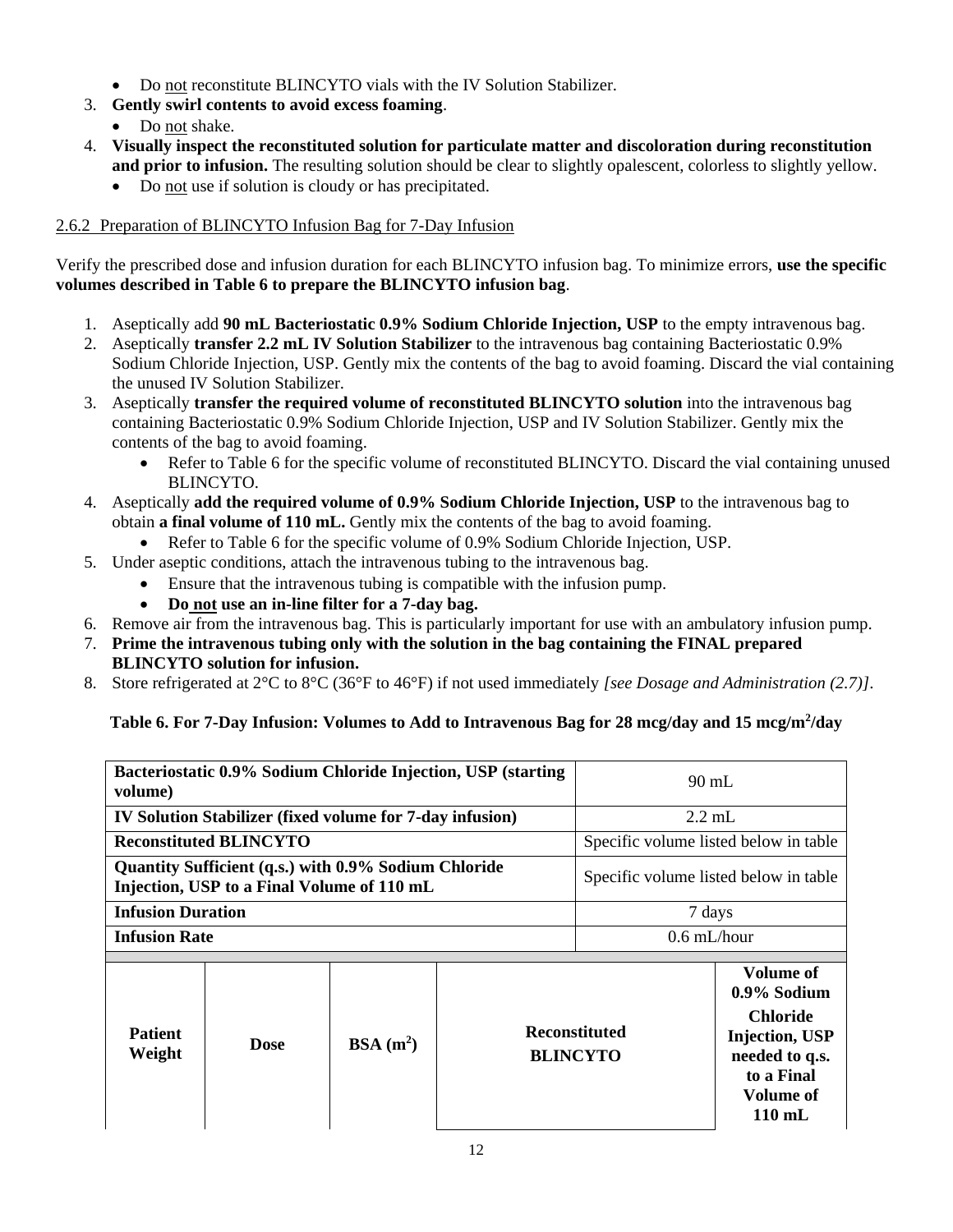|                         |                                |               | <b>Volume</b>   | <b>Vials</b>   |          |  |
|-------------------------|--------------------------------|---------------|-----------------|----------------|----------|--|
| <b>Fixed-Dose</b>       |                                |               |                 |                |          |  |
| 45 kg or<br><b>More</b> | 28 mcg/day                     | N/A           | 16.8 mL         | 6              | $1$ mL   |  |
| <b>BSA-Based Dose</b>   |                                |               |                 |                |          |  |
|                         |                                | $1.5 - 1.59$  | $14 \text{ mL}$ | 5              | $3.8$ mL |  |
|                         | 15 mcg/m <sup>2</sup> /day     | $1.4 - 1.49$  | 13.1 mL         | 5              | $4.7$ mL |  |
| $22$ kg to              |                                | $1.30 - 1.39$ | 12.2 mL         | 5              | $5.6$ mL |  |
| less than               |                                | $1.20 - 1.29$ | $11.3$ mL       | 5              | $6.5$ mL |  |
| $45$ kg                 |                                | $1.10 - 1.19$ | 10.4 mL         | $\overline{4}$ | 7.4 mL   |  |
|                         |                                | $1 - 1.09$    | $9.5$ mL        | $\overline{4}$ | 8.3 mL   |  |
|                         |                                | $0.9 - 0.99$  | 8.6 mL          | $\overline{4}$ | $9.2$ mL |  |
| Less than<br>$22$ kg    | 7-day infusion not recommended |               |                 |                |          |  |

# 2.6.3 Administration of BLINCYTO as a 7-Day Infusion

- Administer BLINCYTO as a continuous intravenous infusion at a constant flow rate using an infusion pump. The pump should be programmable, lockable, non-elastomeric, and have an alarm.
- The final volume of infusion solution (110 mL) will be more than the volume administered to the patient (100 mL) to account for the priming of the intravenous tubing and to ensure that the patient will receive the full dose of BLINCYTO.
- **Do not use an in-line filter for a 7-day bag.**
- Infuse prepared BLINCYTO final infusion solution according to the instructions on the pharmacy label on the prepared bag at an infusion rate of 0.6 mL/hour for a duration of 7 days.
- **Important Note: Do not flush the BLINCYTO infusion line or intravenous catheter, especially when changing infusion bags. Flushing when changing bags or at completion of infusion can result in excess dosage and complications thereof. When administering via a multi***-***lumen venous catheter, infuse BLINCYTO through a dedicated lumen.**
- At the end of the infusion, dispose of any unused BLINCYTO solution in the intravenous bag and intravenous tubing in accordance with local requirements.

# **2.7 Storage of Reconstituted BLINCYTO**

The information in Table 7 indicates the storage time for the reconstituted BLINCYTO vial and prepared infusion bag.

#### **Table 7. Storage Time for Reconstituted BLINCYTO Vial and Prepared BLINCYTO Infusion Bag**

|                                       | <b>Maximum Storage Time</b>                                                                                       |                                                                                           |
|---------------------------------------|-------------------------------------------------------------------------------------------------------------------|-------------------------------------------------------------------------------------------|
|                                       | Room Temperature<br>23 $\mathrm{^{\circ}C}$ to 27 $\mathrm{^{\circ}C}$<br>$(73^{\circ}F \text{ to } 81^{\circ}F)$ | Refrigerated<br>$2^{\circ}$ C to $8^{\circ}$ C<br>$(36^{\circ}F \text{ to } 46^{\circ}F)$ |
| <b>Reconstituted BLINCYTO Vial</b>    | 4 hours                                                                                                           | 24 hours                                                                                  |
| <b>Prepared BLINCYTO Infusion Bag</b> | 48 hours*                                                                                                         | 8 days                                                                                    |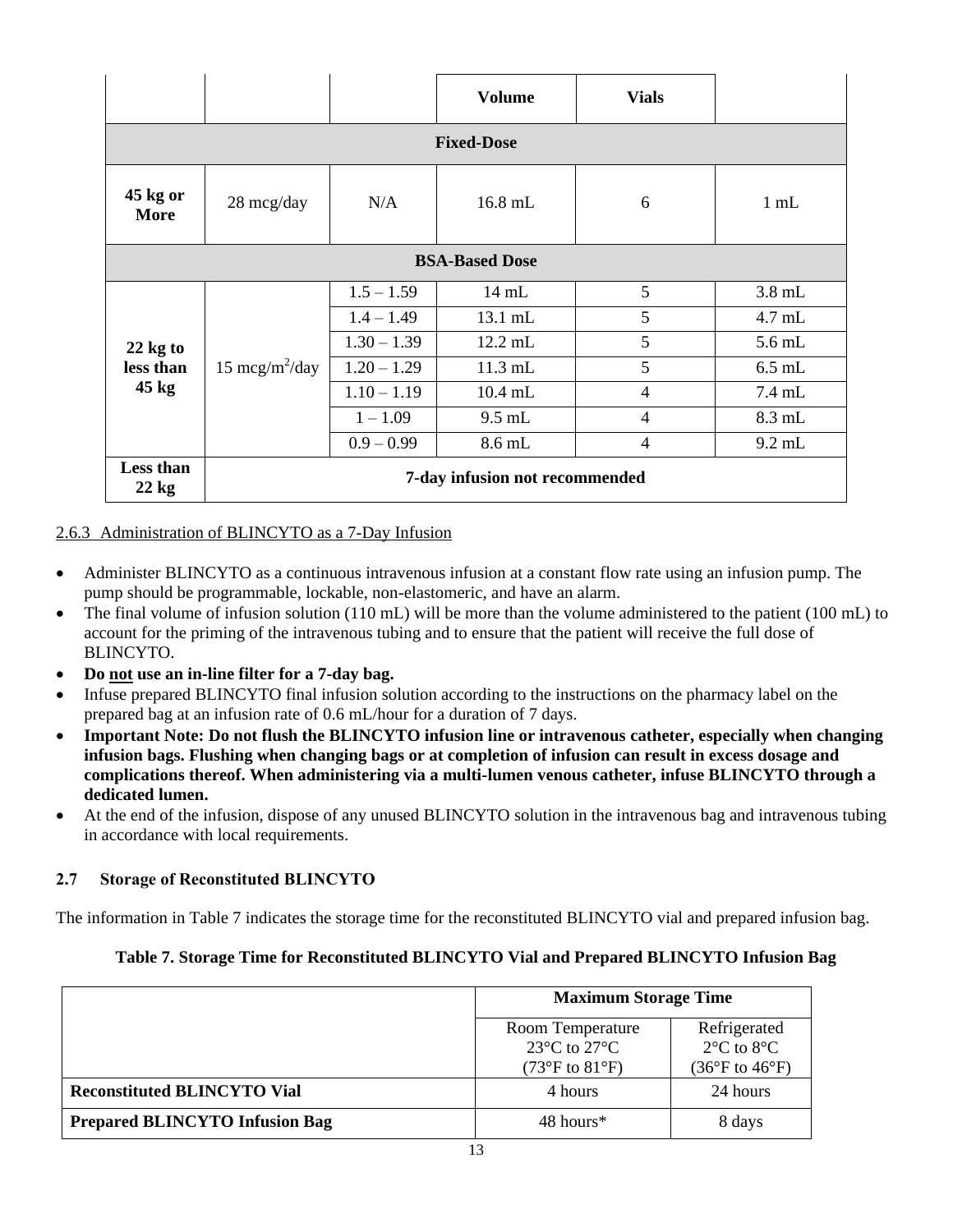| (Preservative-free)                   |                    |         |
|---------------------------------------|--------------------|---------|
| <b>Prepared BLINCYTO Infusion Bag</b> | $7 \text{ days}^*$ | 14 days |
| (with Preservative)                   |                    |         |

\* Storage time includes infusion time. If the prepared BLINCYTO infusion bag is not administered within the time frames and temperatures indicated, it must be discarded; it should not be refrigerated again.

# **3 DOSAGE FORMS AND STRENGTHS**

For injection: 35 mcg of white to off-white lyophilized powder in a single-dose vial for reconstitution.

# **4 CONTRAINDICATIONS**

BLINCYTO is contraindicated in patients with known hypersensitivity to blinatumomab or to any component of the product formulation.

## **5 WARNINGS AND PRECAUTIONS**

#### **5.1 Cytokine Release Syndrome**

Cytokine Release Syndrome (CRS), which may be life-threatening or fatal, occurred in patients receiving BLINCYTO. The median time to onset of CRS was 2 days after the start of infusion and the median time to resolution of CRS was 5 days among cases that resolved. Manifestations of CRS include fever, headache, nausea, asthenia, hypotension, increased alanine aminotransferase (ALT), increased aspartate aminotransferase (AST), increased total bilirubin, and disseminated intravascular coagulation (DIC). The manifestations of CRS after treatment with BLINCYTO overlap with those of infusion reactions, capillary leak syndrome (CLS), and hemophagocytic histiocytosis/macrophage activation syndrome (MAS). Using all of these terms to define CRS in clinical trials of BLINCYTO, CRS was reported in 15% of patients with relapsed or refractory ALL and in 7% of patients with MRD-positive ALL *[see Adverse Reactions (6.1)]*.

Monitor patients for signs or symptoms of these events. Advise outpatients on BLINCYTO to contact their healthcare professional for signs and symptoms associated with CRS. If severe CRS occurs, interrupt BLINCYTO until CRS resolves. Discontinue BLINCYTO permanently if life-threatening CRS occurs. Administer corticosteroids for severe or life-threatening CRS *[see Dosage and Administration (2.3)]*.

#### **5.2 Neurological Toxicities**

In patients with ALL receiving BLINCYTO in clinical studies, neurological toxicities have occurred in approximately 65% of patients *[see Adverse Reactions (6.1)]*. Among patients that experienced a neurologic event, the median time to the first event was within the first 2 weeks of BLINCYTO treatment and the majority of events resolved. The most common  $(\geq 10\%)$  manifestations of neurological toxicity were headache, and tremor; the neurological toxicity profile varied by age group *[see Use in Specific Populations (8.4, 8.5)]*. Grade 3 or higher (severe, life-threatening, or fatal) neurological toxicities following initiation of BLINCYTO administration occurred in approximately 13% of patients and included encephalopathy, convulsions, speech disorders, disturbances in consciousness, confusion and disorientation, and coordination and balance disorders. Manifestations of neurological toxicity included cranial nerve disorders. The majority of neurologic events resolved following interruption of BLINCYTO, but some resulted in treatment discontinuation.

There is limited experience with BLINCYTO in patients with active ALL in the central nervous system (CNS) or a history of neurologic events. Patients with a history or presence of clinically relevant CNS pathology were excluded from clinical studies.

Monitor patients receiving BLINCYTO for signs and symptoms of neurological toxicities. Advise outpatients on BLINCYTO to contact their healthcare professional if they develop signs or symptoms of neurological toxicities. Interrupt or discontinue BLINCYTO as recommended *[see Dosage and Administration (2.3)]*.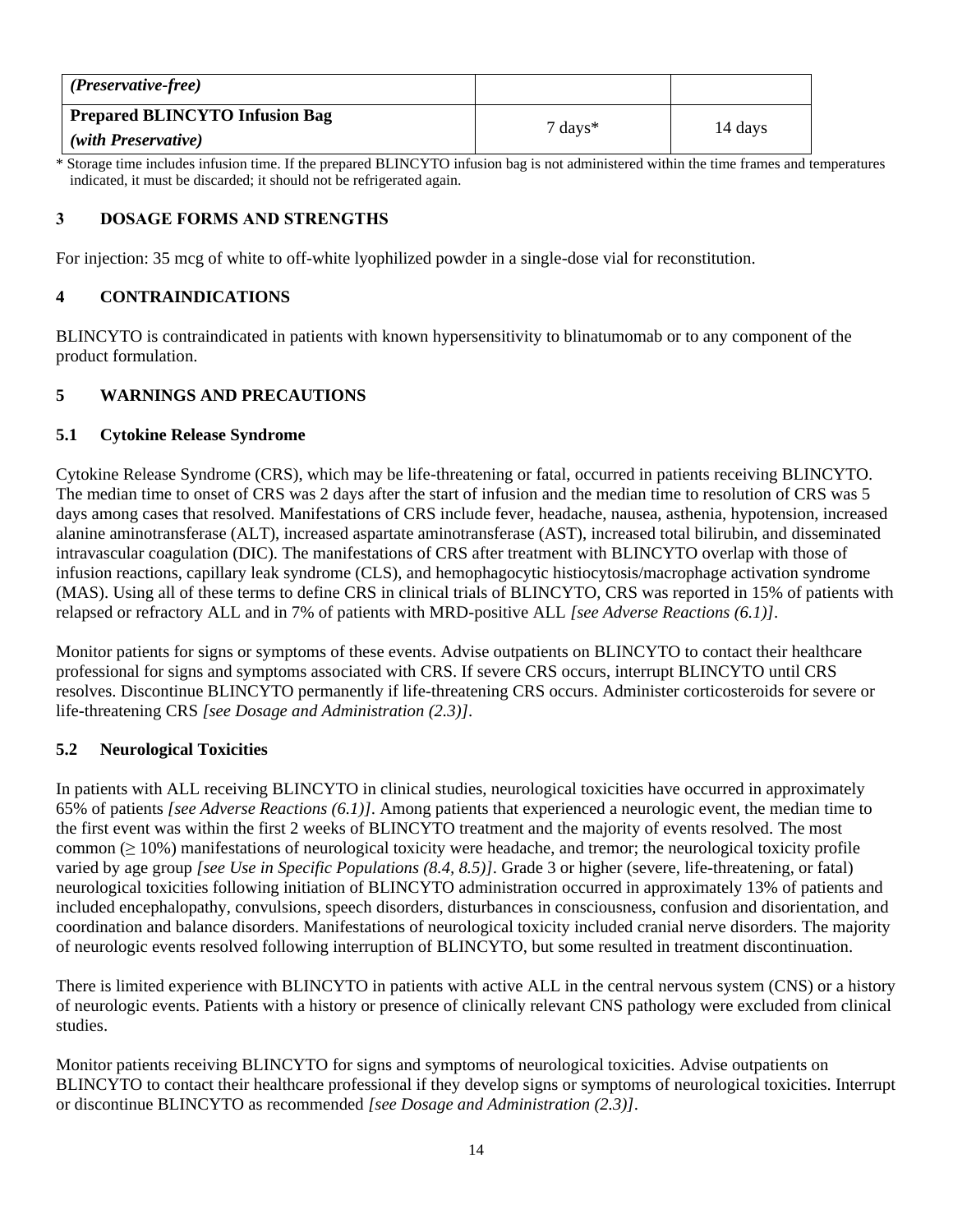# **5.3 Infections**

In patients with ALL receiving BLINCYTO in clinical studies, serious infections such as sepsis, pneumonia, bacteremia, opportunistic infections, and catheter-site infections were observed in approximately 25% of patients, some of which were life-threatening or fatal *[see Adverse Reactions (6.1)]*. As appropriate, administer prophylactic antibiotics and employ surveillance testing during treatment with BLINCYTO. Monitor patients for signs and symptoms of infection and treat appropriately.

# **5.4 Tumor Lysis Syndrome**

Tumor lysis syndrome (TLS), which may be life-threatening or fatal, has been observed in patients receiving BLINCYTO *[see Adverse Reactions (6.1)]*. Appropriate prophylactic measures, including pretreatment nontoxic cytoreduction and on-treatment hydration, should be used for the prevention of TLS during BLINCYTO treatment. Monitor for signs or symptoms of TLS. Management of these events may require either temporary interruption or discontinuation of BLINCYTO *[see Dosage and Administration (2.3)]*.

# **5.5 Neutropenia and Febrile Neutropenia**

Neutropenia and febrile neutropenia, including life-threatening cases, have been observed in patients receiving BLINCYTO *[see Adverse Reactions (6.1)]*. Monitor laboratory parameters (including, but not limited to, white blood cell count and absolute neutrophil count) during BLINCYTO infusion. Interrupt BLINCYTO if prolonged neutropenia occurs.

# **5.6 Effects on Ability to Drive and Use Machines**

Due to the potential for neurologic events, including seizures, patients receiving BLINCYTO are at risk for loss of consciousness *[see Warnings and Precautions (5.2)]*. Advise patients to refrain from driving and engaging in hazardous occupations or activities such as operating heavy or potentially dangerous machinery while BLINCYTO is being administered.

# **5.7 Elevated Liver Enzymes**

Treatment with BLINCYTO was associated with transient elevations in liver enzymes *[see Adverse Reactions (6.1)]*. In patients with ALL receiving BLINCYTO in clinical studies, the median time to onset of elevated liver enzymes was 3 days.

The majority of these transient elevations in liver enzymes were observed in the setting of CRS. For the events that were observed outside the setting of CRS, the median time to onset was 19 days. Grade 3 or greater elevations in liver enzymes occurred in approximately 7% of patients outside the setting of CRS and resulted in treatment discontinuation in less than 1% of patients.

Monitor alanine aminotransferase (ALT), aspartate aminotransferase (AST), gamma-glutamyl transferase (GGT), and total blood bilirubin prior to the start of and during BLINCYTO treatment. Interrupt BLINCYTO if the transaminases rise to greater than 5 times the upper limit of normal or if total bilirubin rises to more than 3 times the upper limit of normal*.*

# **5.8 Pancreatitis**

Fatal pancreatitis has been reported in patients receiving BLINCYTO in combination with dexamethasone in clinical studies and the postmarketing setting *[see Adverse Reactions (6.3)]*.

Evaluate patients who develop signs and symptoms of pancreatitis. Management of pancreatitis may require either temporary interruption or discontinuation of BLINCYTO and dexamethasone *[see Dosage and Administration (2.3)]*.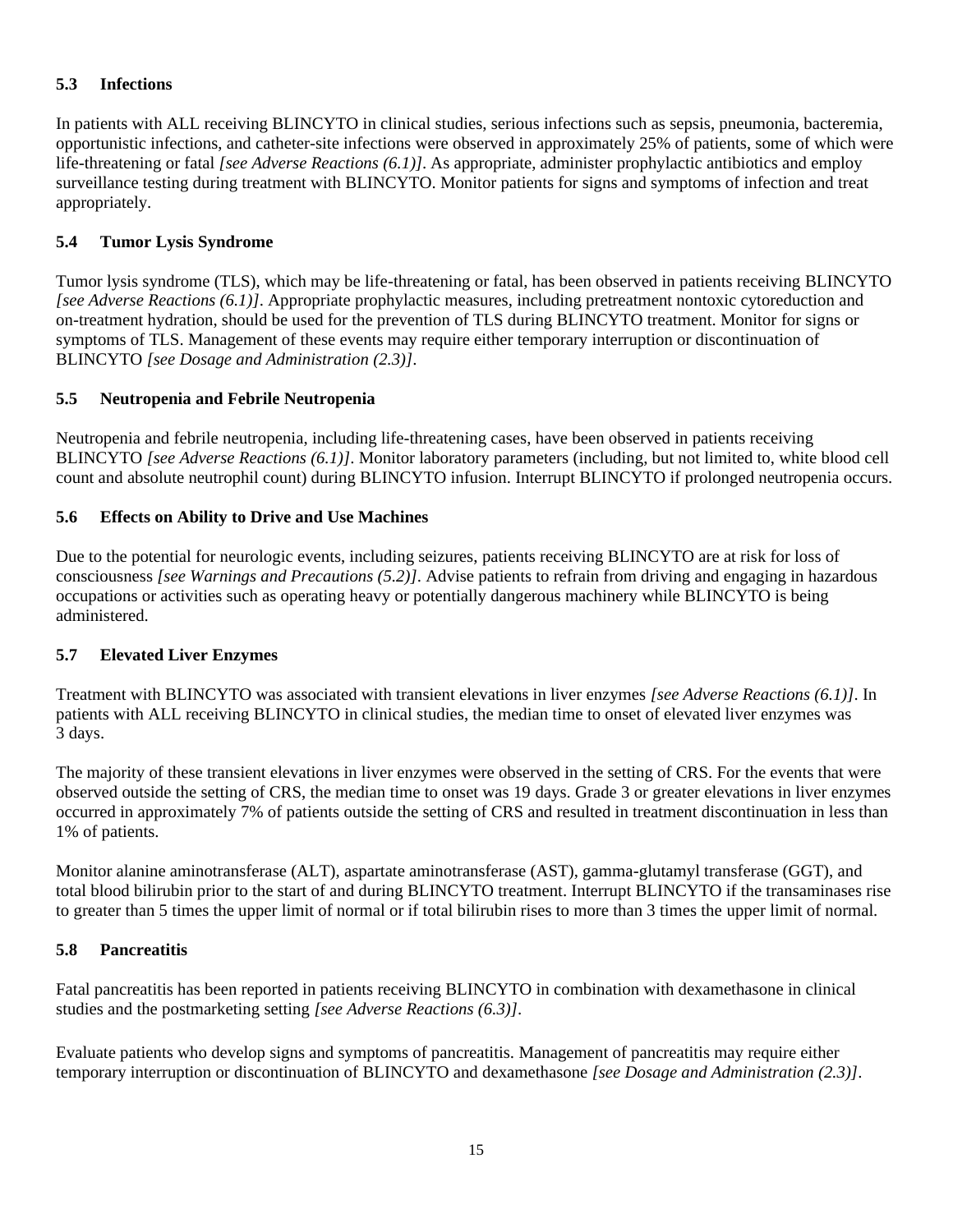# **5.9 Leukoencephalopathy**

Cranial magnetic resonance imaging (MRI) changes showing leukoencephalopathy have been observed in patients receiving BLINCYTO, especially in patients with prior treatment with cranial irradiation and antileukemic chemotherapy (including systemic high-dose methotrexate or intrathecal cytarabine). The clinical significance of these imaging changes is unknown.

# **5.10 Preparation and Administration Errors**

Preparation and administration errors have occurred with BLINCYTO treatment. Follow instructions for preparation (including admixing) and administration strictly to minimize medication errors (including underdose and overdose) *[see Dosage and Administration (2.4)]*.

# **5.11 Immunization**

The safety of immunization with live viral vaccines during or following BLINCYTO therapy has not been studied. Vaccination with live virus vaccines is not recommended for at least 2 weeks prior to the start of BLINCYTO treatment, during treatment, and until immune recovery following last cycle of BLINCYTO.

# **5.12 Risk of Serious Adverse Reactions in Pediatric Patients due to Benzyl Alcohol Preservative**

Serious and fatal adverse reactions including "gasping syndrome" can occur in neonates and infants treated with benzyl alcohol-preserved drugs, including BLINCYTO (with preservative). The "gasping syndrome" is characterized by central nervous system depression, metabolic acidosis, and gasping respirations.

When prescribing BLINCYTO (with preservative) for pediatric patients, consider the combined daily metabolic load of benzyl alcohol from all sources including BLINCYTO (with preservative) (contains 7.4 mg of benzyl alcohol per mL) and other drugs containing benzyl alcohol. The minimum amount of benzyl alcohol at which serious adverse reactions may occur is not known *[see Use in Specific Populations (8.4)]*.

Due to the addition of bacteriostatic saline, 7-day infusion bags of BLINCYTO solution contain benzyl alcohol and are not recommended for use in any patients weighing less than 22 kg *[see Dosage and Administration (2.6) and Use in Specific Populations (8.4)]*.

# **6 ADVERSE REACTIONS**

The following clinically significant adverse reactions are described elsewhere in the labeling:

- Cytokine Release Syndrome *[see Warnings and Precautions (5.1)]*
- Neurological Toxicities *[see Warnings and Precautions (5.2)]*
- Infections *[see Warnings and Precautions (5.3)]*
- Tumor Lysis Syndrome *[see Warnings and Precautions (5.4)]*
- Neutropenia and Febrile Neutropenia *[see Warnings and Precautions (5.5)]*
- Effects on Ability to Drive and Use Machines *[see Warnings and Precautions (5.6)]*
- Elevated Liver Enzymes *[see Warnings and Precautions (5.7)]*
- Pancreatitis *[see Warnings and Precautions (5.8)]*
- Leukoencephalopathy *[see Warnings and Precautions (5.9)]*

# **6.1 Clinical Trials Experience**

Because clinical trials are conducted under widely varying conditions, adverse reaction rates observed in the clinical trials of a drug cannot be directly compared to rates in the clinical trials of another drug and may not reflect the rates observed in practice.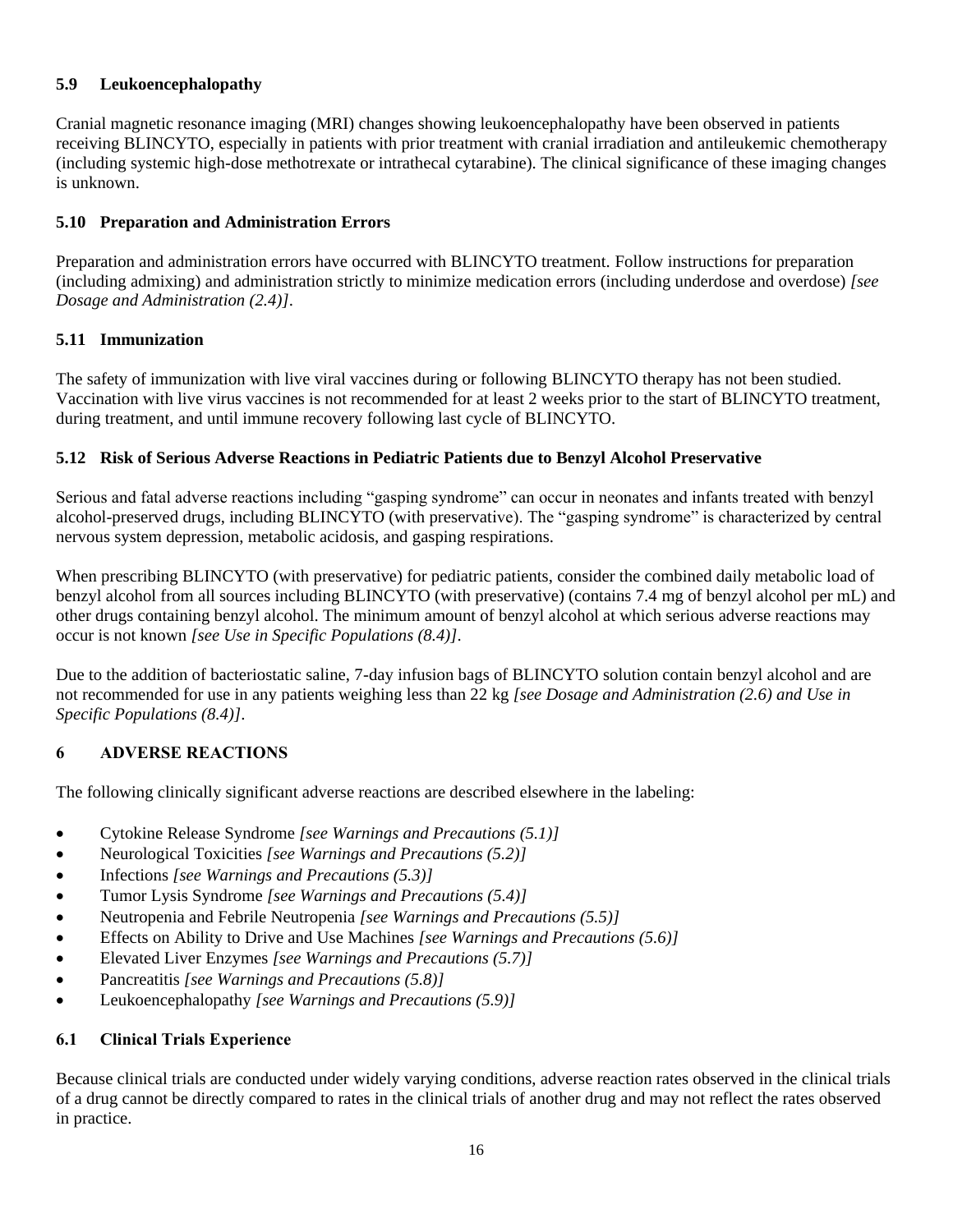## MRD-positive B-cell Precursor ALL

The safety of BLINCYTO in patients with MRD-positive B-cell precursor ALL was evaluated in two single-arm clinical studies in which 137 patients were treated with BLINCYTO. The median age of the study population was 45 years (range: 18 to 77 years).

The most common adverse reactions ( $\geq 20\%$ ) were pyrexia, infusion related reactions, headache, infections (pathogen unspecified), tremor, and chills. Serious adverse reactions were reported in 61% of patients. The most common serious adverse reactions ( $\geq 2\%$ ) included pyrexia, tremor, encephalopathy, aphasia, lymphopenia, neutropenia, overdose, device related infection, seizure, and staphylococcal infection. Adverse reactions of Grade 3 or higher were reported in 64% of patients. Discontinuation of therapy due to adverse reactions occurred in 17% of patients; neurologic events were the most frequently reported reasons for discontinuation. There were 2 fatal adverse reactions that occurred within 30 days of the end of BLINCYTO treatment (atypical pneumonia and subdural hemorrhage).

Table 8 summarizes the adverse reactions occurring at a  $\geq 10\%$  incidence for any grade or  $\geq 5\%$  incidence for Grade 3 or higher.

#### **Adverse Reaction BLINCYTO (N=137) Any Grade\* n (%) Grade ≥ 3\* n (%) Blood and lymphatic system disorders** Neutropenia<sup>1</sup> 21 (15) 21 (15) 21 (15) Leukopenia<sup>2</sup> 19 (14) 13 (9) Thrombocytopenia<sup>3</sup> 8 (6) **Cardiac disorders** Arrhythmia<sup>4</sup> 3 (2) **General disorders and administration site conditions** Pyrexia<sup>5</sup> 9(7) 9(7) Chills  $39 (28)$  0 (0) **Infections and infestations** Infections - pathogen unspecified 53 (39) 11 (8) **Injury, poisoning and procedural complications** Infusion related reaction<sup>6</sup> 105 (77)  $\sqrt{7(5)}$ **Investigations** Decreased immunoglobulins<sup>7</sup> 25 (18)  $25 (18)$  7 (5) Weight increased  $14 (10)$   $1 (<1)$ Hypertransaminasemia<sup>8</sup> 13 (9) 9 (7) **Musculoskeletal and connective tissue disorders** Back pain  $16 (12)$   $1 (11)$ **Nervous system disorders** Headache  $54 (39)$  5(4) Tremor<sup>9</sup> 6(4) Aphasia  $16 (12)$   $1 (<1)$ Dizziness  $14 (10)$   $1 (<1)$ Encephalopathy<sup>10</sup> 6(4) 6(4)

#### **Table 8. Adverse Reactions Occurring at ≥ 10% Incidence for Any Grade or ≥ 5% Incidence for Grade 3 or Higher in BLINCYTO-Treated Patients with MRD-Positive B-cell Precursor ALL**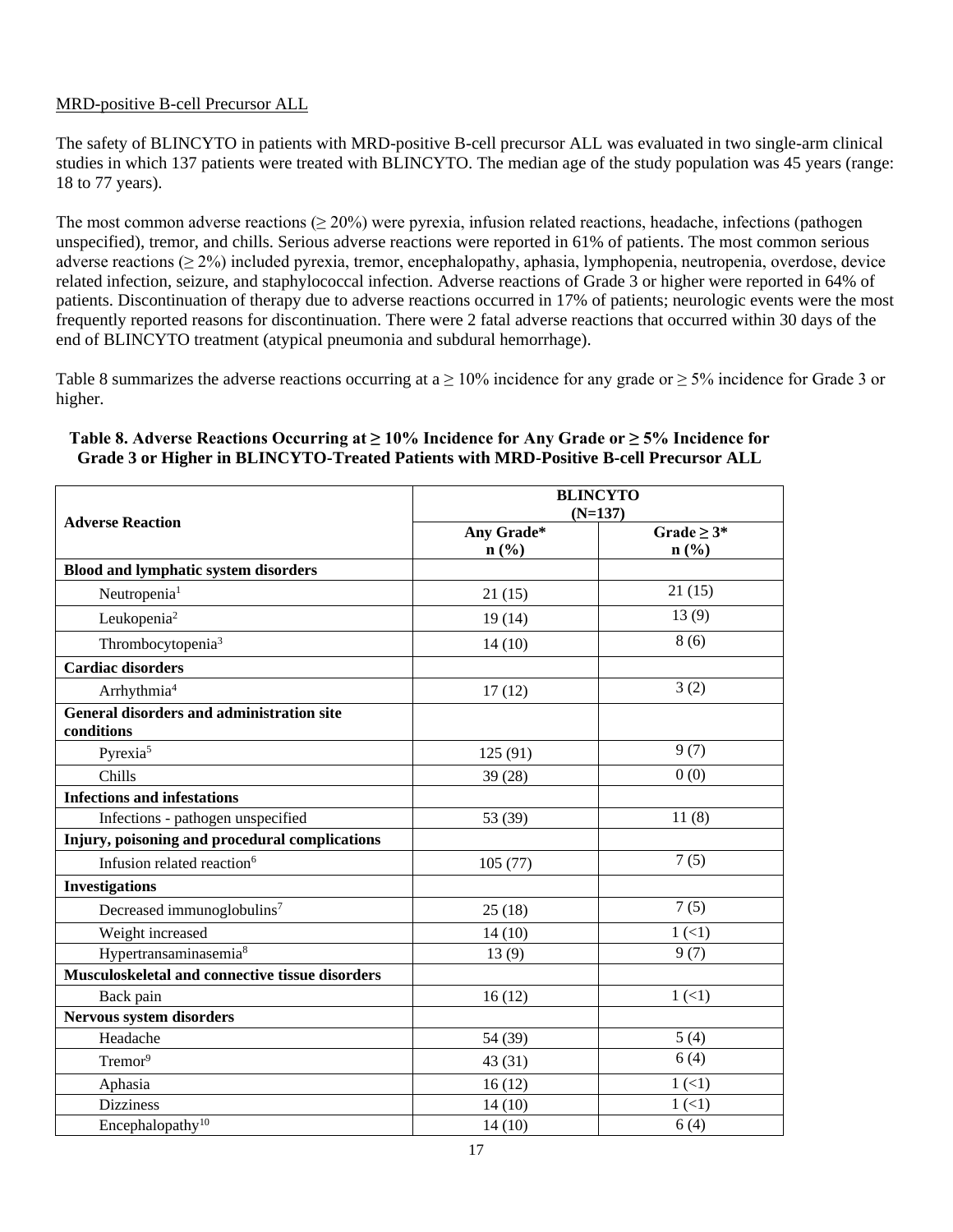#### **Table 8. Adverse Reactions Occurring at ≥ 10% Incidence for Any Grade or ≥ 5% Incidence for Grade 3 or Higher in BLINCYTO-Treated Patients with MRD-Positive B-cell Precursor ALL**

|                                                 | <b>BLINCYTO</b><br>$(N=137)$              |                             |
|-------------------------------------------------|-------------------------------------------|-----------------------------|
| <b>Adverse Reaction</b>                         | Any Grade*<br>$n\left(\frac{0}{0}\right)$ | Grade $\geq 3^*$<br>$n$ (%) |
| <b>Psychiatric disorders</b>                    |                                           |                             |
| Insomnia <sup>11</sup>                          | 24 (18)                                   | 1(1)                        |
| Respiratory, thoracic and mediastinal disorders |                                           |                             |
| Cough                                           | 18(13)                                    | 0(0)                        |
| Skin and subcutaneous tissue disorders          |                                           |                             |
| $Rash^{12}$                                     | 22(16)                                    | $1 \left( 1 \right)$        |
| <b>Vascular disorders</b>                       |                                           |                             |
| Hypotension                                     | 19(14)                                    | 1(1)                        |

\* Grading based on NCI Common Terminology Criteria for Adverse Events (CTCAE) version 4.0.

- <sup>1</sup> Neutropenia includes febrile neutropenia, neutropenia, and neutrophil count decreased.<br><sup>2</sup> Leukopenia includes leukopenia and white blood cell count decreased.
- <sup>2</sup><br>Leukopenia includes leukopenia and white blood cell count decreased.<br> $\frac{3}{2}$  Thrombosutononic includes platelet count decreased and thrombosuton
- <sup>3</sup> Thrombocytopenia includes platelet count decreased and thrombocytopenia.<br><sup>4</sup> Arrhythmia includes bradycardia sinus arrhythmia sinus bradycardia sinus
- <sup>4</sup> Arrhythmia includes bradycardia, sinus arrhythmia, sinus bradycardia, sinus tachycardia, tachycardia and ventricular extrasystoles.
- <sup>5</sup> Pyrexia includes body temperature increased and pyrexia.
- 6 Infusion-related reaction is a composite term that includes the term infusion-related reaction and the following events occurring with the first 48 hours of infusion and the event lasted  $\leq 2$  days: cytokine release syndrome, eye swelling, hypertension, hypotension, myalgia, periorbital edema, pruritus generalized, pyrexia, and rash.
- <sup>7</sup> Decreased immunoglobulins includes blood immunoglobulin A decreased, blood immunoglobulin G decreased, blood immunoglobulin M decreased, hypogammaglobulinemia, hypoglobulinemia, and immunoglobulins decreased.
- <sup>8</sup> Hypertransaminasemia includes alanine aminotransferase increased, aspartate aminotransferase increased, and hepatic enzyme increased.
- <sup>9</sup> Tremor includes essential tremor, intention tremor, and tremor.<br><sup>10</sup> Enconhelopathy includes cognitive disorder, depressed layel of
- <sup>10</sup> Encephalopathy includes cognitive disorder, depressed level of consciousness, disturbance in attention, encephalopathy, lethargy, leukoencephalopathy, memory impairment, somnolence, and toxic encephalopathy.
- <sup>11</sup> Insomnia includes initial insomnia, insomnia, and terminal insomnia.
- <sup>12</sup> Rash includes dermatitis contact, eczema, erythema, rash, and rash maculopapular.

Additional adverse reactions in patients with MRD-positive ALL that did not meet the threshold criteria for inclusion in Table 8 were:

*Blood and lymphatic system disorders:* anemia

*General disorders and administration site conditions:* edema peripheral, pain, and chest pain (includes chest pain and musculoskeletal chest pain)

*Hepatobiliary disorders:* blood bilirubin increased

*Immune system disorders:* hypersensitivity and cytokine release syndrome

*Infections and infestations:* viral infectious disorders, bacterial infectious disorders, and fungal infectious disorders

*Injury, poisoning and procedural complications:* medication error and overdose (includes overdose and accidental overdose)

*Investigations:* blood alkaline phosphatase increased

*Musculoskeletal and connective tissue disorders:* pain in extremity and bone pain

*Nervous system disorders:* seizure (includes seizure and generalized tonic-clonic seizure), speech disorder, and hypoesthesia

*Psychiatric disorders:* confusional state, disorientation, and depression

*Respiratory, thoracic and mediastinal disorders:* dyspnea and productive cough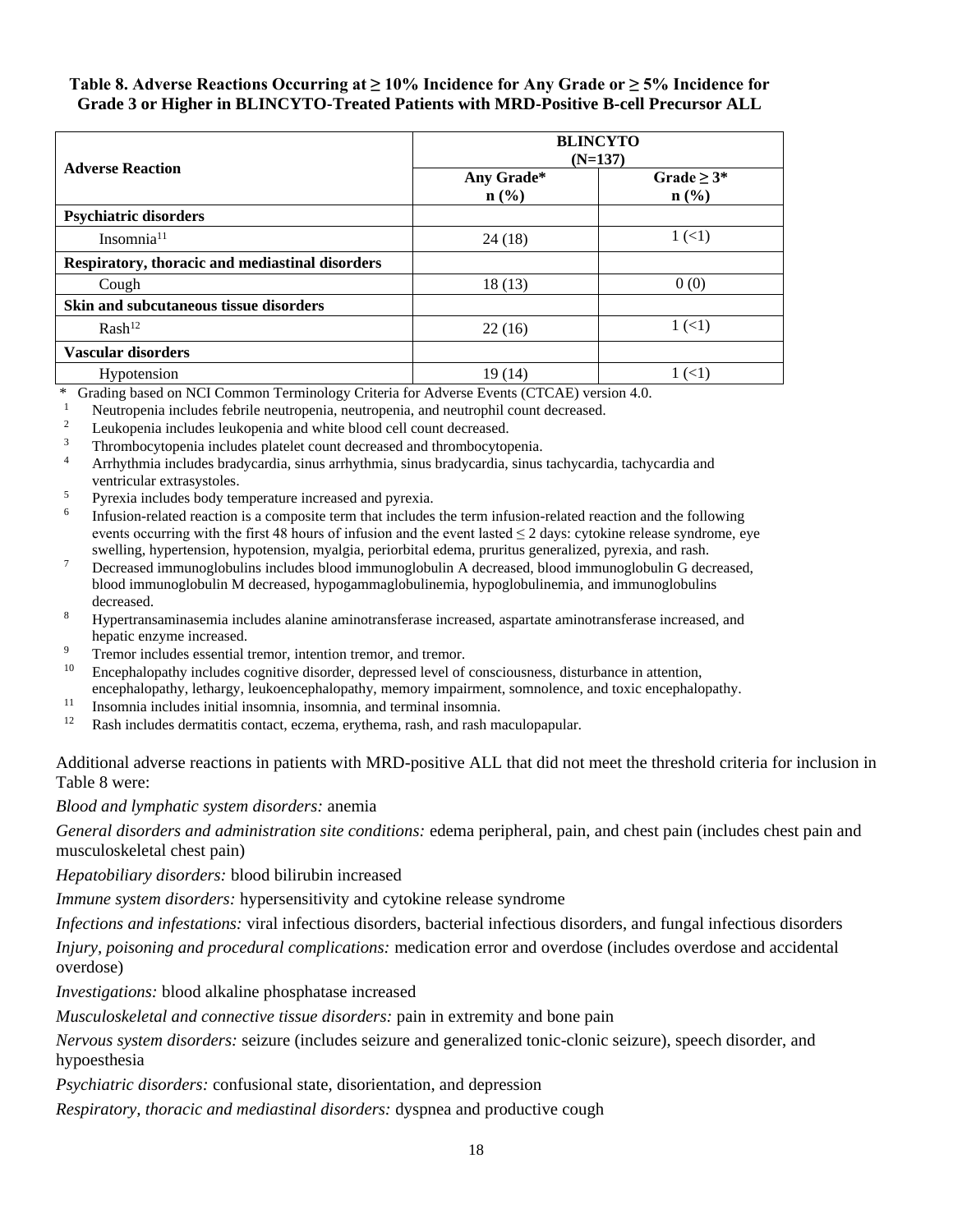*Vascular disorders:* hypertension (includes blood pressure increased and hypertension) flushing (includes flushing and hot flush), and capillary leak syndrome

## Philadelphia Chromosome-negative Relapsed or Refractory B-cell Precursor ALL

The safety of BLINCYTO was evaluated in a randomized, open-label, active-controlled clinical study (TOWER Study) in which 376 patients with Philadelphia chromosome-negative relapsed or refractory B-cell precursor ALL were treated with BLINCYTO ( $n = 267$ ) or standard of care (SOC) chemotherapy ( $n = 109$ ). The median age of BLINCYTO-treated patients was 37 years (range: 18 to 80 years), 60% were male, 84% were White, 7% Asian, 2% were Black or African American, 2% were American Indian or Alaska Native, and 5% were Multiple/Other.

The most common adverse reactions  $(\geq 20\%)$  in the BLINCYTO arm were infections (bacterial and pathogen unspecified), pyrexia, headache, infusion-related reactions, anemia, febrile neutropenia, thrombocytopenia, and neutropenia. Serious adverse reactions were reported in 62% of patients. The most common serious adverse reactions (≥ 2%) included febrile neutropenia, pyrexia, sepsis, pneumonia, overdose, septic shock, CRS, bacterial sepsis, device related infection, and bacteremia. Adverse reactions of Grade 3 or higher were reported in 87% of patients. Discontinuation of therapy due to adverse reactions occurred in 12% of patients treated with BLINCYTO; neurologic events and infections were the most frequently reported reasons for discontinuation of treatment due to an adverse reaction. Fatal adverse events occurred in 16% of patients. The majority of the fatal events were infections.

The adverse reactions occurring at a  $\geq 10\%$  incidence for any grade or  $\geq 5\%$  incidence for Grade 3 or higher in the BLINCYTO-treated patients in first cycle of therapy are summarized in Table 9.

| <b>Adverse Reaction</b>                              | <b>BLINCYTO</b><br>$(N = 267)$ |                  |                             | <b>Standard of Care (SOC)</b><br>Chemotherapy<br>$(N = 109)$ |
|------------------------------------------------------|--------------------------------|------------------|-----------------------------|--------------------------------------------------------------|
|                                                      | Any Grade*                     | Grade $\geq 3^*$ | Any Grade*                  | Grade $\geq 3^*$                                             |
|                                                      | n(%)                           | $n$ (%)          | $n\left(\frac{6}{6}\right)$ | $n\left(\frac{0}{0}\right)$                                  |
| <b>Blood and lymphatic system disorders</b>          |                                |                  |                             |                                                              |
| Neutropenia <sup>1</sup>                             | 84 (31)                        | 76 (28)          | 67(61)                      | 61 (56)                                                      |
| Anemia <sup>2</sup>                                  | 68 (25)                        | 52 (19)          | 45(41)                      | 37(34)                                                       |
| Thrombocytopenia <sup>3</sup>                        | 57(21)                         | 47 (18)          | 42 (39)                     | 40(37)                                                       |
| Leukopenia <sup>4</sup>                              | 21(8)                          | 18(7)            | 9(8)                        | 9(8)                                                         |
| <b>Cardiac disorders</b>                             |                                |                  |                             |                                                              |
| Arrhythmia <sup>5</sup>                              | 37(14)                         | 5(2)             | 18(17)                      | 0(0)                                                         |
| General disorders and administration site conditions |                                |                  |                             |                                                              |
| Pyrexia                                              | 147(55)                        | 15(6)            | 43 (39)                     | 4(4)                                                         |
| Edema <sup>6</sup>                                   | 48 (18)                        | 3(1)             | 20(18)                      | 1(1)                                                         |
| <b>Immune system disorders</b>                       |                                |                  |                             |                                                              |
| Cytokine release syndrome <sup>7</sup>               | 37(14)                         | 8(3)             | 0(0)                        | 0(0)                                                         |
| <b>Infections and infestations</b>                   |                                |                  |                             |                                                              |
| Infections - pathogen                                | 74 (28)                        | 40(15)           | 50(46)                      | 35(32)                                                       |
| unspecified                                          |                                |                  |                             |                                                              |
| <b>Bacterial</b> infectious                          | 38(14)                         | 19(7)            | 35(32)                      | 21(19)                                                       |
| disorders                                            |                                |                  |                             |                                                              |
| Viral infectious disorders                           | 30(11)                         | 4(1)             | 14(13)                      | 0(0)                                                         |
| Fungal infectious disorders                          | 27(10)                         | 13(5)            | 15(14)                      | 9(8)                                                         |
| Injury, poisoning and procedural complications       |                                |                  |                             |                                                              |
| Infusion-related reaction <sup>8</sup>               | 79 (30)                        | 9(3)             | 9(8)                        | 1(1)                                                         |
| <b>Investigations</b>                                |                                |                  |                             |                                                              |
| Hypertransaminasemia <sup>9</sup>                    | 40(15)                         | 22(8)            | 13(12)                      | 7(6)                                                         |
| <b>Nervous system disorders</b>                      |                                |                  |                             |                                                              |

#### **Table 9. Adverse Reactions Occurring at ≥ 10% Incidence for Any Grade or ≥ 5% Incidence for Grade 3 or Higher in BLINCYTO-treated Patients in First Cycle of Therapy**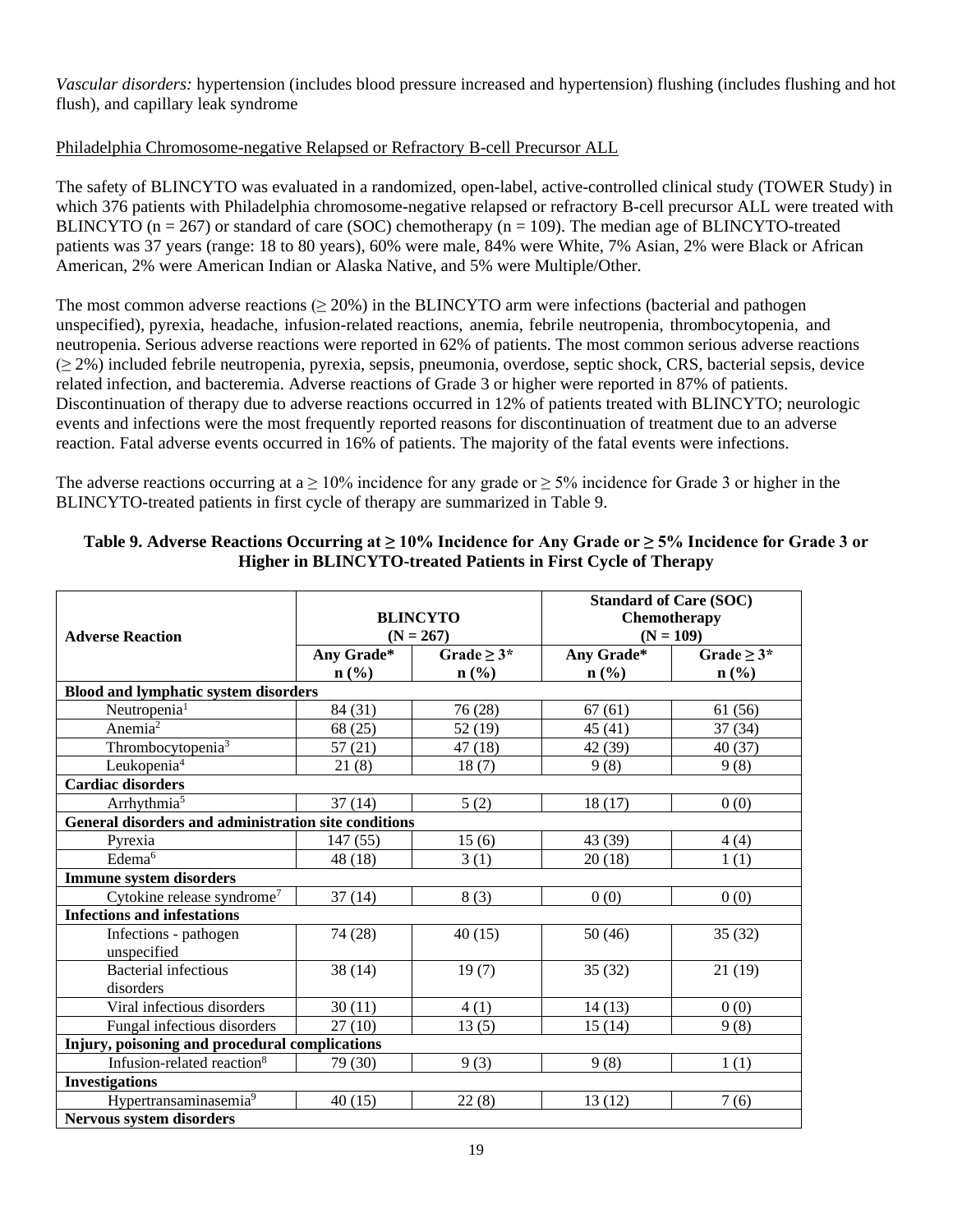| Headache                               | (2)<br>61<br>23 | ╮. | (28)<br>30      | $\sqrt{2}$<br>ت |
|----------------------------------------|-----------------|----|-----------------|-----------------|
| Skin and subcutaneous tissue disorders |                 |    |                 |                 |
| Rash <sup>10</sup>                     | 21<br>ЭΙ<br>┸   | ∸  | 7 Q<br>$\sim$ 1 | 0(0)            |

- \* Grading based on NCI Common Terminology Criteria for Adverse Events (CTCAE) version 4.0.
- <sup>1</sup> Neutropenia includes agranulocytosis, febrile neutropenia, neutropenia, and neutrophil count decreased.<br><sup>2</sup> Anemia includes anemia and hemoglobin decreased
- $\frac{2}{3}$  Anemia includes anemia and hemoglobin decreased.
- <sup>3</sup> Thrombocytopenia includes platelet count decreased and thrombocytopenia.<br><sup>4</sup> Laukopenia includes laukopenia and white blood call count decreased
- <sup>4</sup> Leukopenia includes leukopenia and white blood cell count decreased.<br> $\frac{5}{2}$  Ambatharia includes embatharia strict finillation strict flutter has due
- <sup>5</sup> Arrhythmia includes arrhythmia, atrial fibrillation, atrial flutter, bradycardia, sinus bradycardia, sinus tachycardia, supraventricular tachycardia, and tachycardia.
- $\frac{6}{7}$  Edema includes face edema, fluid retention, edema, edema peripheral, peripheral swelling, and swelling face.
- <sup>7</sup> Cytokine release syndrome includes cytokine release syndrome and cytokine storm.
- 8 Infusion-related reaction is a composite term that includes the term infusion-related reaction and the following events occurring with the first 48 hours of infusion and the event lasted  $\leq 2$  days: pyrexia, cytokine release syndrome, hypotension, myalgia, acute kidney injury, hypertension, and rash erythematous.
- <sup>9</sup> Hypertransaminasemia includes alanine aminotransferase increased, aspartate aminotransferase increased, hepatic enzyme increased, and transaminases increased.
- <sup>10</sup> Rash includes erythema, rash, rash erythematous, rash generalized, rash macular, rash maculo-papular, rash pruritic, skin exfoliation, and toxic skin eruption.

Selected laboratory abnormalities worsening from baseline Grade 0-2 to treatment-related maximal Grade 3-4 in first cycle of therapy are shown in Table 10.

## **Table 10. Selected Laboratory Abnormalities Worsening from Baseline Grade 0-2 to Treatment-related Maximal Grade 3-4** \* **in First Cycle of Therapy**

|                                  | <b>BLINCYTO</b><br>Grade $3$ or $4$ $(\%)$ | <b>SOC Chemotherapy</b><br>Grade $3$ or $4$ (%) |
|----------------------------------|--------------------------------------------|-------------------------------------------------|
| <b>Hematology</b>                |                                            |                                                 |
| Decreased lymphocyte count       | 80                                         | 83                                              |
| Decreased white blood cell count | 53                                         | 97                                              |
| Decreased hemoglobin             | 29                                         | 43                                              |
| Decreased neutrophil count       | 57                                         | 68                                              |
| Decreased platelet count         | 47                                         | 85                                              |
| <b>Chemistry</b>                 |                                            |                                                 |
| Increased ALT                    | 11                                         | 11                                              |
| Increased bilirubin              | 5                                          | 4                                               |
| Increased AST                    | 8                                          |                                                 |

\* Includes only patients who had both baseline and at least one laboratory measurement during first cycle of therapy available.

#### Relapsed or Refractory B-cell Precursor ALL

Other important adverse reactions from pooled relapsed or refractory B-cell precursor ALL studies were: *Blood and lymphatic system disorders:* lymphadenopathy, hematophagic histiocytosis, and leukocytosis (includes leukocytosis and white blood cell count increased)

*General disorders and administration site conditions:* chills, chest pain (includes chest discomfort, chest pain, musculoskeletal chest pain, and non-cardiac chest pain), pain, body temperature increased, hyperthermia, and systemic inflammatory response syndrome

*Hepatobiliary disorders:* hyperbilirubinemia (includes blood bilirubin increased and hyperbilirubinemia)

*Immune system disorders:* hypersensitivity (includes hypersensitivity, anaphylactic reaction, angioedema, dermatitis allergic, drug eruption, drug hypersensitivity, erythema multiforme, and urticaria)

*Injury, poisoning and procedural complications:* medication error and overdose (includes overdose, medication error, and accidental overdose)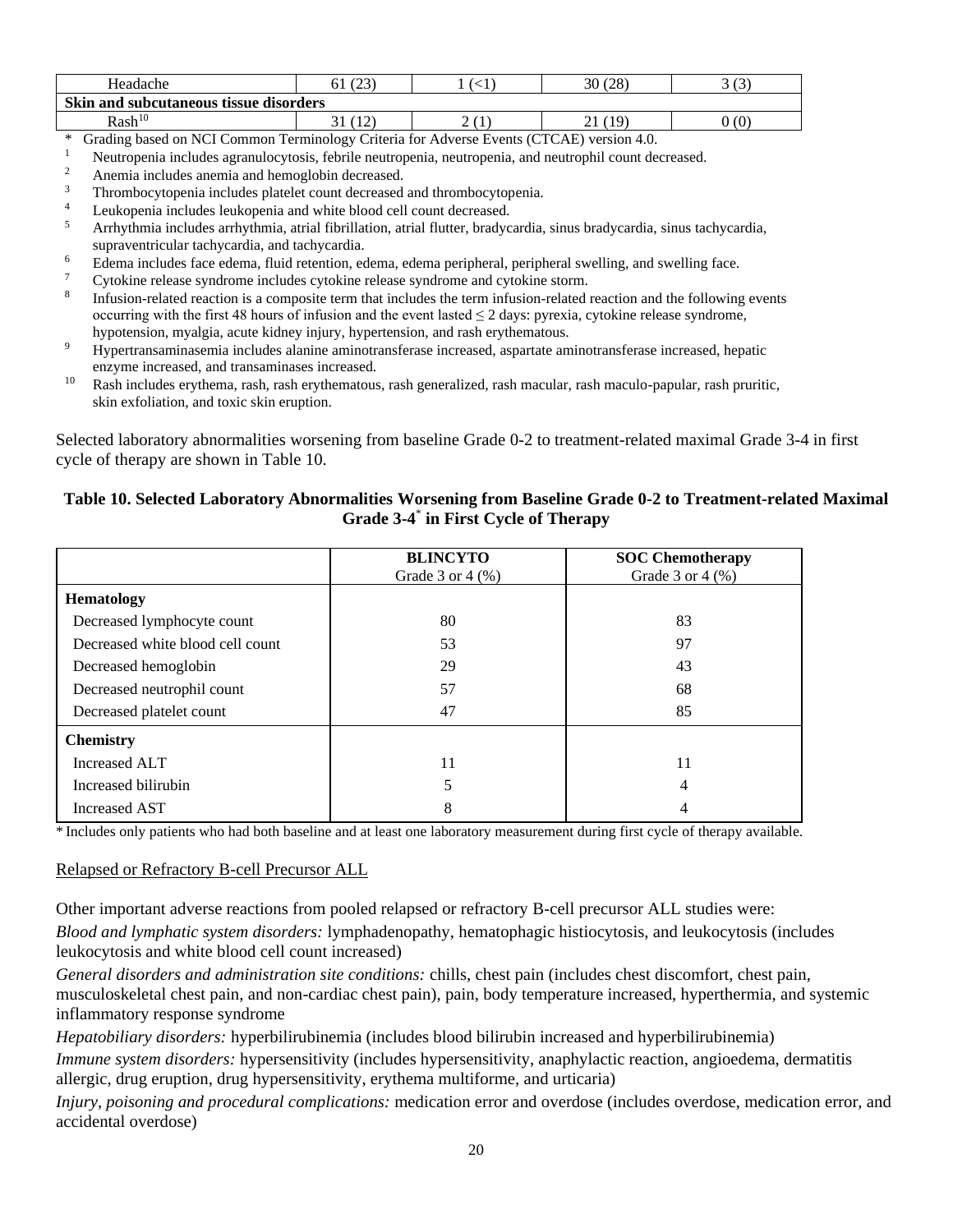*Investigations:* weight increased, decreased immunoglobulins (includes immunoglobulins decreased, blood immunoglobulin A decreased, blood immunoglobulin G decreased, blood immunoglobulin M decreased, and hypogammaglobulinemia), blood alkaline phosphatase increased, and hypertransaminasemia

*Metabolism and nutrition disorders:* tumor lysis syndrome

*Musculoskeletal and connective tissue disorders:* back pain, bone pain, and pain in extremity

*Nervous system disorders:* tremor (resting tremor, intention tremor, essential tremor, and tremor), altered state of consciousness (includes altered state of consciousness, depressed level of consciousness, disturbance in attention, lethargy, mental status changes, stupor, and somnolence), dizziness, memory impairment, seizure (includes seizure, and atonic seizure), aphasia, cognitive disorder, speech disorder, hypoesthesia, encephalopathy, paresthesia, and cranial nerve disorders (trigeminal neuralgia, trigeminal nerve disorder, sixth nerve paralysis, cranial nerve disorder, facial nerve disorder, and facial paresis)

*Psychiatric disorders:* insomnia, disorientation, confusional state, and depression (includes depressed mood, depression, suicidal ideation, and completed suicide)

*Respiratory, thoracic and mediastinal disorders:* dyspnea (includes acute respiratory failure, dyspnea, dyspnea exertional, respiratory failure, respiratory distress, bronchospasm, bronchial hyperreactivity, tachypnea, and wheezing), cough, and productive cough

*Vascular disorders:* hypotension (includes blood pressure decreased, hypotension, hypovolemic shock, and circulatory collapse), hypertension (includes blood pressure increased, hypertension, and hypertensive crisis), flushing (includes flushing and hot flush), and capillary leak syndrome

# **6.2 Immunogenicity**

As with all therapeutic proteins, there is potential for immunogenicity. The detection of antibody formation is highly dependent on the sensitivity and specificity of the assay. Additionally, the observed incidence of antibody (including neutralizing antibody) positivity in an assay may be influenced by several factors, including assay methodology, sample handling, timing of sample collection, concomitant medications, and underlying disease. For these reasons, comparison of the incidence of antibodies to blinatumomab with the incidence of antibodies to other products may be misleading.

The immunogenicity of BLINCYTO has been evaluated using either an electrochemiluminescence detection technology (ECL) or an enzyme-linked immunosorbent assay (ELISA) screening immunoassay for the detection of binding anti-blinatumomab antibodies. For patients whose sera tested positive in the screening immunoassay, an *in vitro* biological assay was performed to detect neutralizing antibodies.

In clinical studies, less than 2% of patients treated with BLINCYTO tested positive for binding anti-blinatumomab antibodies. Of patients who developed anti-blinatumomab antibodies, 7 out of 9 (78%) had *in vitro* neutralizing activity. Anti-blinatumomab antibody formation may affect pharmacokinetics of BLINCYTO.

#### **6.3 Postmarketing Experience**

The following adverse reactions have been identified during postapproval use of BLINCYTO. Because these reactions are reported voluntarily from a population of uncertain size, it is not always possible to reliably estimate their frequency or establish a causal relationship to drug exposure.

• Fatal pancreatitis has been reported in patients receiving BLINCYTO in combination with dexamethasone.

# **7 DRUG INTERACTIONS**

No formal drug interaction studies have been conducted with BLINCYTO. Initiation of BLINCYTO treatment causes transient release of cytokines that may suppress CYP450 enzymes. The highest drug-drug interaction risk is during the first 9 days of the first cycle and the first 2 days of the second cycle in patients who are receiving concomitant CYP450 substrates, particularly those with a narrow therapeutic index. In these patients, monitor for toxicity (e.g., warfarin) or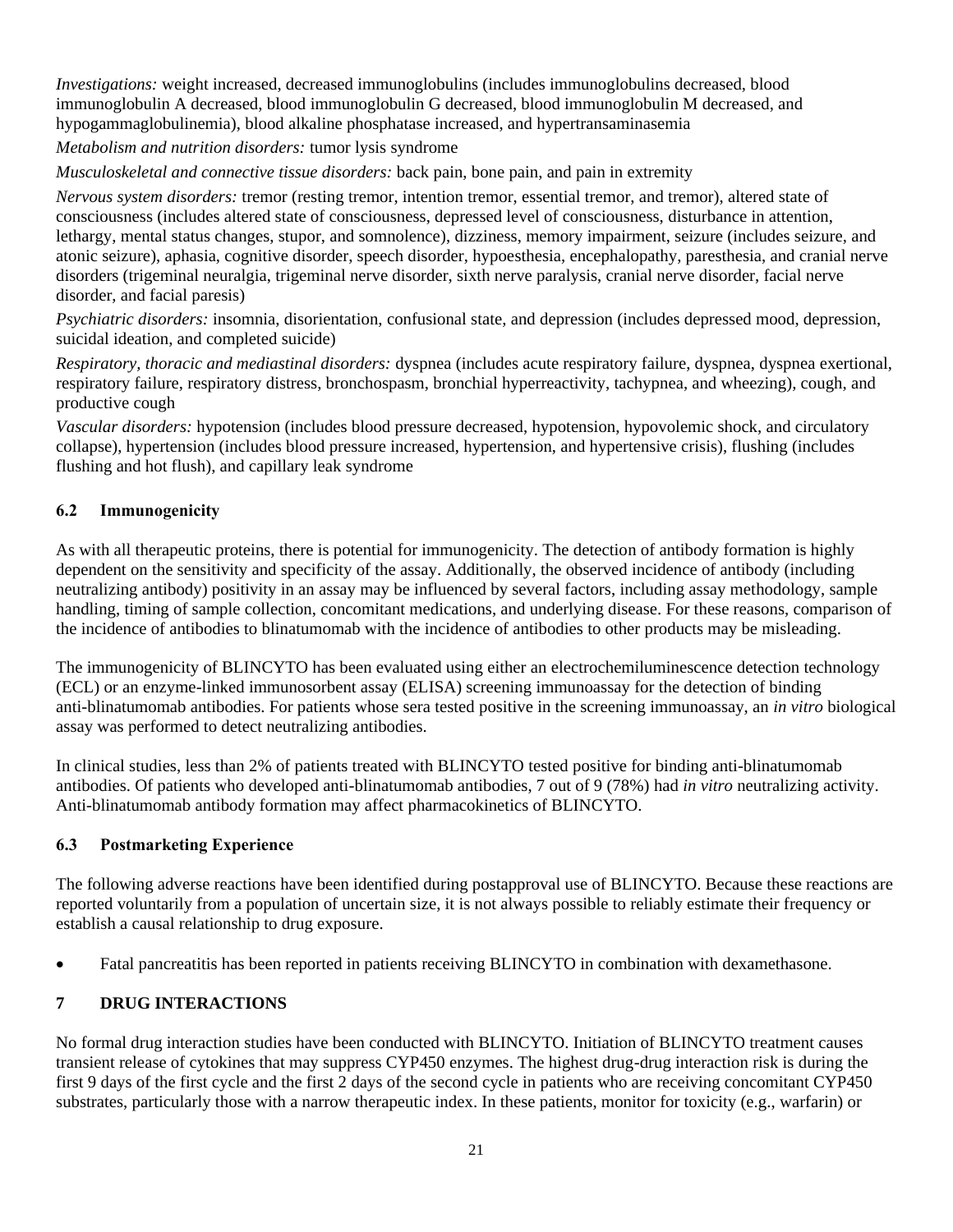drug concentrations (e.g., cyclosporine). Adjust the dose of the concomitant drug as needed *[see Clinical Pharmacology (12.2, 12.3)]*.

# **8 USE IN SPECIFIC POPULATIONS**

## **8.1 Pregnancy**

#### Risk Summary

Based on its mechanism of action, BLINCYTO may cause fetal harm, including B-cell lymphocytopenia, when administered to a pregnant woman *[see Clinical Pharmacology (12.1)]*. There are no data on the use of BLINCYTO in pregnant women. In animal reproduction studies, a murine surrogate molecule administered to pregnant mice crossed the placental barrier *(see Data)*. Advise pregnant women of the potential risk to a fetus.

The background rate of major birth defects and miscarriage is unknown for the indicated population. All pregnancies have a background risk of birth defect, loss, or other adverse outcomes. In the U.S. general population, the estimated background risk of major birth defects and miscarriage in clinically recognized pregnancies is 2-4% and 15-20%, respectively.

#### Clinical Considerations

## *Fetal/Neonatal Adverse Reactions*

Due to the potential for B-cell lymphocytopenia in infants following exposure to BLINCYTO *in utero*, the infant's B lymphocytes should be monitored before the initiation of live virus vaccination *[see Warnings and Precautions (5.11)]*.

#### Data

#### *Animal Data*

Animal reproduction studies have not been conducted with blinatumomab. In embryo-fetal developmental toxicity studies, a murine surrogate molecule was administered intravenously to pregnant mice during the period of organogenesis. The surrogate molecule crossed the placental barrier and did not cause embryo-fetal toxicity or teratogenicity. The expected depletions of B and T cells were observed in the pregnant mice, but hematological effects were not assessed in fetuses.

#### **8.2 Lactation**

#### Risk Summary

There is no information regarding the presence of blinatumomab in human milk, the effects on the breastfed infant, or the effects on milk production. Because many drugs are excreted in human milk and because of the potential for serious adverse reactions in breastfed infants from BLINCYTO, including B-cell lymphocytopenia, advise patients not to breastfeed during treatment with BLINCYTO and for 48 hours after the last dose.

#### **8.3 Females and Males of Reproductive Potential**

BLINCYTO may cause fetal harm when administered to a pregnant woman *[see Use in Specific Populations (8.1)]*.

#### Pregnancy Testing

Verify the pregnancy status of females of reproductive potential prior to initiating BLINCYTO treatment.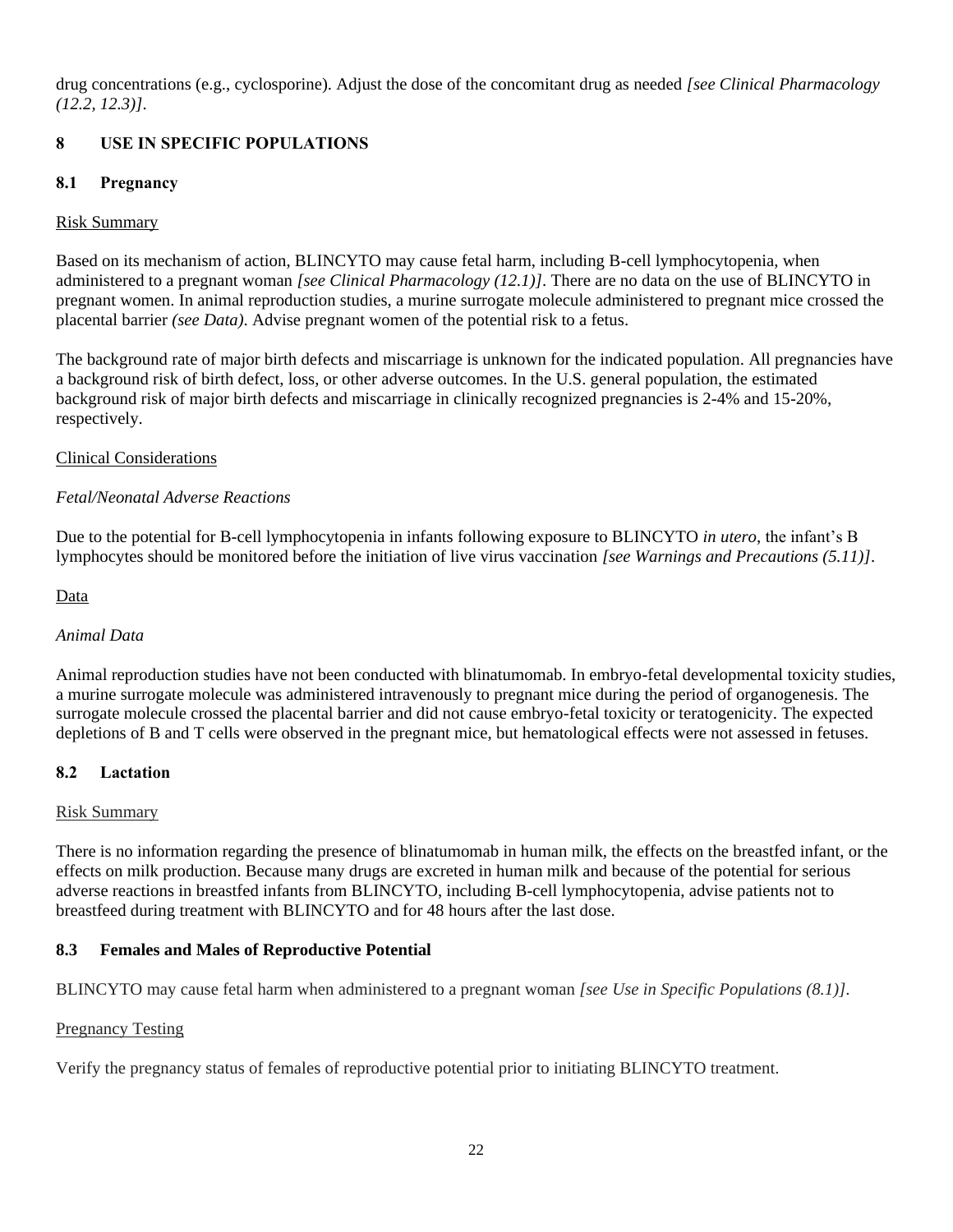# Contraception

# *Females*

Advise females of reproductive potential to use effective contraception during treatment with BLINCYTO and for 48 hours after the last dose.

# **8.4 Pediatric Use**

The safety and efficacy of BLINCYTO have been established in pediatric patients with relapsed or refractory B-cell precursor ALL. Use of BLINCYTO is supported by a single-arm trial in pediatric patients with relapsed or refractory B-cell precursor ALL. This study included pediatric patients in the following age groups: 10 infants (1 month up to less than 2 years), 40 children (2 years up to less than 12 years), and 20 adolescents (12 years to less than 18 years). No differences in efficacy were observed between the different age subgroups. The efficacy has also been established based on extrapolation from adequate and well-controlled studies in adults with MRD-positive B-cell precursor ALL.

In general, the adverse reactions in BLINCYTO-treated pediatric patients were similar in type to those seen in adult patients with relapsed or refractory B-cell precursor ALL *[see Adverse Reactions (6.1)]*. Adverse reactions that were observed more frequently  $(> 10\%$  difference) in the pediatric population compared to the adult population were pyrexia (80% vs. 61%), hypertension (26% vs. 8%), anemia (41% vs. 24%), infusion-related reaction (49% vs. 34%), thrombocytopenia (34% vs. 21%), leukopenia (24% vs. 11%), and weight increased (17% vs. 6%).

In pediatric patients less than 2 years old (infants), the incidence of neurologic toxicities was not significantly different than for the other age groups, but its manifestations were different; the only event terms reported were agitation, headache, insomnia, somnolence, and irritability. Infants also had an increased incidence of hypokalemia (50%) compared to other pediatric age cohorts (15-20%) or adults (17%).

The steady-state concentrations of blinatumomab were comparable in adult and pediatric patients at the equivalent dose levels based on BSA-based regimens.

# Benzyl Alcohol Toxicity in Pediatric Patients

Serious adverse reactions including fatal reactions and the "gasping syndrome" occurred in premature neonates and infants in the neonatal intensive care unit who received drugs containing benzyl alcohol as a preservative. In these cases, benzyl alcohol dosages of 99 to 234 mg/kg/day produced high levels of benzyl alcohol and its metabolites in the blood and urine (blood levels of benzyl alcohol were 0.61 to 1.378 mmol/L). Additional adverse reactions included gradual neurological deterioration, seizures, intracranial hemorrhage, hematologic abnormalities, skin breakdown, hepatic and renal failure, hypotension, bradycardia, and cardiovascular collapse. Preterm, low-birth weight infants may be more likely to develop these reactions because they may be less able to metabolize benzyl alcohol.

When prescribing BLINCYTO (with preservative) in pediatric patients, consider the combined daily metabolic load of benzyl alcohol from all sources including BLINCYTO (with preservative) (contains 7.4 mg of benzyl alcohol per mL) and other drugs containing benzyl alcohol. The minimum amount of benzyl alcohol at which serious adverse reactions may occur is not known *[see Warnings and Precautions (5.12)]*.

Due to the addition of bacteriostatic saline, 7-day infusion bags of BLINCYTO solution contain benzyl alcohol and are not recommended for use in patients weighing less than 22 kg. Prepare BLINCYTO solution for infusion with preservative-free saline in 24-hour or 48-hour infusion bags for patients weighing less than 22 kg *[see Dosage and Administration (2.5)]*.

# **8.5 Geriatric Use**

Of the total number of patients with ALL treated in clinical studies of BLINCYTO, approximately 12% were 65 and over, while 2% were 75 and older. No overall differences in safety or effectiveness were observed between these patients and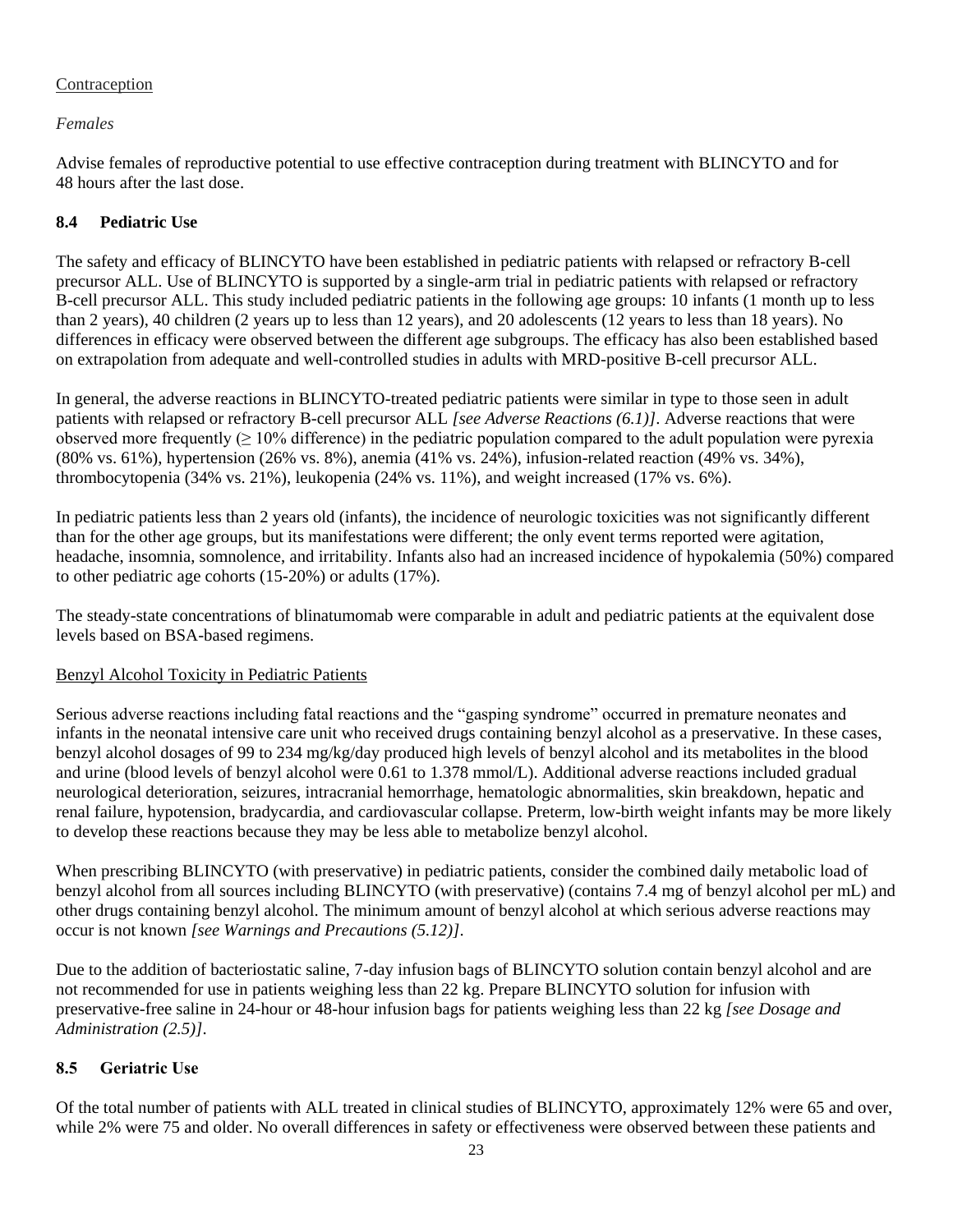younger patients, and other reported clinical experience has not identified differences in responses between the elderly and younger patients. However, elderly patients experienced a higher rate of serious infections and neurological toxicities, including cognitive disorder, encephalopathy, and confusion *[see Warnings and Precautions (5.2, 5.3)]*.

# **10 OVERDOSAGE**

Overdoses have been observed, including one adult patient who received 133-fold the recommended therapeutic dose of BLINCYTO delivered over a short duration.

In the dose evaluation phase of a study in pediatric and adolescent patients with relapsed or refractory B-cell precursor ALL, one patient experienced a fatal cardiac failure event in the setting of life-threatening cytokine release syndrome (CRS) at a 30 mcg/m<sup>2</sup> /day (higher than the maximum tolerated/recommended) dose *[see Warnings and Precautions (5.1) and Adverse Reactions (6)]*.

Overdoses resulted in adverse reactions, which were consistent with the reactions observed at the recommended dosage and included fever, tremors, and headache. In the event of overdose, interrupt the infusion, monitor the patient for signs of adverse reactions, and provide supportive care *[see Warnings and Precautions (5.10)]*. Consider re-initiation of BLINCYTO at the recommended dosage when all adverse reactions have resolved and no earlier than 12 hours after interruption of the infusion *[see Dosage and Administration (2.1)]*.

# **11 DESCRIPTION**

Blinatumomab is a bispecific CD19-directed CD3 T-cell engager. Blinatumomab is produced in Chinese hamster ovary cells. It consists of 504 amino acids and has a molecular weight of approximately 54 kilodaltons.

Each BLINCYTO package contains 1 vial BLINCYTO and 1 vial IV Solution Stabilizer.

BLINCYTO (blinatumomab) for injection is supplied in a single-dose vial as a sterile, preservative-free, white to off-white lyophilized powder for intravenous use. Each single-dose vial of BLINCYTO contains 35 mcg blinatumomab, citric acid monohydrate (3.35 mg), lysine hydrochloride (23.23 mg), polysorbate 80 (0.64 mg), trehalose dihydrate (95.5 mg), and sodium hydroxide to adjust pH to 7.0. After reconstitution with 3 mL of preservative-free Sterile Water for Injection, USP, the resulting concentration is 12.5 mcg/mL blinatumomab.

IV Solution Stabilizer is supplied in a single-dose vial as a sterile, preservative-free, colorless to slightly yellow, clear solution. Each single-dose vial of IV Solution Stabilizer contains citric acid monohydrate (52.5 mg), lysine hydrochloride (2283.8 mg), polysorbate 80 (10 mg), sodium hydroxide to adjust pH to 7.0, and water for injection.

# **12 CLINICAL PHARMACOLOGY**

# **12.1 Mechanism of Action**

Blinatumomab is a bispecific CD19-directed CD3 T-cell engager that binds to CD19 expressed on the surface of cells of B-lineage origin and CD3 expressed on the surface of T cells. It activates endogenous T cells by connecting CD3 in the T-cell receptor (TCR) complex with CD19 on benign and malignant B cells. Blinatumomab mediates the formation of a synapse between the T-cell and the tumor cell, upregulation of cell adhesion molecules, production of cytolytic proteins, release of inflammatory cytokines, and proliferation of T cells, which result in redirected lysis of CD19+ cells.

# **12.2 Pharmacodynamics**

During the continuous intravenous infusion over 4 weeks, the pharmacodynamic response was characterized by T-cell activation and initial redistribution, reduction in peripheral B cells, and transient cytokine elevation.

Peripheral T-cell redistribution (i.e., T-cell adhesion to blood vessel endothelium and/or transmigration into tissue) occurred after start of BLINCYTO infusion or dose escalation. T-cell counts initially declined within 1 to 2 days and then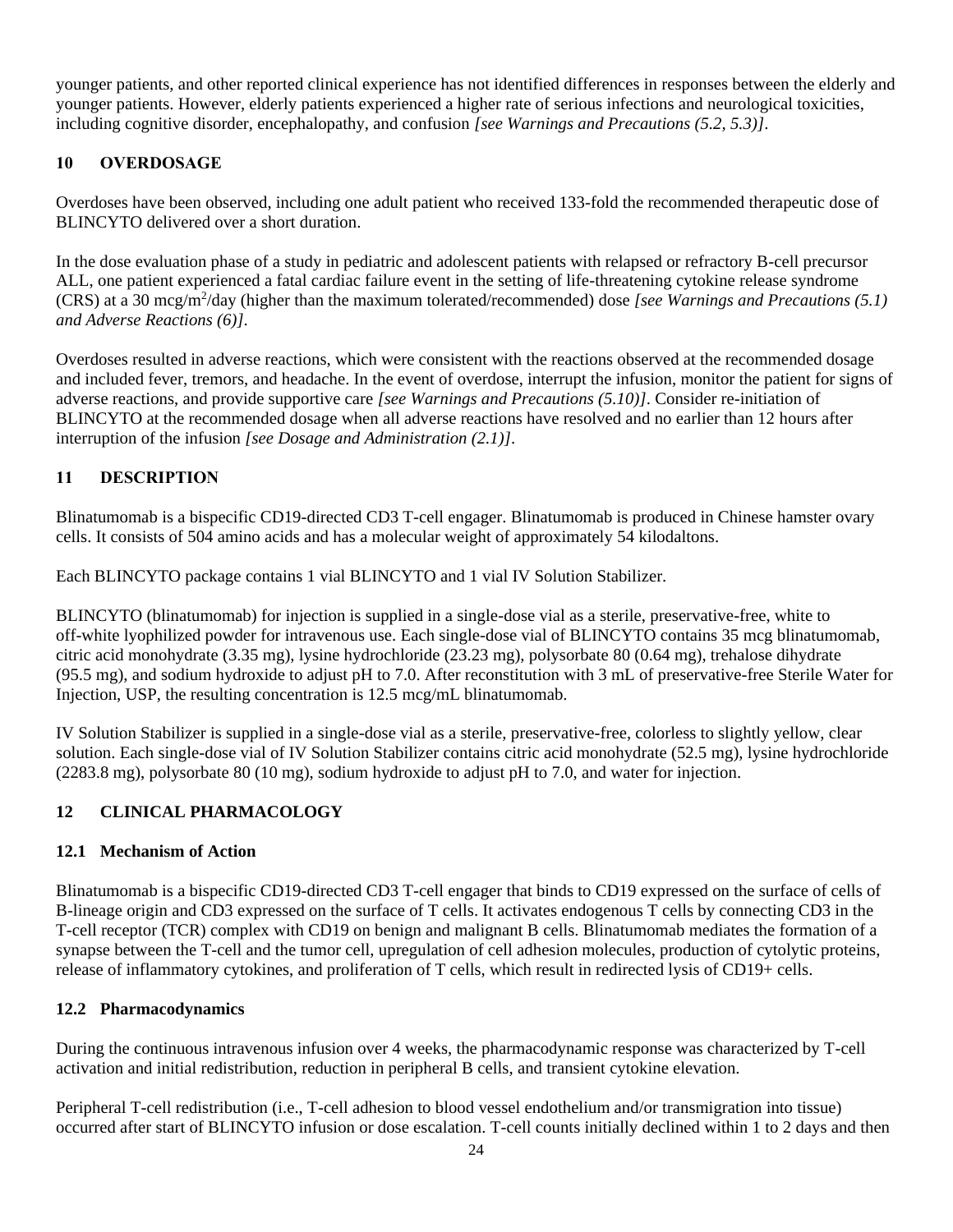returned to baseline levels within 7 to 14 days in the majority of patients. Increase of T-cell counts above baseline (T-cell expansion) was observed in few patients.

Peripheral B-cell counts decreased to less than or equal to 10 cells/microliter during the first treatment cycle at doses  $\geq$  5 mcg/m<sup>2</sup>/day or  $\geq$  9 mcg/day in the majority of patients. No recovery of peripheral B-cell counts was observed during the 2-week BLINCYTO-free period between treatment cycles. Incomplete depletion of B cells occurred at doses of 0.5 mcg/m<sup>2</sup>/day and 1.5 mcg/m<sup>2</sup>/day and in a few patients at higher doses.

Cytokines including IL-2, IL-4, IL-6, IL-8, IL-10, IL-12, TNF-α, and IFN-γ were measured, and IL-6, IL-10, and IFN-γ were elevated. The highest elevation of cytokines was observed in the first 2 days following start of BLINCYTO infusion. The elevated cytokine levels returned to baseline within 24 to 48 hours during the infusion. In subsequent treatment cycles, cytokine elevation occurred in fewer patients with lesser intensity compared to the initial 48 hours of the first treatment cycle.

#### **12.3 Pharmacokinetics**

The pharmacokinetics of blinatumomab appear linear over a dose range from 5 to 90 mcg/m<sup>2</sup>/day (approximately equivalent to 9 to 162 mcg/day) in adult patients. Following continuous intravenous infusion, the steady-state serum concentration  $(C_{ss})$  was achieved within a day and remained stable over time. The increase in mean  $C_{ss}$  values was approximately proportional to the dose in the range tested. At the clinical doses of 9 mcg/day and 28 mcg/day for the treatment of relapsed or refractory ALL, the mean (SD)  $C_{ss}$  was 228 (356) pg/mL and 616 (537) pg/mL, respectively.

#### Distribution

The estimated mean (SD) volume of distribution based on terminal phase  $(V<sub>z</sub>)$  was 4.35 (2.45) L with continuous intravenous infusion of blinatumomab.

#### *Metabolism*

The metabolic pathway of blinatumomab has not been characterized. Like other protein therapeutics, BLINCYTO is expected to be degraded into small peptides and amino acids via catabolic pathways.

#### *Elimination*

The estimated mean (SD) systemic clearance with continuous intravenous infusion in patients receiving blinatumomab in clinical studies was 3.11 (2.98) L/hour. The mean (SD) half-life was 2.10 (1.41) hours. Negligible amounts of blinatumomab were excreted in the urine at the tested clinical doses.

#### *Gender, Age, and Body Surface Area*

Results of population pharmacokinetic analyses indicate that age (0.62 to 80 years of age) and gender do not influence the pharmacokinetics of blinatumomab. Body surface area  $(0.4 \text{ to } 2.70 \text{ m}^2)$  influences the pharmacokinetics of blinatumomab, however, the clinical relevance of this effect is unknown.

#### *Hepatic Impairment*

No formal pharmacokinetic studies using BLINCYTO have been conducted in patients with hepatic impairment.

#### *Renal Impairment*

No formal pharmacokinetic studies of blinatumomab have been conducted in patients with renal impairment.

Pharmacokinetic analyses showed an approximately 2-fold difference in mean blinatumomab clearance values between patients with moderate renal impairment (CrCL ranging from 30 to 59 mL/min,  $N = 21$ ) and normal renal function (CrCL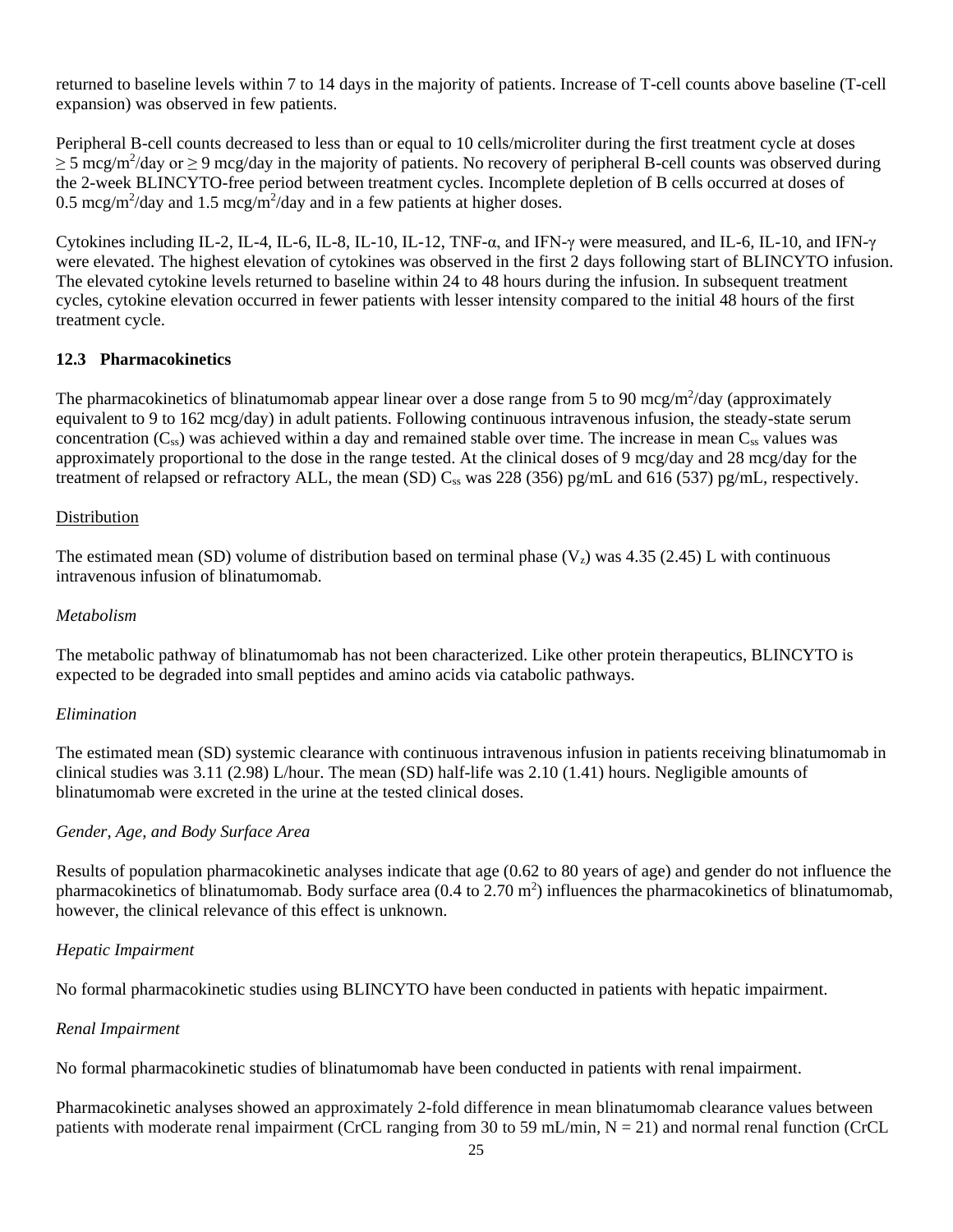more than 90 mL/min,  $N = 215$ ). However, high interpatient variability was discerned (CV% up to 96.8%), and clearance values in renal impaired patients were essentially within the range observed in patients with normal renal function. There is no information available in patients with severe renal impairment (CrCL less than 30 mL/min) or patients on hemodialysis.

# Drug Interactions

Transient elevation of cytokines may suppress CYP450 enzyme activities *[see Drug Interactions (7) and Clinical Pharmacology (12.2)]*.

# Specific Populations

# *Pediatrics*

The pharmacokinetics of blinatumomab appear linear over a dose range from 5 to 30 mcg/m<sup>2</sup>/day in pediatric patients. At the recommended doses of 5 and 15 mcg/m<sup>2</sup>/day for the treatment of relapsed or refractory B-cell precursor ALL, the mean (SD) steady-state concentration ( $C_{ss}$ ) values were 162 (179) and 533 (392) pg/mL, respectively. The estimated mean (SD) volume of distribution (V<sub>z</sub>), clearance (CL), and terminal half-life (t<sub>1/2,z</sub>) in Cycle 1 were 3.91 (3.36) L/m<sup>2</sup>, 1.88 (1.90) L/hour/m<sup>2</sup> , and 2.19 (1.53) hours, respectively.

# **13 NONCLINICAL TOXICOLOGY**

# **13.1 Carcinogenesis, Mutagenesis, Impairment of Fertility**

No carcinogenicity or genotoxicity studies have been conducted with blinatumomab.

No studies have been conducted to evaluate the effects of blinatumomab on fertility. A murine surrogate molecule had no adverse effects on male and female reproductive organs in a 13-week repeat-dose toxicity study in mice.

# **14 CLINICAL STUDIES**

# **14.1 MRD-positive B-cell Precursor ALL**

# BLAST Study

The efficacy of BLINCYTO was evaluated in an open-label, multicenter, single-arm study (BLAST Study) [NCT01207388] that included patients who were  $\geq 18$  years of age, had received at least 3 chemotherapy blocks of standard ALL therapy, were in hematologic complete remission (defined as < 5% blasts in bone marrow, absolute neutrophil count > 1 Gi/L, platelets > 100 Gi/L) and had MRD at a level of  $\geq 0.1\%$  using an assay with a minimum sensitivity of 0.01%. BLINCYTO was administered at a constant dose of 15  $\text{mcg/m}^2/\text{day}$  (equivalent to the recommended dosage of 28 mcg/day) intravenously for all treatment cycles. Patients received up to 4 cycles of treatment. Dose adjustment was possible in case of adverse events.

The treated population included 86 patients in first or second hematologic complete remission (CR1 or CR2). The demographics and baseline characteristics are shown in Table 11. The median number of treatment cycles was 2 (range: 1 to 4). Following treatment with BLINCYTO, 45 out of 61 (73.8%) patients in CR1 and 14 out of 25 (56.0%) patients in CR2 underwent allogeneic hematopoietic stem cell transplantation in continuous hematologic complete remission.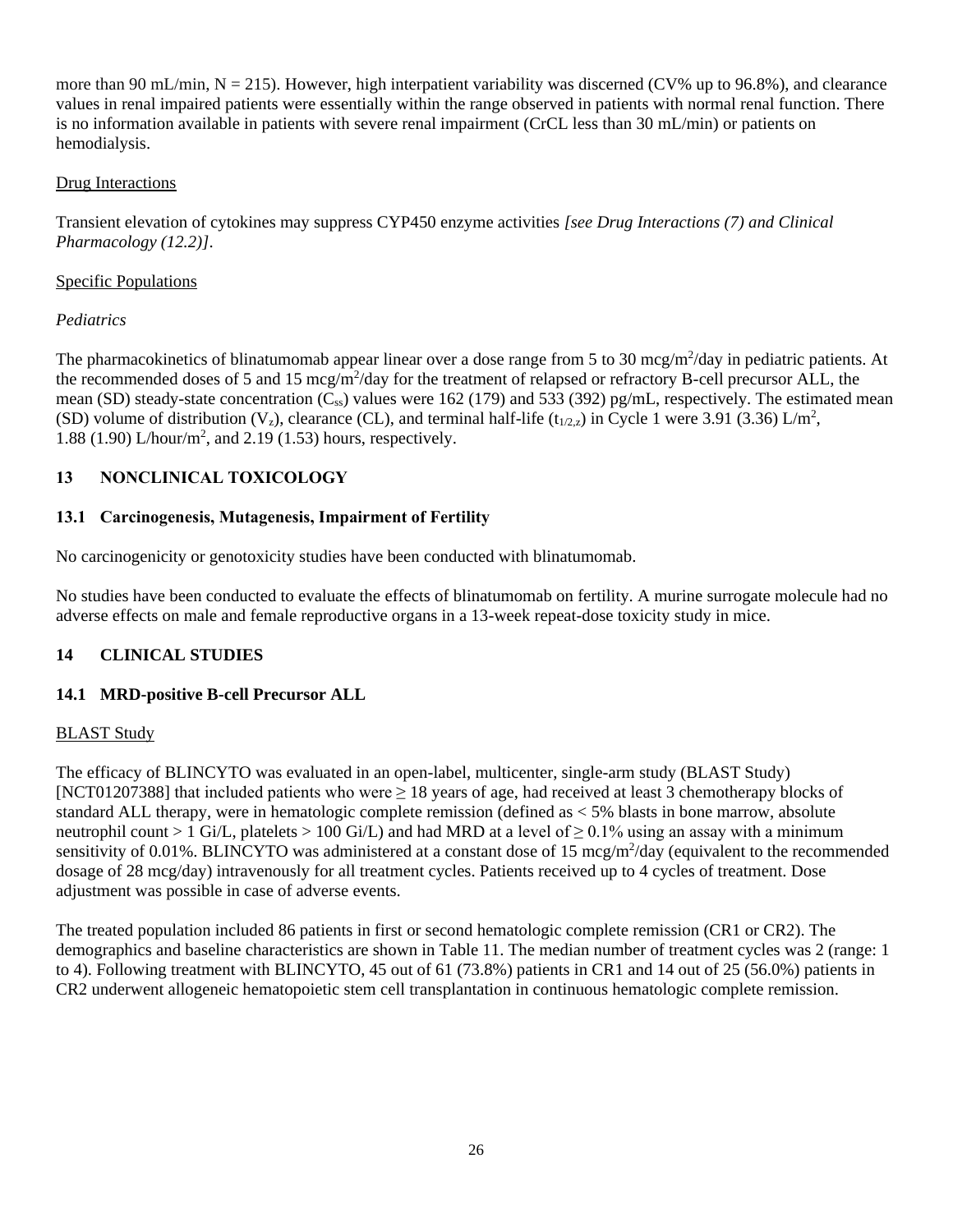| <b>Characteristics</b>                        | <b>BLINCYTO</b><br>$(N = 86)$ |
|-----------------------------------------------|-------------------------------|
| Age                                           |                               |
| Median, years (min, max)                      | 43 (18, 76)                   |
| $\geq 65$ years, n (%)                        | 10(12)                        |
| Males, $n$ $(\%)$                             | 50 (58)                       |
| Race, $n$ $(\%)$                              |                               |
| Asian                                         | 1(1)                          |
| Other (mixed)                                 | 0(0)                          |
| White                                         | 76 (88)                       |
| Unknown                                       | 9(11)                         |
| Philadelphia chromosome disease status, n (%) |                               |
| Positive                                      | 1(1)                          |
| Negative                                      | 85 (99)                       |
| Relapse history, n (%)                        |                               |
| Patients in 1 <sup>st</sup> CR                | 61(71)                        |
| Patients in 2 <sup>nd</sup> CR                | 25(29)                        |
| MRD level at baseline*, $n$ (%)               |                               |
| $\geq 10\%$                                   | 7(8)                          |
| $\geq$ 1% and < 10%                           | 34(40)                        |
| $\geq$ 0.1% and < 1%                          | 45 (52)                       |

#### **Table 11. Demographics and Baseline Characteristics in BLAST Study**

\* Assessed centrally using an assay with minimum sensitivity of 0.01%.

Efficacy was based on achievement of undetectable MRD within one cycle of BLINCYTO treatment and hematological relapse-free survival (RFS). The assay used to assess MRD response had a sensitivity of 0.01% for 6 patients and  $\leq$ 0.005% for 80 patients. Overall, undetectable MRD was achieved by 70 patients (81.4%: 95% CI: 71.6%, 89.0%). The median hematological RFS was 22.3 months. Table 12 shows the MRD response and hematological RFS by remission number.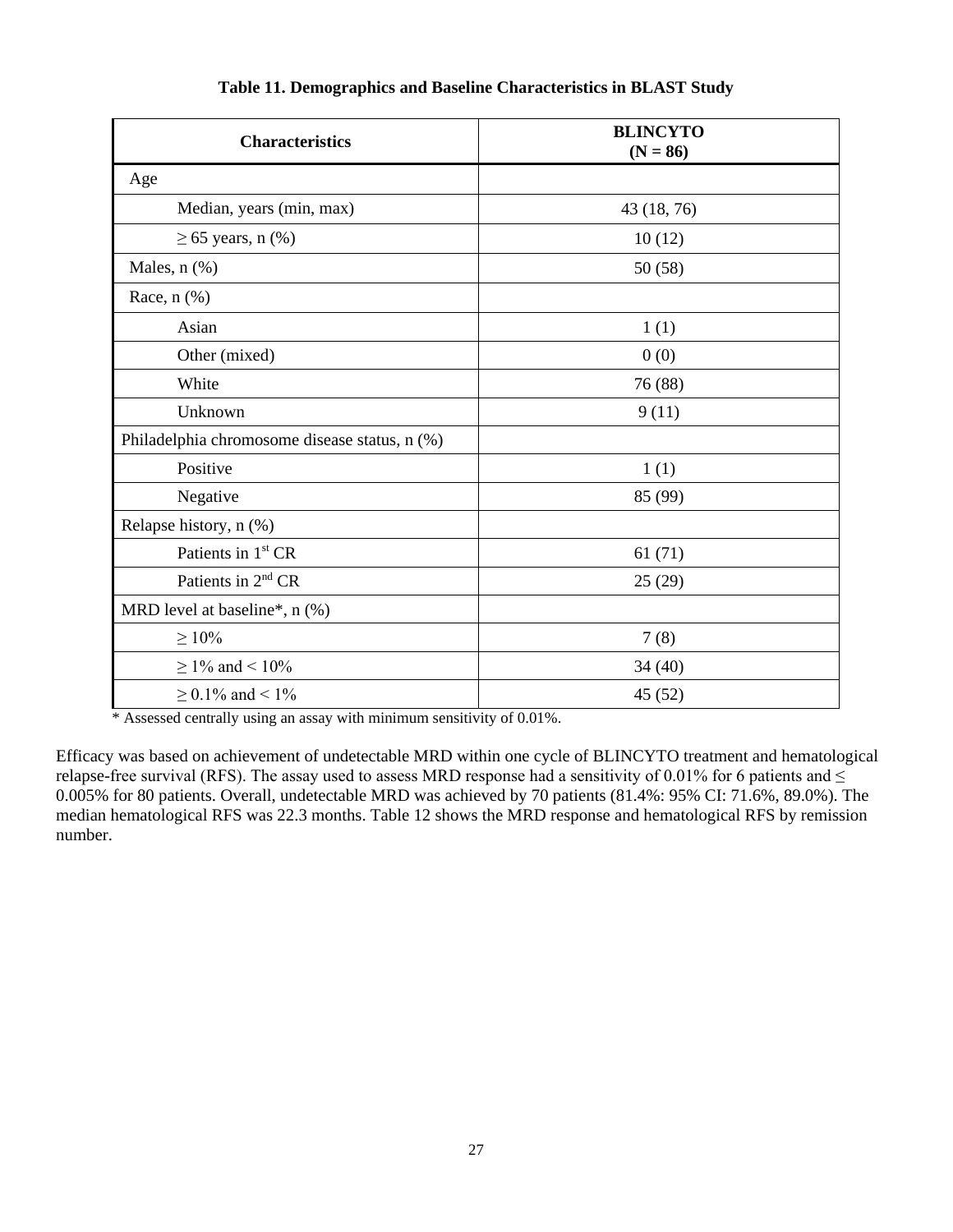# **Table 12. Efficacy Results in Patients ≥ 18 Years of Age with MRD-positive B-cell Precursor ALL (BLAST Study)**

|                                                            | <b>Patients in CR1</b><br>$(n = 61)$ | <b>Patients in CR2</b><br>$(n = 25)$ |
|------------------------------------------------------------|--------------------------------------|--------------------------------------|
| Complete MRD response <sup>1</sup> , $n$ (%),              | 52 (85.2)                            | 18 (72.0)                            |
| $[95\% \text{ CI}]$                                        | [73.8, 93.0]                         | [50.6, 87.9]                         |
| Median hematological relapse-free survival <sup>2</sup> in | 35.2                                 | 12.3                                 |
| months (range)                                             | (0.4, 53.5)                          | (0.7, 42.3)                          |

<sup>1.</sup> Complete MRD response was defined as the absence of detectable MRD confirmed in an assay with minimum sensitivity of 0.01%.

<sup>2.</sup> Relapse was defined as either hematological or extramedullary relapse, secondary leukemia, or death due to any cause; Includes time after transplantation; Kaplan-Meier estimate.

Undetectable MRD was achieved by 65 of 80 patients (81.3%: 95% CI: 71.0%, 89.1%) with an assay sensitivity of at least 0.005%. The estimated median hematological RFS among the 80 patients using the higher sensitivity assay was 24.2 months (95% CI: 17.9, NE).

# **14.2 Relapsed/Refractory B-cell Precursor ALL**

## TOWER Study

The efficacy of BLINCYTO was compared to standard of care (SOC) chemotherapy in a randomized, open-label, multicenter study (TOWER Study) [NCT02013167]. Eligible patients were  $\geq 18$  years of age with relapsed or refractory B-cell precursor ALL [> 5% blasts in the bone marrow and refractory to primary induction therapy or refractory to last therapy, untreated first relapse with first remission duration < 12 months, untreated second or later relapse, or relapse at any time after allogeneic hematopoietic stem cell transplantation (alloHSCT)]. BLINCYTO was administered at 9 mcg/day on Days 1-7 and 28 mcg/day on Days 8-28 for Cycle 1, and 28 mcg/day on Days 1-28 for Cycles 2-5 in 42-day cycles and for Cycles 6-9 in 84-day cycles. Dose adjustment was possible in case of adverse events. SOC chemotherapy included fludarabine, cytarabine arabinoside, and granulocyte colony-stimulating factor (FLAG); high-dose cytarabine arabinoside (HiDAC); high-dose methotrexate- (HDMTX) based combination; or clofarabine/clofarabine-based regimens.

There were 405 patients randomized 2:1 to receive BLINCYTO or investigator-selected SOC chemotherapy. Randomization was stratified by age (< 35 years vs.  $> 35$  years of age), prior salvage therapy (yes vs. no), and prior alloHSCT (yes vs. no) as assessed at the time of consent. The demographics and baseline characteristics were well-balanced between the two arms (see Table 13).

| <b>Characteristics</b>           | <b>BLINCYTO</b><br>$(N = 271)$ | <b>Standard of Care (SOC)</b><br><b>Chemotherapy</b><br>$(N = 134)$ |
|----------------------------------|--------------------------------|---------------------------------------------------------------------|
| Age                              |                                |                                                                     |
| Median, years (min, max)         | 37(18, 80)                     | 37 (18, 78)                                                         |
| $<$ 35 years, n $(\%)$           | 124(46)                        | 60(45)                                                              |
| $\geq$ 35 years, n (%)           | 147 (54)                       | 74 (55)                                                             |
| $\geq 65$ years, n $(\% )$       | 33(12)                         | 15(11)                                                              |
| $\geq$ 75 years, n (%)           | 10(4)                          | 2(2)                                                                |
| Males, $n$ $(\%)$                | 162(60)                        | 77 (58)                                                             |
| Race, $n$ $(\%)$                 |                                |                                                                     |
| American Indian or Alaska Native | 4(2)                           | (1)                                                                 |

#### **Table 13. Demographics and Baseline Characteristics in TOWER Study**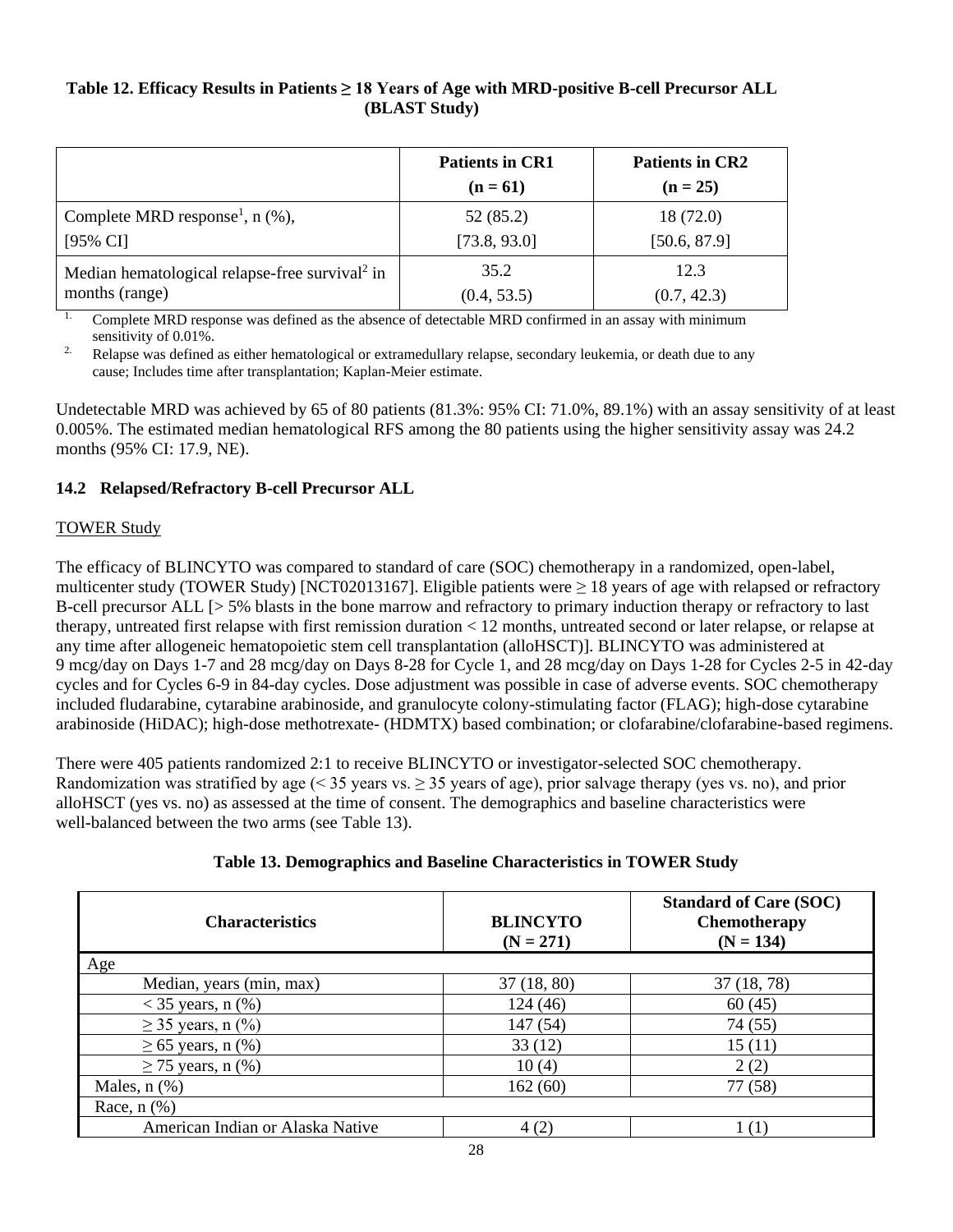| <b>Characteristics</b>                                     | <b>BLINCYTO</b><br>$(N = 271)$ | <b>Standard of Care (SOC)</b><br>Chemotherapy<br>$(N = 134)$ |  |  |
|------------------------------------------------------------|--------------------------------|--------------------------------------------------------------|--|--|
| Asian                                                      | 19(7)                          | 9(7)                                                         |  |  |
| <b>Black</b> (or African American)                         | 5(2)                           | 3(2)                                                         |  |  |
| Multiple                                                   | 2(1)                           | $\Omega$                                                     |  |  |
| Native Hawaiian or Other Pacific Islander                  | 1(0)                           | 1(1)                                                         |  |  |
| Other                                                      | 12(4)                          | 8(6)                                                         |  |  |
| White                                                      | 228 (84)                       | 112 (84)                                                     |  |  |
| Prior salvage therapy                                      | 171 (63)                       | 70(52)                                                       |  |  |
| Prior alloHSCT <sup>1</sup>                                | 94 (35)                        | 46(34)                                                       |  |  |
| Eastern Cooperative Group Status - n (%)                   |                                |                                                              |  |  |
| $\mathbf{0}$                                               | 96(35)                         | 52 (39)                                                      |  |  |
|                                                            | 134 (49)                       | 61(46)                                                       |  |  |
| $\overline{2}$                                             | 41(15)                         | 20(15)                                                       |  |  |
| Unknown                                                    | $\Omega$                       | 1(1)                                                         |  |  |
| Refractory to salvage treatment - n (%)                    |                                |                                                              |  |  |
| Yes                                                        | 87 (32)                        | 34(25)                                                       |  |  |
| N <sub>o</sub>                                             | 182 (67)                       | 99 (74)                                                      |  |  |
| Unknown                                                    | 2(1)                           | 1(1)                                                         |  |  |
| Maximum of central/local bone marrow blasts - n<br>$(\% )$ |                                |                                                              |  |  |
| $\leq 5\%$                                                 | $\overline{0}$                 | $\boldsymbol{0}$                                             |  |  |
| $> 5$ to $< 10\%$                                          | 9(3)                           | 7(5)                                                         |  |  |
| 10 to $< 50\%$                                             | 60(22)                         | 23(17)                                                       |  |  |
| $\geq 50\%$                                                | 201 (74)                       | 104(78)                                                      |  |  |
| Unknown                                                    | 1(0)                           | $\boldsymbol{0}$                                             |  |  |

# **Table 13. Demographics and Baseline Characteristics in TOWER Study**

 $1$  alloHSCT = allogeneic hematopoietic stem cell transplantation.

Of the 271 patients randomized to the BLINCYTO arm, 267 patients received BLINCYTO treatment. The median number of treatment cycles was two (range: 1 to 9 cycles); 267 (99%) received Cycles 1-2 (induction), 86 (32%) received Cycles 3-5 (consolidation), and 27 (10%) received Cycles 6-9 (continued therapy). Of the 134 patients on the SOC arm, 25 dropped out prior to start of study treatment, and 109 patients received a median of 1 treatment cycle (range: 1 to 4 cycles).

The determination of efficacy was based on overall survival (OS). The study demonstrated statistically significant improvement in OS for patients treated with BLINCYTO as compared to SOC chemotherapy.

See Figure 1 and Table 14 below for efficacy results from the TOWER Study.

# **Figure 1. Kaplan-Meier Curve of Overall Survival in TOWER Study**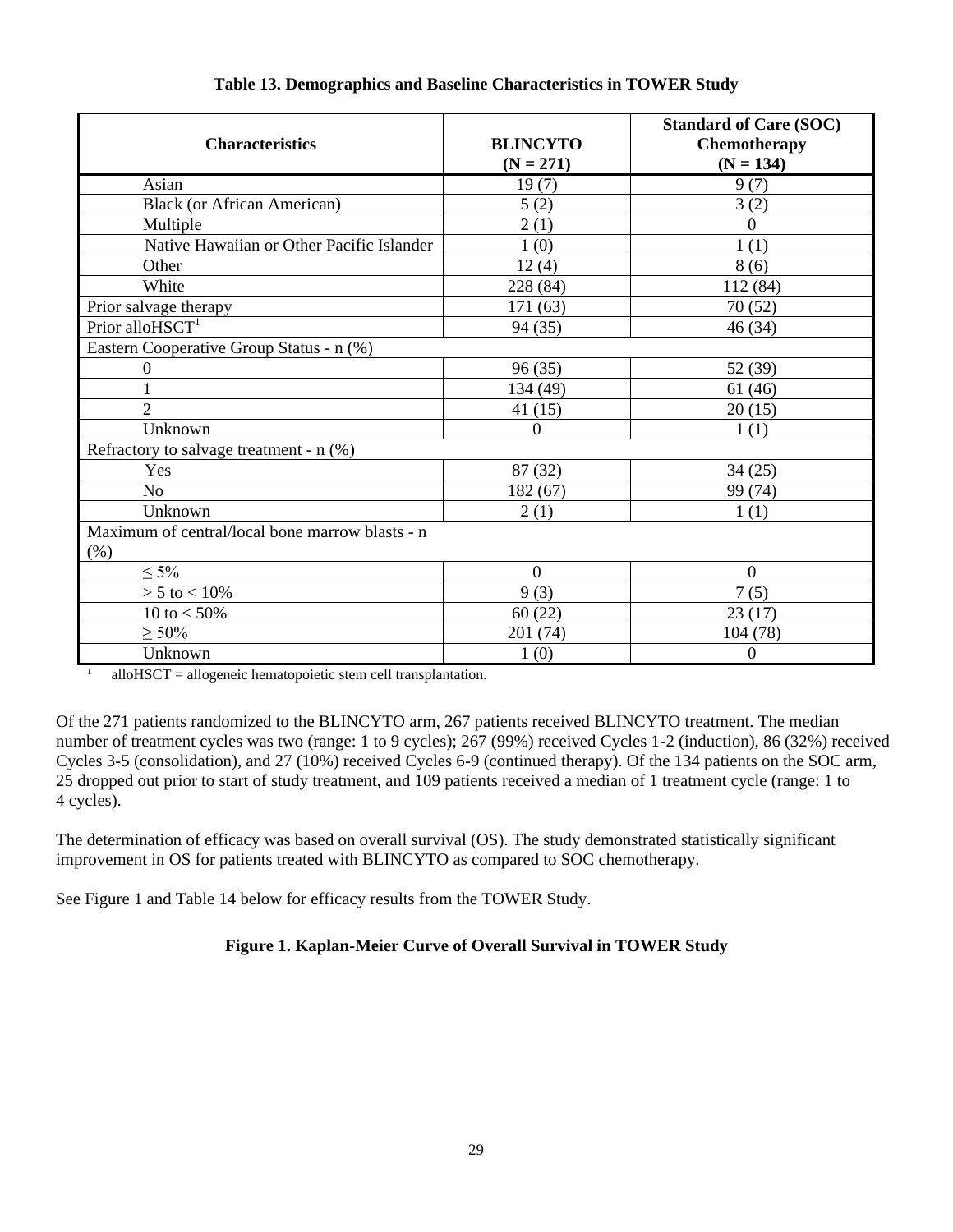

**Table 14. Efficacy Results in Patients ≥ 18 Years of Age with Philadelphia Chromosome-Negative Relapsed or Refractory B-cell Precursor ALL (TOWER Study)**

|                                       | <b>BLINCYTO</b>      | <b>SOC Chemotherapy</b> |  |
|---------------------------------------|----------------------|-------------------------|--|
|                                       | $(N = 271)$          | $(N = 134)$             |  |
| <b>Overall Survival</b>               |                      |                         |  |
| Number of deaths $(\%)$               | 164(61)              | 87(65)                  |  |
| Median, months [95% CI]               | $7.7$ [5.6, 9.6]     | $4.0$ [2.9, 5.3]        |  |
| Hazard Ratio [95% $CI$ ] <sup>1</sup> | $0.71$ [0.55, 0.93]  |                         |  |
| $p$ -value <sup>2</sup>               | 0.012                |                         |  |
| <b>Overall Response</b>               |                      |                         |  |
| $CR^4/CRh^{*5}$ , n (%) [95% CI]      | 115 (42) [37, 49]    | 27 (20) [14, 28]        |  |
| Treatment difference [95% CI]         | 22 [13, 31]          |                         |  |
| $p$ -value <sup>3</sup>               | < 0.001              |                         |  |
| CR, n (%) [95% CI]                    | 91 (34) [28, 40]     | 21 (16) [10, 23]        |  |
| Treatment difference [95% CI]         | 18 [10, 26]          |                         |  |
| $p$ -value <sup>3</sup>               | < 0.001              |                         |  |
| MRD Response <sup>6</sup> for CR/CRh* |                      |                         |  |
| $n1/n2$ (%) <sup>7</sup> [95% CI]     | 73/115 (64) [54, 72] | 14/27 (52) [32, 71]     |  |

<sup>1</sup> Based on stratified Cox's model.<br><sup>2</sup> The p-value was derived using st

<sup>2</sup> The p-value was derived using stratified log rank test.<br><sup>3</sup> The p-value was derived using Cochran-Mantel-Haene

<sup>3</sup> The p-value was derived using Cochran-Mantel-Haenszel test.<br><sup>4</sup> CR (complete remission) was defined as  $\leq$  5% blasts in the bor

CR (complete remission) was defined as  $\leq$  5% blasts in the bone marrow, no evidence of disease, and full recovery of peripheral blood counts (platelets > 100,000/microliter and absolute neutrophil counts [ANC] > 1,000/microliter). <sup>5</sup> CRh<sup>\*</sup> (complete remission with partial hematologic recovery) was defined as  $\leq$  5% blasts in the bone marrow, no evidence

of disease, and partial recovery of peripheral blood counts (platelets > 50,000/microliter and ANC > 500/microliter).

<sup>6</sup> MRD (minimum residual disease) response was defined as MRD by PCR or flow cytometry <  $1 \times 10^{-4}$  (0.01%).

7 n1: number of patients who achieved MRD response and CR/CRh\*; n2: number of patients who achieved CR/CRh\* and had a postbaseline assessment.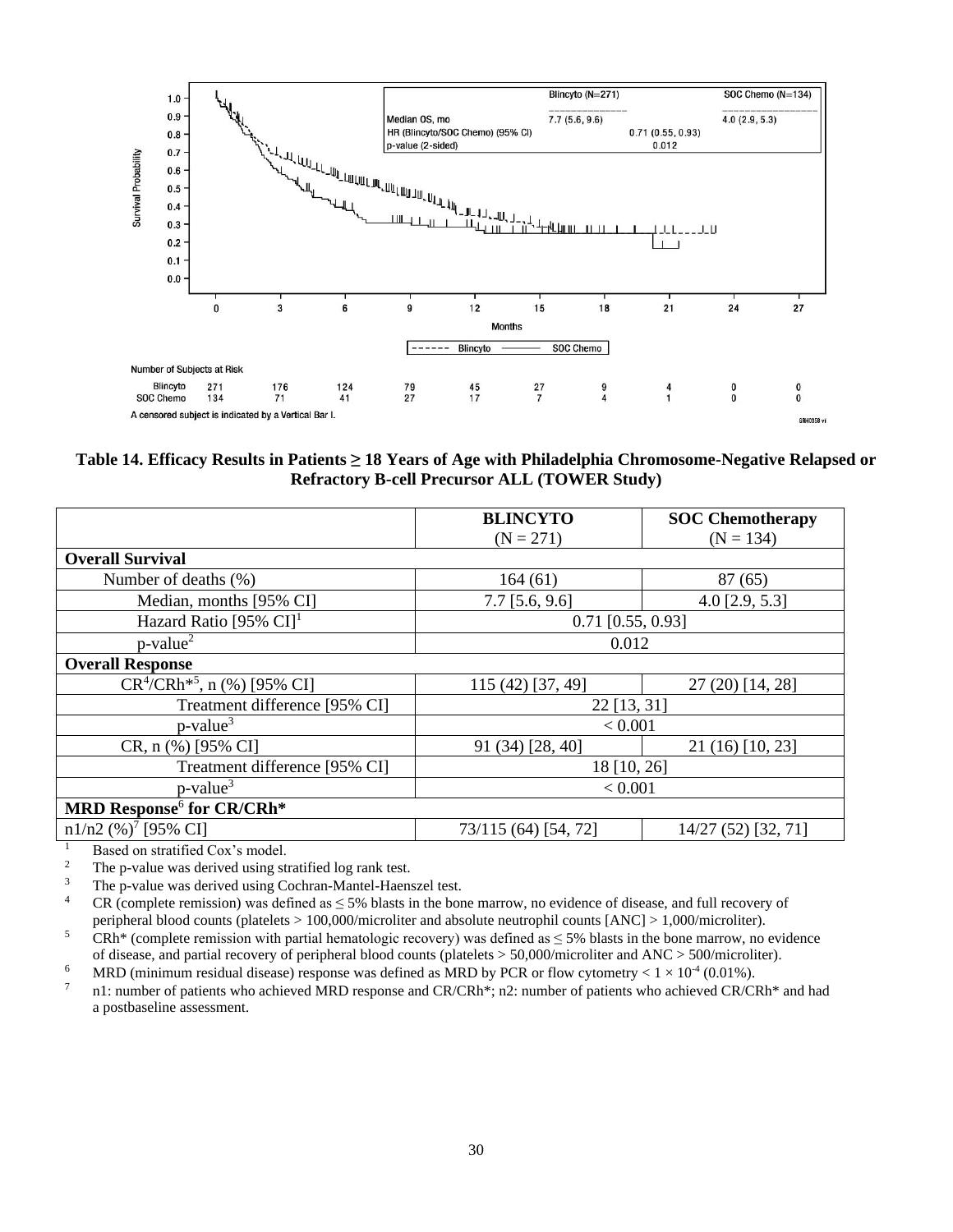## Study MT103-211

Study MT103-211 [NCT01466179] was an open-label, multicenter, single-arm study. Eligible patients were  $\geq 18$  years of age with Philadelphia chromosome-negative relapsed or refractory B-cell precursor ALL (relapsed with first remission duration of  $\leq$  12 months in first salvage or relapsed or refractory after first salvage therapy or relapsed within 12 months of alloHSCT, and had  $\geq 10\%$  blasts in bone marrow).

BLINCYTO was administered as a continuous intravenous infusion. The recommended dose for this study was determined to be 9 mcg/day on Days 1-7 and 28 mcg/day on Days 8-28 for Cycle 1, and 28 mcg/day on Days 1-28 for subsequent cycles. Dose adjustment was possible in case of adverse events. The treated population included 185 patients who received at least 1 infusion of BLINCYTO; the median number of treatment cycles was 2 (range: 1 to 5). Patients who responded to BLINCYTO but later relapsed had the option to be retreated with BLINCYTO. Among treated patients, the median age was 39 years (range: 18 to 79 years), 63 out of 185 (34.1%) had undergone HSCT prior to receiving BLINCYTO, and 32 out of 185 (17.3%) had received more than 2 prior salvage therapies.

Efficacy was based on the complete remission (CR) rate, duration of CR, and proportion of patients with an MRD-negative CR/CR with partial hematological recovery (CR/CRh\*) within 2 cycles of treatment with BLINCYTO. Table 15 shows the efficacy results from this study. The HSCT rate among those who achieved CR/CRh\* was 39% (30 out of 77).

|                                                          | Table 15. Efficacy Results in Patients ≥ 18 Years of Age with Philadelphia Chromosome-Negative Relapsed or |
|----------------------------------------------------------|------------------------------------------------------------------------------------------------------------|
| <b>Refractory B-cell Precursor ALL (Study MT103-211)</b> |                                                                                                            |

|                             | $N = 185$        |                 |                  |
|-----------------------------|------------------|-----------------|------------------|
|                             | CR <sup>1</sup>  | $CRh^{*2}$      | $CR/CRh*$        |
| $n$ (%)                     | 60(32.4)         | 17(9.2)         | 77(41.6)         |
| $[95\% \text{ CI}]$         | [25.7, 39.7]     | [5.4, 14.3]     | [34.4, 49.1]     |
| $MRD$ response <sup>3</sup> |                  |                 |                  |
| $n1/n2$ (%) <sup>4</sup>    | 48/60(80.0)      | 10/17(58.8)     | 58/77 (75.3)     |
| $[95\% \text{ CI}]$         | [67.7, 89.2]     | [32.9, 81.6]    | [64.2, 84.4]     |
| DOR/RFS <sup>5</sup>        |                  |                 |                  |
| Median (months) (range)     | $6.7(0.46-16.5)$ | $5.0(0.13-8.8)$ | $5.9(0.13-16.5)$ |

<sup>1</sup> CR (complete remission) was defined as  $\leq$  5% of blasts in the bone marrow, no evidence of disease, and full recovery of peripheral blood counts (platelets > 100,000/microliter and absolute neutrophil counts [ANC] > 1,000/microliter).

<sup>2</sup> CRh<sup>\*</sup> (complete remission with partial hematological recovery) was defined as  $\leq$  5% of blasts in the bone marrow, no evidence of disease, and partial recovery of peripheral blood counts (platelets > 50,000/microliter and ANC > 500/microliter).

<sup>3</sup> MRD (minimal residual disease) response was defined as MRD by PCR <  $1 \times 10^4$  (0.01%).

4 n1: number of patients who achieved MRD response and the respective remission status; n2: number of patients who achieved the respective remission status. Six CR/CRh<sup>\*</sup> responders with missing MRD data were considered as MRD-nonresponders.

<sup>5</sup> DOR (duration of response)/RFS (relapse-free survival) was defined as time since first response of CR or CRh\* to relapse or death, whichever is earlier. Relapse was defined as hematological relapse (blasts in bone marrow greater than 5% following CR) or an extramedullary relapse.

#### ALCANTARA Study

The efficacy of BLINCYTO for treatment of Philadelphia chromosome-positive B-cell precursor ALL was evaluated in an open-label, multicenter, single-arm study (ALCANTARA Study) [NCT02000427]. Eligible patients were ≥ 18 years of age with Philadelphia chromosome-positive B-cell precursor ALL, relapsed or refractory to at least 1 second generation or later tyrosine kinase inhibitor (TKI), or intolerant to second generation TKI, and intolerant or refractory to imatinib mesylate.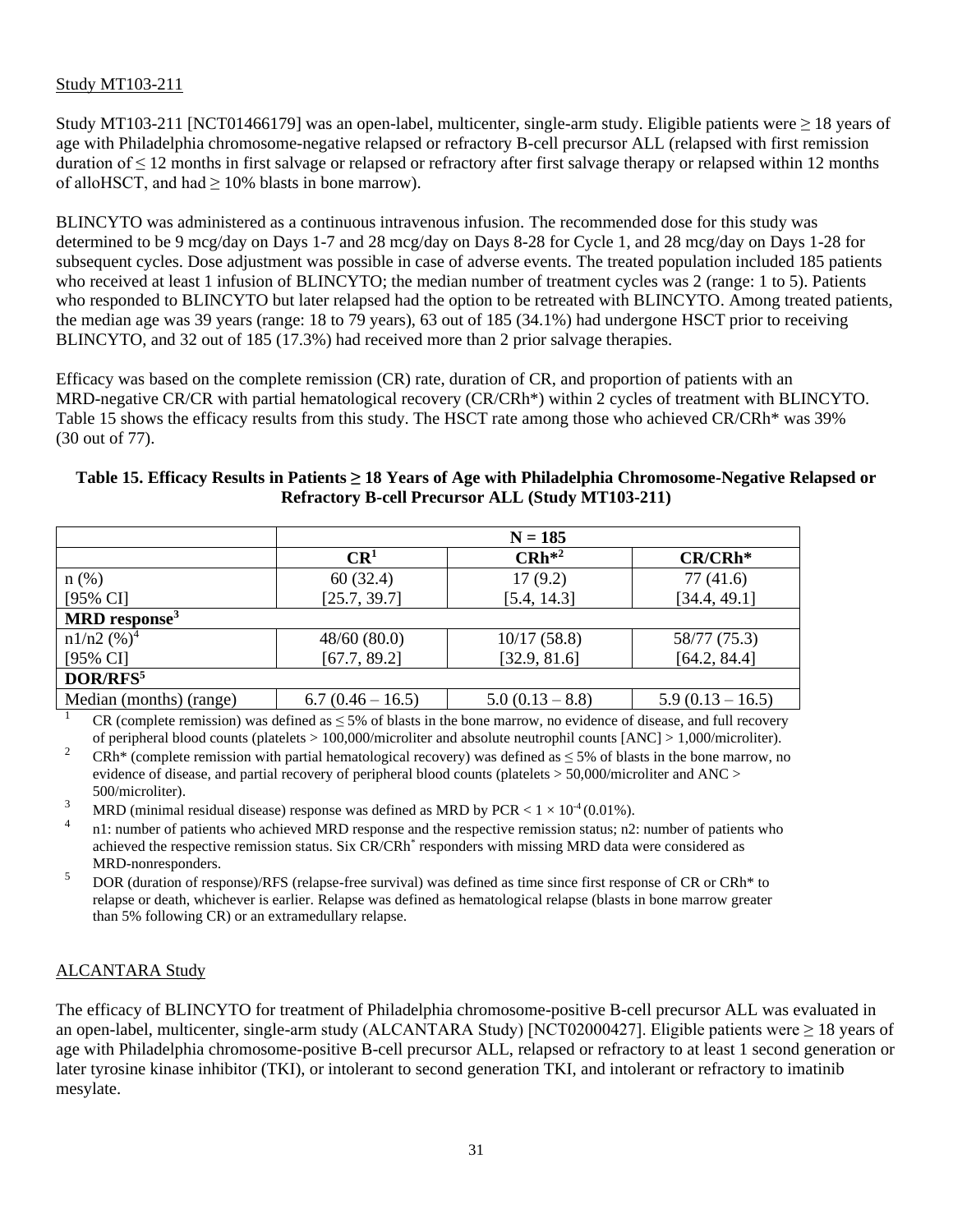BLINCYTO was administered at 9 mcg/day on Days 1-7 and 28 mcg/day on Days 8-28 for Cycle 1, and 28 mcg/day on Days 1-28 for subsequent cycles. Dose adjustment was possible in case of adverse events.

The treated population included 45 patients who received at least one infusion of BLINCYTO; the median number of treatment cycles was 2 (range: 1 to 5). The demographics and baseline characteristics are shown in Table 16.

| <b>Characteristics</b>                     | <b>BLINCYTO</b><br>$(N = 45)$ |  |
|--------------------------------------------|-------------------------------|--|
| Age                                        |                               |  |
| Median, years (min, max)                   | 55 (23, 78)                   |  |
| $\geq$ 65 years and < 75 years, n (%)      | 10(22)                        |  |
| $\geq$ 75 years, n (%)                     | 2(4)                          |  |
| Males, $n$ $(\%)$                          | 24(53)                        |  |
| Race, $n$ $(\%)$                           |                               |  |
| Asian                                      | 1(2)                          |  |
| <b>Black</b> (or African American)         | 3(7)                          |  |
| Other                                      | 2(4)                          |  |
| White                                      | 39 (87)                       |  |
| Disease History                            |                               |  |
| Prior TKI treatment <sup>1</sup> , $n$ (%) |                               |  |
|                                            | 7(16)                         |  |
| $\overline{2}$                             | 21 (47)                       |  |
| $\geq$ 3                                   | 17 (38)                       |  |
| Prior salvage therapy                      | 31(62)                        |  |
| Prior alloHSCT <sup>2</sup>                | 20(44)                        |  |
| Bone marrow blasts <sup>3</sup>            |                               |  |
| $\geq 50\%$ to < 75%                       | 6(13)                         |  |
| $\geq 75\%$                                | 28(62)                        |  |

**Table 16. Demographics and Baseline Characteristics in ALCANTARA Study**

<sup>1</sup> Number of patients that failed ponatinib =  $23(51\%)$ 

2 alloHSCT = allogeneic hematopoietic stem cell transplantation

<sup>3</sup> centrally assessed

Efficacy was based on the complete remission (CR) rate, duration of CR, and proportion of patients with an MRD-negative CR/CR with partial hematological recovery (CR/CRh\*) within 2 cycles of treatment with BLINCYTO. Table 17 shows the efficacy results from ALCANTARA Study. Five of the 16 responding (31%) patients underwent allogeneic HSCT in CR/CRh\* induced with BLINCYTO. There were 10 patients with documented T315I mutation; four achieved CR within 2 cycles of treatment with BLINCYTO.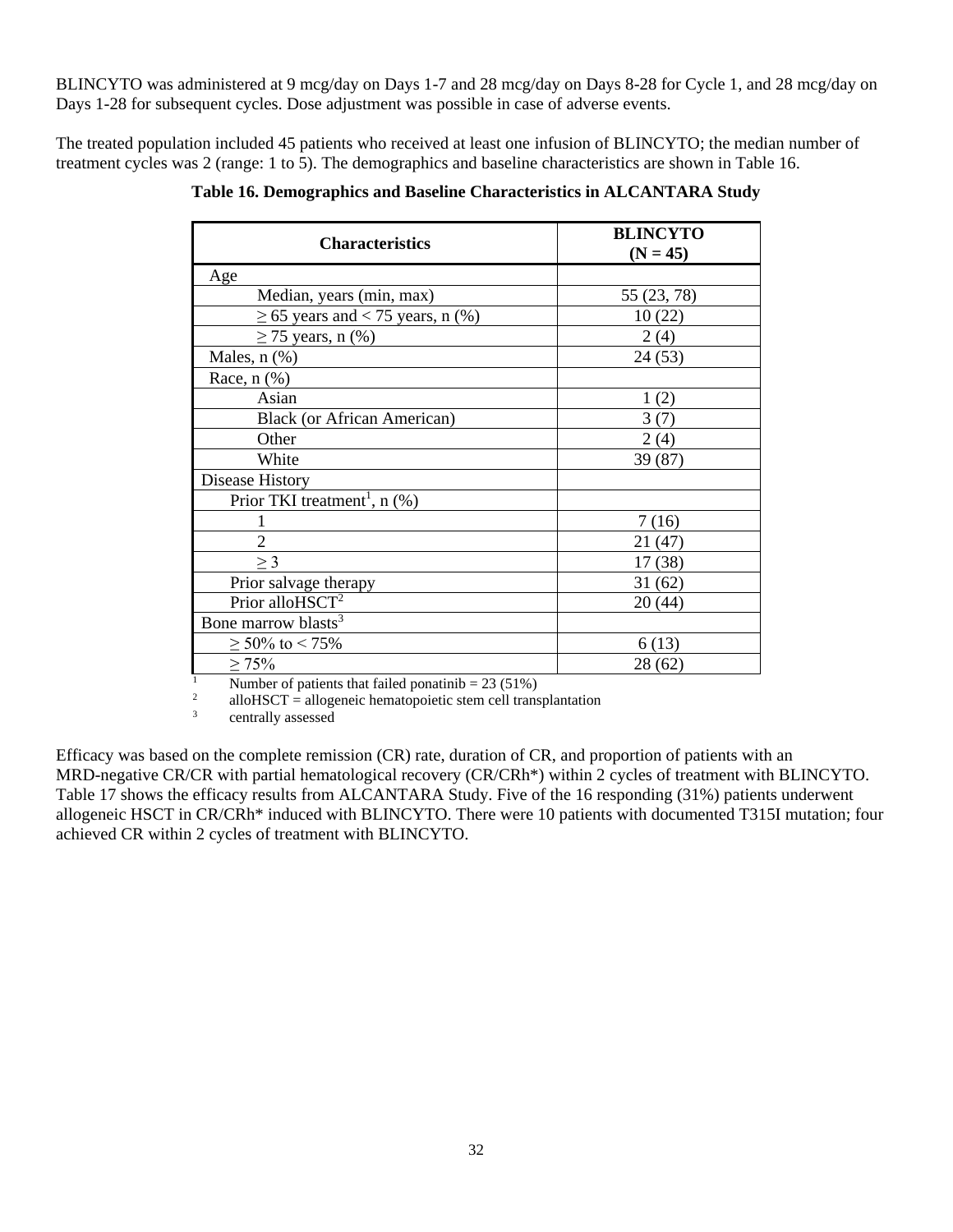#### **Table 17. Efficacy Results in Patients ≥ 18 Years of Age with Philadelphia Chromosome-Positive Relapsed or Refractory B-cell Precursor ALL (ALCANTARA Study)**

|                             | $N = 45$        |                    |                 |
|-----------------------------|-----------------|--------------------|-----------------|
|                             | CR <sup>1</sup> | $CRh^{*2}$         | CR/CRh*         |
| $n$ (%)                     | 14(31)          | 2(4)               | 16(36)          |
| $[95\% \text{ CI}]$         | [18, 47]        | [1, 15]            | [22, 51]        |
| $MRD$ response <sup>3</sup> |                 |                    |                 |
| $n1/n2$ (%) <sup>4</sup>    | 12/14(86)       | 2/2(100)           | 14/16(88)       |
| $[95\% \text{ CI}]$         | [57, 98]        | [16, 100]          | [62, 98]        |
| DOR/RFS <sup>5</sup>        |                 |                    |                 |
| Median (months) (range)     | $6.7(3.6-12.0)$ | $NE^6$ (3.7 – 9.0) | $6.7(3.6-12.0)$ |

<sup>1</sup> CR (complete remission) was defined as  $\leq$  5% of blasts in the bone marrow, no evidence of disease, and full recovery of peripheral blood counts (platelets > 100,000/microliter and absolute neutrophil counts [ANC] > 1,000/microliter).

<sup>2</sup> CRh<sup>\*</sup> (complete remission with partial hematological recovery) was defined as  $\leq$  5% of blasts in the bone marrow, no evidence of disease, and partial recovery of peripheral blood counts (platelets > 50,000/microliter and ANC > 500/microliter).

<sup>3</sup> MRD (minimal residual disease) response was defined as MRD by PCR  $< 1 \times 10^{4}$  (0.01%).

4 n1: number of patients who achieved MRD response and the respective remission status; n2: number of patients who achieved the respective remission status. Six CR/CRh\* responders with missing MRD data were considered as MRD-nonresponders.

<sup>5</sup> DOR (duration of response)/RFS (relapse-free survival) was defined as time since first response of CR or CRh<sup>\*</sup> to relapse or death, whichever is earlier. Relapse was defined as hematological relapse (blasts in bone marrow greater than 5% following CR) or an extramedullary relapse.

 $^{6}$  NE = not estimable

#### Study MT103-205

Study MT103-205 [NCT01471782] was an open-label, multicenter, single-arm study in pediatric patients with relapsed or refractory B-cell precursor ALL (second or later bone marrow relapse, any marrow relapse after allogeneic HSCT, or refractory to other treatments, and had  $> 25\%$  blasts in bone marrow). BLINCYTO was administered at 5 mcg/m<sup>2</sup>/day on Days 1-7 and 15 mcg/m<sup>2</sup>/day on Days 8-28 for Cycle 1, and 15 mcg/m<sup>2</sup>/day on Days 1-28 for subsequent cycles. Dose adjustment was possible in case of adverse events. Patients who responded to BLINCYTO but later relapsed had the option to be retreated with BLINCYTO.

Among the 70 treated patients, the median age was 8 years (range: 7 months to 17 years), 40 out of 70 (57.1%) had undergone allogeneic HSCT prior to receiving BLINCYTO, and 39 out of 70 (55.7%) had refractory disease. The median number of treatment cycles was 1 (range: 1 to 5).

Twenty-three out of 70 (32.9%) patients achieved CR/CRh\* within the first 2 treatment cycles with 17 out of 23 (73.9%) occurring within Cycle 1 of treatment. See Table 18 for the efficacy results from the study. The HSCT rate among those who achieved CR/CRh\* was 48% (11 out of 23).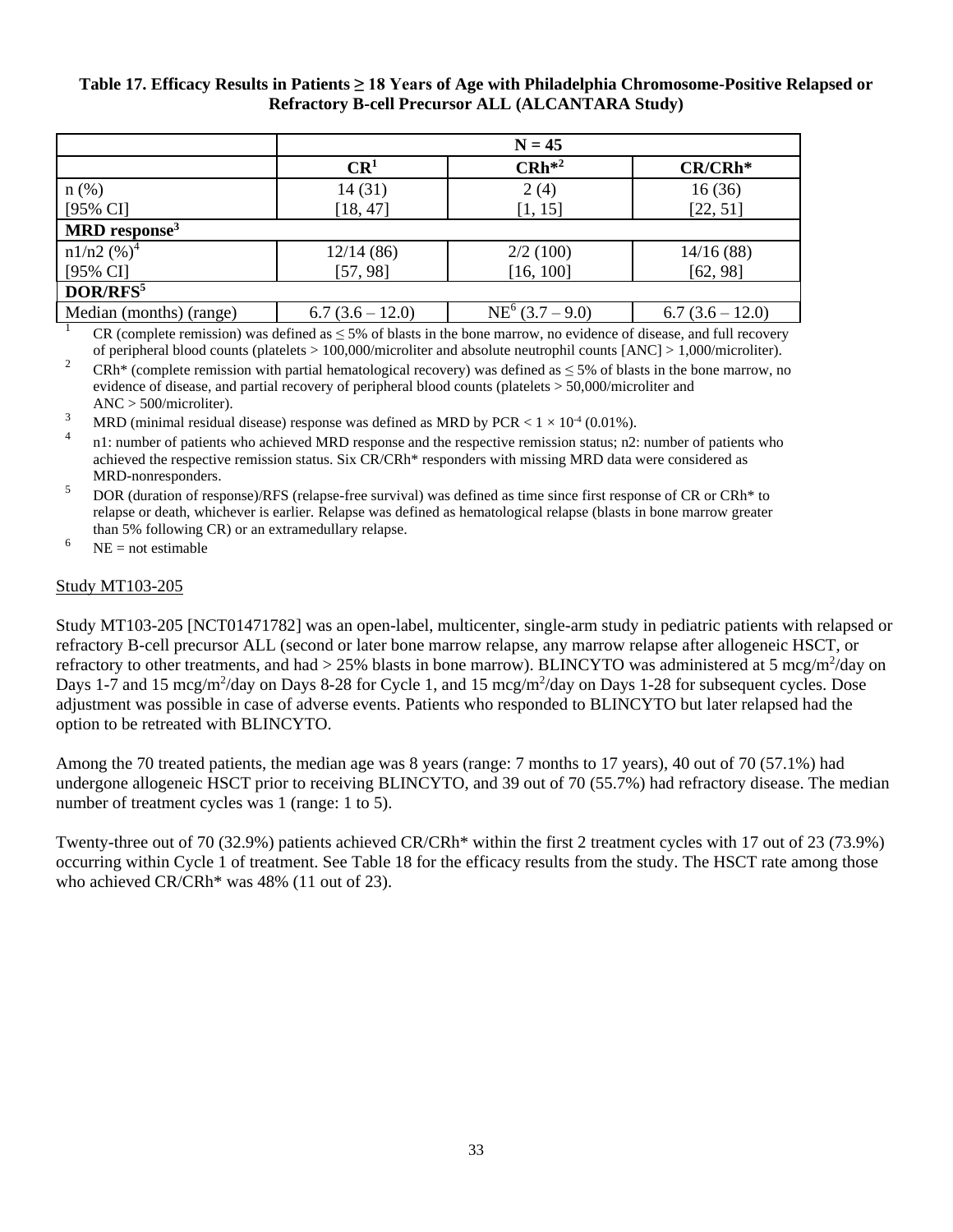#### **Table 18. Efficacy Results in Patients < 18 Years of Age with Relapsed or Refractory B-cell Precursor ALL (Study MT103-205)**

|                             | $N = 70$          |                   |                   |
|-----------------------------|-------------------|-------------------|-------------------|
|                             | CR <sup>1</sup>   | $CRh^{*2}$        | $CR/CRh*$         |
| $n(\%)$                     | 12(17.1)          | 11(15.7)          | 23(32.9)          |
| $[95\% \text{ CI}]$         | [9.2, 28.0]       | [8.1, 26.4]       | [22.1, 45.1]      |
| $MRD$ response <sup>3</sup> |                   |                   |                   |
| $n1/n2$ (%) <sup>4</sup>    | 6/12(50.0)        | 4/11(36.4)        | 10/23(43.5)       |
| $[95\% \text{ CI}]$         | [21.1, 78.9]      | [10.9, 69.2]      | [23.2, 65.5]      |
| DOR/RFS <sup>5</sup>        |                   |                   |                   |
| Median (months) (range)     | $6.0(0.5 - 12.1)$ | $3.5(0.5 - 16.4)$ | $6.0(0.5 - 16.4)$ |

CR (complete remission) was defined as  $\leq$  5% of blasts in the bone marrow, no evidence of circulating blasts or extra-medullary disease, and full recovery of peripheral blood counts (platelets > 100,000/microliter and absolute neutrophil counts [ANC] > 1,000/microliter).

<sup>2</sup> CRh<sup>\*</sup> (complete remission with partial hematological recovery) was defined as  $\leq$  5% of blasts in the bone marrow, no evidence of circulating blasts or extramedullary disease, and partial recovery of peripheral blood counts (platelets > 50,000/microliter and ANC > 500/microliter).

- <sup>3</sup> MRD (minimal residual disease) response was defined as MRD by PCR or flow cytometry <  $1 \times 10^{-4}$  (0.01%).
- n1: number of patients who achieved MRD response and the respective remission status; n2: number of patients who achieved the respective remission status. One CR/CRh<sup>\*</sup> responder with missing MRD data was considered as a MRD-nonresponder.
- <sup>5</sup> DOR (duration of response)/RFS (relapse-free survival) was defined as time since first response of CR or CRh<sup>\*</sup> to relapse or death, whichever is earlier. Relapse was defined as hematological relapse (blasts in bone marrow greater than 5% following CR) or an extramedullary relapse.

# **16 HOW SUPPLIED/STORAGE AND HANDLING**

Each BLINCYTO package (NDC 55513-160-01) contains:

- One BLINCYTO (blinatumomab) for injection 35 mcg single-dose vial containing a sterile, preservative-free, white to off-white lyophilized powder and
- One IV Solution Stabilizer 10 mL single-dose glass vial containing a sterile, preservative-free, colorless to slightly yellow, clear solution.

Store BLINCYTO and IV Solution Stabilizer vials in the original package refrigerated at 2°C to 8°C (36°F to 46°F) and protect from light until time of use. Do not freeze.

BLINCYTO and IV Solution Stabilizer vials may be stored for a maximum of 8 hours at room temperature [23°C to 27°C (73°F to 81°F)] in the original carton to protect from light.

# **17 PATIENT COUNSELING INFORMATION**

Advise the patient to read the FDA-approved patient labeling (Medication Guide).

#### Cytokine Release Syndrome (CRS)

Advise patients of the risk of CRS and infusion reactions, and to contact their healthcare professional for signs and symptoms associated with CRS or infusion reactions (pyrexia, fatigue, nausea, vomiting, chills, hypotension, rash, and wheezing) *[see Warnings and Precautions (5.1) and Adverse Reactions (6.1)]*.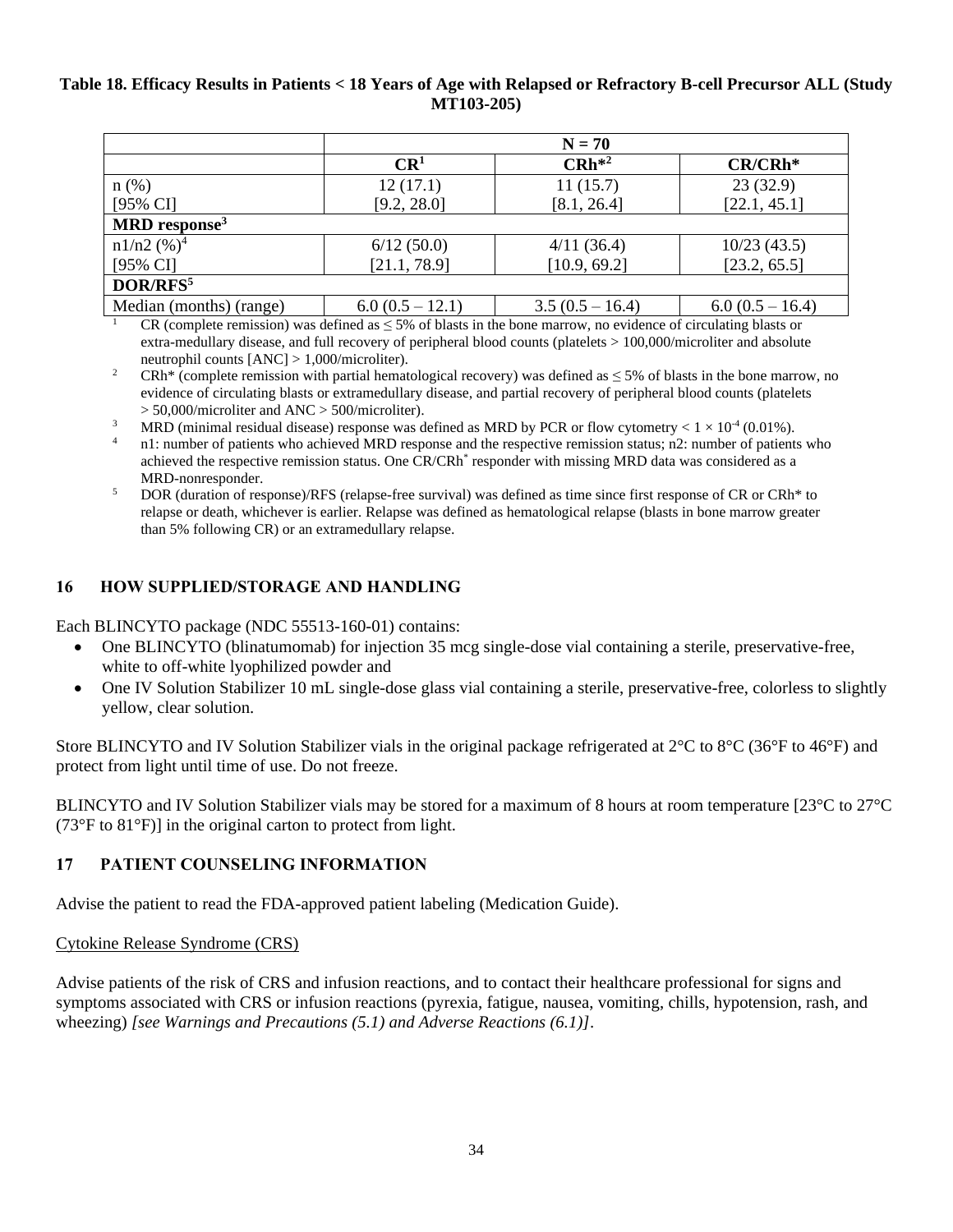## Neurological Toxicities

Advise patients of the risk of neurological toxicities, and to contact their healthcare professional for signs and symptoms associated with this event (convulsions, speech disorders, and confusion) *[see Warnings and Precautions (5.2) and Adverse Reactions (6.1)]*.

#### Infections

Advise patients of the risk of infections, and to contact their healthcare professional for signs or symptoms of infection *[see Warnings and Precautions (5.3) and Adverse Reactions (6.1)]*.

Inform patients of the importance of keeping the skin clean around the intravenous catheter to reduce the risk of infection.

## **Pancreatitis**

Advise patients of the risk of pancreatitis and to contact their healthcare provider for signs or symptoms of pancreatitis, which include severe and persistent stomach pain, with or without nausea and vomiting *[see Warnings and Precautions (5.8) and Adverse Reactions (6.3)]*.

## Driving and Engaging in Hazardous Occupations

Advise patients to refrain from driving and engaging in hazardous occupations or activities such as operating heavy or potentially dangerous machinery while BLINCYTO is being administered. Patients should be advised that they may experience neurological events *[see Warnings and Precautions (5.6)]*.

#### Infusion Pump Errors

Inform patients they should not adjust the setting on the infusion pump. Any changes to pump function may result in dosing errors. If there is a problem with the infusion pump or the pump alarms, patients should contact their doctor or nurse immediately.

# **AMGEN**

BLINCYTO**®** (blinatumomab)

# **Manufactured by:**

Amgen Inc. One Amgen Center Drive Thousand Oaks, California 91320-1799 U.S. License No. 1080

Patent:<http://pat.amgen.com/blincyto/>

© 2014-2022 Amgen Inc. All rights reserved. v12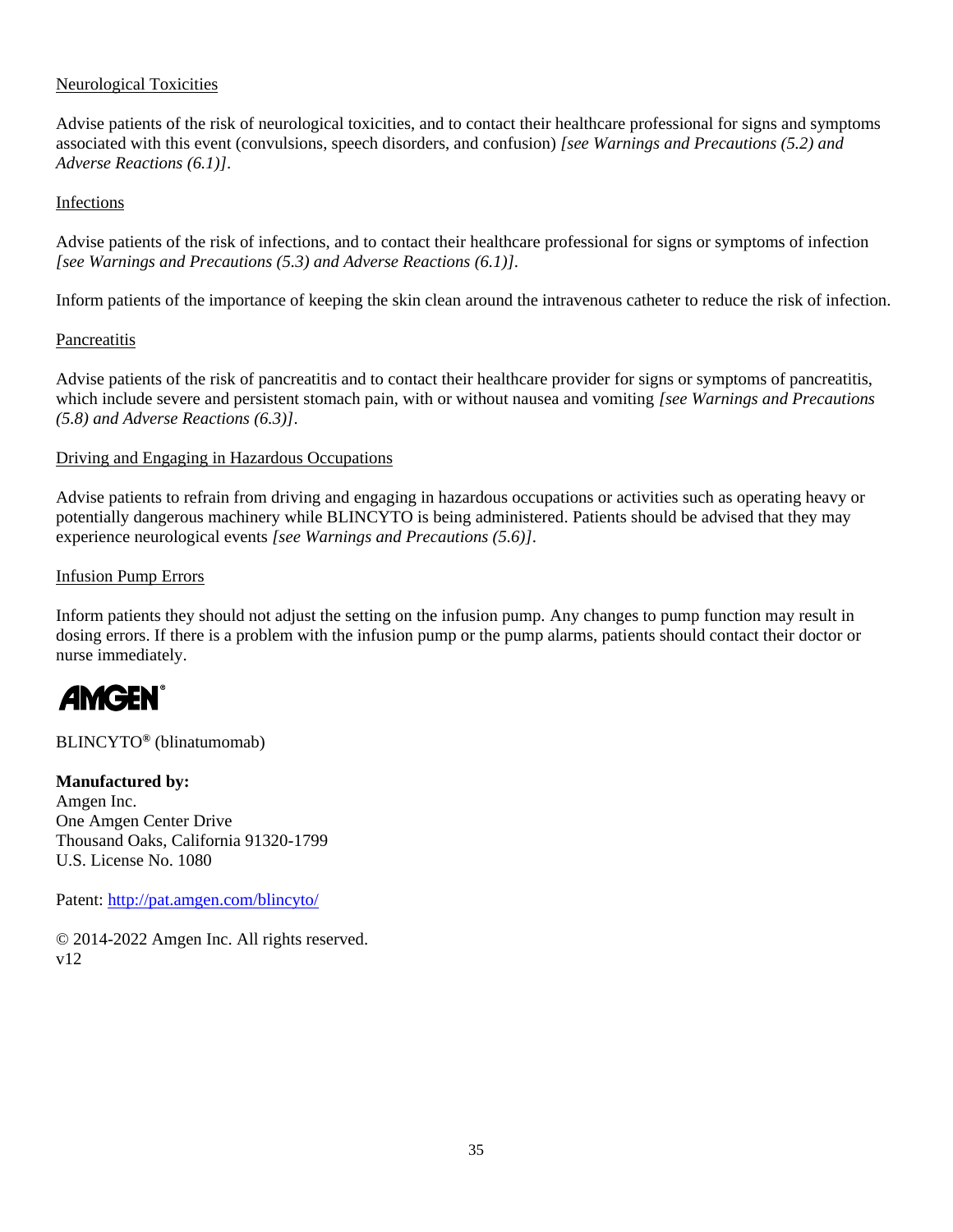| <b>Medication Guide</b>                                                                                                                                                                                         |                                                                                                                      |  |  |  |
|-----------------------------------------------------------------------------------------------------------------------------------------------------------------------------------------------------------------|----------------------------------------------------------------------------------------------------------------------|--|--|--|
| BLINCYTO <sup>®</sup> (blin sye' toe)<br>(blinatumomab)                                                                                                                                                         |                                                                                                                      |  |  |  |
| for injection                                                                                                                                                                                                   |                                                                                                                      |  |  |  |
| What is the most important information I should know about BLINCYTO?                                                                                                                                            |                                                                                                                      |  |  |  |
| below.                                                                                                                                                                                                          | Call your healthcare provider or get emergency medical help right away if you get any of the symptoms listed         |  |  |  |
| BLINCYTO may cause serious side effects that can be severe, life-threatening, or lead to death, including:                                                                                                      |                                                                                                                      |  |  |  |
| include:                                                                                                                                                                                                        | Cytokine Release Syndrome (CRS) and Infusion Reactions. Symptoms of CRS and infusion reactions may                   |  |  |  |
| fever<br>$\circ$                                                                                                                                                                                                | vomiting<br>$\circ$                                                                                                  |  |  |  |
| tiredness or weakness<br>$\circ$                                                                                                                                                                                | chills<br>$\circ$                                                                                                    |  |  |  |
| dizziness<br>$\circ$                                                                                                                                                                                            | face swelling<br>$\circ$                                                                                             |  |  |  |
| headache<br>$\circ$                                                                                                                                                                                             | wheezing or trouble breathing<br>$\circ$                                                                             |  |  |  |
| low blood pressure<br>$\circ$<br>nausea<br>$\circ$                                                                                                                                                              | skin rash<br>$\circ$                                                                                                 |  |  |  |
| Neurologic problems. Symptoms of neurologic problems may include:                                                                                                                                               |                                                                                                                      |  |  |  |
| seizures<br>$\circ$                                                                                                                                                                                             | loss of balance<br>$\circ$                                                                                           |  |  |  |
| difficulty in speaking or slurred speech<br>$\circ$                                                                                                                                                             | headache<br>$\circ$                                                                                                  |  |  |  |
| loss of consciousness<br>$\circ$                                                                                                                                                                                | difficulty with facial movements, hearing, vision, or<br>$\circ$                                                     |  |  |  |
| trouble sleeping<br>$\circ$                                                                                                                                                                                     | swallowing                                                                                                           |  |  |  |
| confusion and disorientation<br>$\Omega$                                                                                                                                                                        |                                                                                                                      |  |  |  |
| temporarily stop or completely stop your treatment with BLINCYTO, if you have severe side effects.                                                                                                              | Your healthcare provider will check for these problems during treatment with BLINCYTO. Your healthcare provider may  |  |  |  |
| See "What are the possible side effects of BLINCYTO?" below for other side effects of BLINCYTO.                                                                                                                 |                                                                                                                      |  |  |  |
|                                                                                                                                                                                                                 |                                                                                                                      |  |  |  |
| <b>What is BLINCYTO?</b><br>BLINCYTO is a prescription medicine used to treat adults and children with:                                                                                                         |                                                                                                                      |  |  |  |
|                                                                                                                                                                                                                 |                                                                                                                      |  |  |  |
| B-cell precursor acute lymphoblastic leukemia (ALL) in remission with molecular evidence of leukemia<br>B-cell precursor ALL that has come back or did not respond to previous treatments                       |                                                                                                                      |  |  |  |
| ALL is a cancer of the blood in which a particular kind of white blood cell is growing out of control.                                                                                                          |                                                                                                                      |  |  |  |
| Who should not receive BLINCYTO?                                                                                                                                                                                |                                                                                                                      |  |  |  |
|                                                                                                                                                                                                                 | Do not receive BLINCYTO if you are allergic to blinatumomab or to any of the ingredients of BLINCYTO. See the end of |  |  |  |
| this Medication Guide for a complete list of ingredients in BLINCYTO.                                                                                                                                           |                                                                                                                      |  |  |  |
| or your child:                                                                                                                                                                                                  | Before receiving BLINCYTO, tell your healthcare provider about all of your medical conditions, including if you      |  |  |  |
| have a history of neurological problems, such as seizures, confusion, trouble speaking or loss of balance<br>$\bullet$                                                                                          |                                                                                                                      |  |  |  |
| have an infection<br>$\bullet$                                                                                                                                                                                  |                                                                                                                      |  |  |  |
| have ever had an infusion reaction after receiving BLINCYTO or other medications<br>$\bullet$                                                                                                                   |                                                                                                                      |  |  |  |
| have a history of radiation treatment to the brain, or chemotherapy treatment<br>٠                                                                                                                              |                                                                                                                      |  |  |  |
| are scheduled to receive a vaccine. You should not receive a "live vaccine" within 2 weeks before you start<br>$\bullet$                                                                                        |                                                                                                                      |  |  |  |
| treatment with BLINCYTO, during treatment, and until your immune system recovers after you receive your last<br>cycle of BLINCYTO. If you are not sure about the type of vaccine, ask your healthcare provider. |                                                                                                                      |  |  |  |
| are pregnant or plan to become pregnant. BLINCYTO may harm your unborn baby. Tell your healthcare provider if                                                                                                   |                                                                                                                      |  |  |  |
| you become pregnant during treatment with BLINCYTO.                                                                                                                                                             |                                                                                                                      |  |  |  |
| If you are able to become pregnant, your healthcare provider should do a pregnancy test before you start<br>$\circ$<br>treatment with BLINCYTO.                                                                 |                                                                                                                      |  |  |  |
| Females who are able to become pregnant should use an effective form of birth control during treatment with<br>$\circ$<br>BLINCYTO, and for 48 hours after the last dose of BLINCYTO.                           |                                                                                                                      |  |  |  |
| are breastfeeding or plan to breastfeed. It is not known if BLINCYTO passes into your breast milk. You should not<br>٠                                                                                          |                                                                                                                      |  |  |  |
| breastfeed during treatment with BLINCYTO and for 48 hours after your last treatment.<br>Tell your healthcare provider about all the medicines you take, including prescription and over-the-counter            |                                                                                                                      |  |  |  |
| medicines, vitamins, and herbal supplements.                                                                                                                                                                    |                                                                                                                      |  |  |  |

# **How will I receive BLINCYTO?**

- BLINCYTO will be given to you by intravenous (IV) infusion into your vein by an infusion pump.
- Your healthcare provider will decide the number of treatment cycles of BLINCYTO.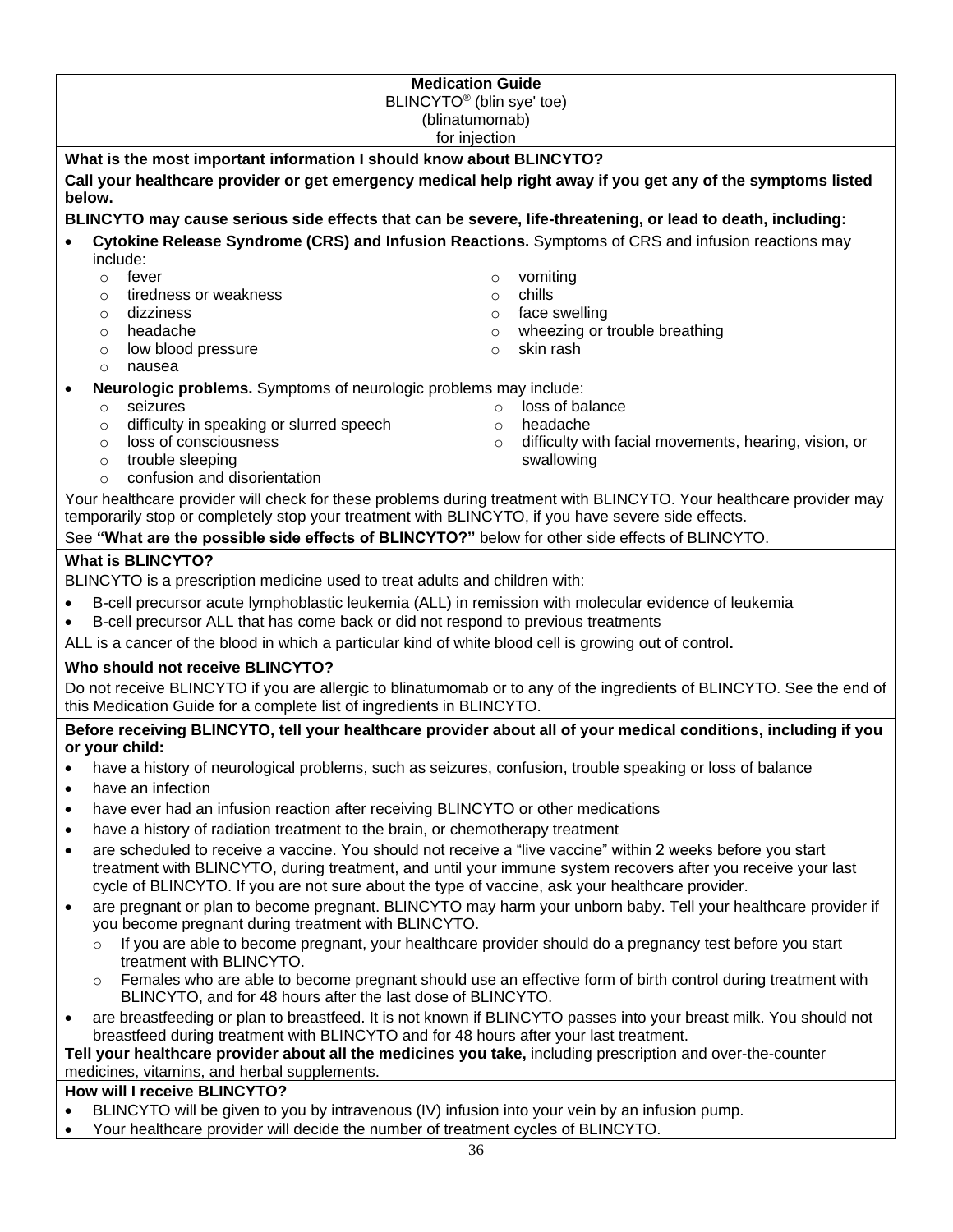- $\circ$  You will receive BLINCYTO by continuous IV infusion for 4 weeks (28 days), followed by a 2 week (14 days) break during which you will not receive BLINCYTO. This is 1 treatment cycle (42 days).
- Your healthcare provider may prescribe continued therapy.
	- o You will receive BLINCYTO by continuous IV infusion for 4 weeks (28 days), followed by an 8 week (56 days) break during which you will not receive BLINCYTO. This is 1 treatment cycle (84 days).
- Your healthcare provider may give you BLINCYTO in a hospital or clinic for the first 3 to 9 days of the first treatment cycle and for the first 2 days of the second cycle to check you for side effects. If you receive additional treatment cycles of BLINCYTO or if your treatment is stopped for a period of time and restarted, you may also be treated in a hospital or clinic.
- Your healthcare provider may change your dose of BLINCYTO, delay, or completely stop treatment with BLINCYTO if you have certain side effects.
- Your healthcare provider will do blood tests during treatment with BLINCYTO to check you for side effects.
- Before you receive BLINCYTO, you will be given a corticosteroid medicine to help reduce infusion reactions.
- It is very important to keep the area around the IV catheter clean to reduce the risk of getting an infection. Your healthcare provider will show you how to care for your catheter site.
- **Do not change the settings on your infusion pump,** even if there is a problem with your pump or your pump alarm sounds. Any changes to your infusion pump settings may cause a dose that is too high or too low to be given.

#### **Call your healthcare provider or nurse right away if you have any problems with your pump or your pump alarm sounds.**

# **What should I avoid while receiving BLINCYTO?**

Do not drive, operate heavy machinery, or do other dangerous activities while you are receiving BLINCYTO because BLINCYTO can cause neurological symptoms, such as dizziness, seizures, and confusion.

## **What are the possible side effects of BLINCYTO?**

**BLINCYTO may cause serious side effects, including:** 

## See **"What is the most important information I should know about BLINCYTO?"**

- **Infections.** BLINCYTO may cause life-threatening infections that may lead to death. Tell your healthcare provider right away if you develop any signs or symptoms of an infection.
- **Low white blood cell counts (neutropenia).** Neutropenia is common with BLINCYTO treatment and may sometimes be life-threatening. Low white blood cell counts can increase your risk of infection. Your healthcare provider will do blood tests to check your white blood cell count during treatment with BLINCYTO. Tell your healthcare provider right away if you get a fever.
- **Abnormal liver blood tests.** Your healthcare provider will do blood tests to check your liver before you start BLINCYTO and during treatment with BLINCYTO.
- **Inflammation of the pancreas (pancreatitis).** Pancreatitis may happen in people treated with BLINCYTO and corticosteroids. It may be severe and lead to death. Tell your healthcare provider right away if you have severe stomach-area pain that does not go away. The pain may happen with or without nausea and vomiting.

# **The most common side effects of BLINCYTO include:**

- infections
- fever
- headache
- low red blood cell count (anemia)
- low platelet count (thrombocytopenia) • reactions related to infusion of the medicine
- such as face swelling, low blood pressure, and high blood pressure (infusion-related reactions)

These are not all the possible side effects of BLINCYTO.

# Call your doctor for medical advice about side effects. You may report side effects to FDA at 1-800-FDA-1088.

# **How should I store BLINCYTO?**

Intravenous (IV) bags containing BLINCYTO for infusion will arrive in a special package.

- Do not open the package.
- Do not freeze the package.
- The package containing BLINCYTO will be opened by your healthcare provider and stored in the refrigerator at 36°F to 46°F (2°C to 8°C) for up to 8 days.
- Do not throw away (dispose of) any BLINCYTO in your household trash. Talk with your healthcare provider about disposal of BLINCYTO and used supplies.

# **Keep BLINCYTO and all medicines out of reach of children.**

# **General information about safe and effective use of BLINCYTO**

Medicines are sometimes prescribed for purposes other than those listed in a Medication Guide. Do not use BLINCYTO for a condition for which it was not prescribed. Do not give BLINCYTO to other people even if they have